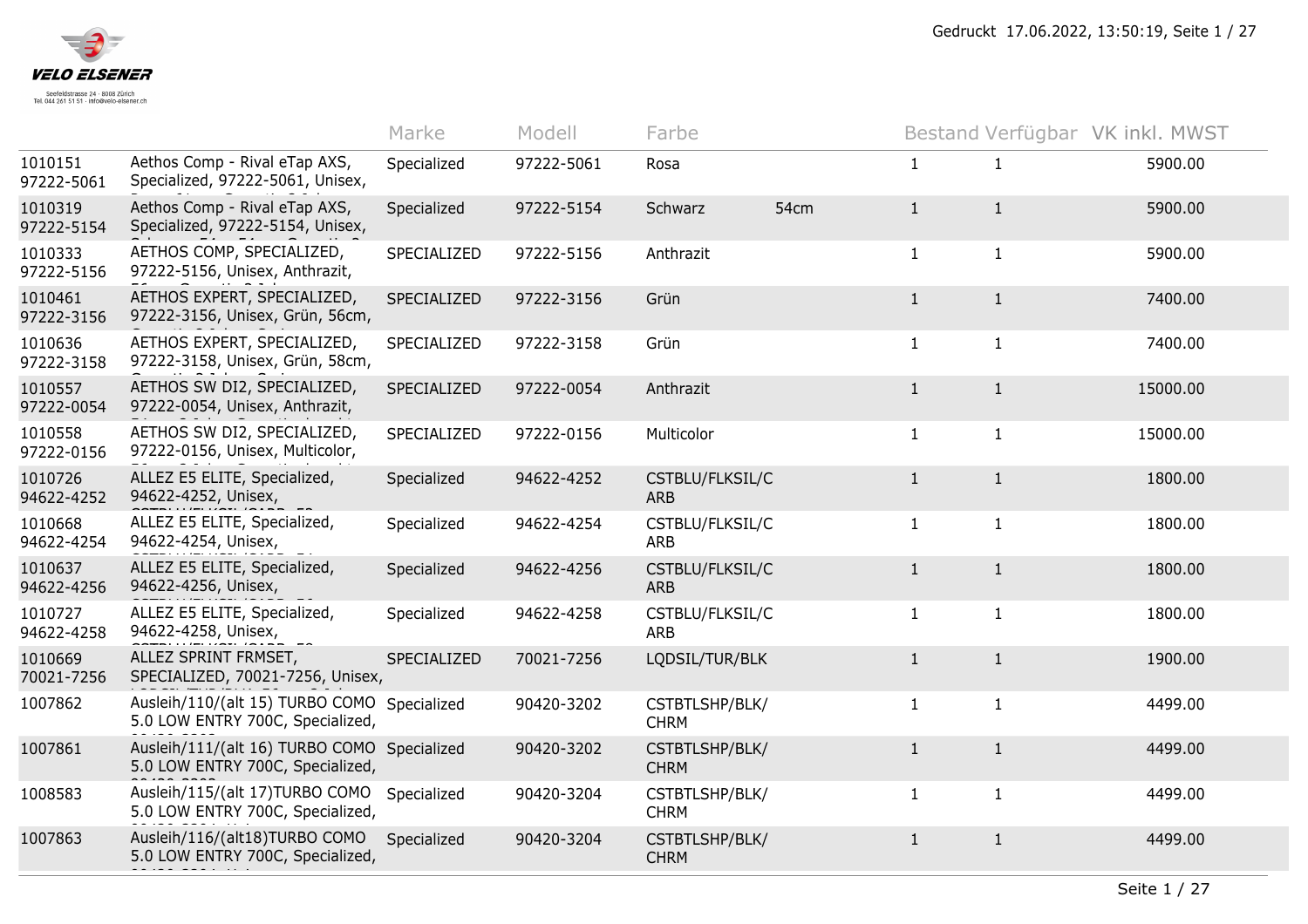Seite 2 / 27

|                       |                                                                          | Marke       | Modell             | Farbe                       |     |              | Bestand Verfügbar VK inkl. MWST |         |
|-----------------------|--------------------------------------------------------------------------|-------------|--------------------|-----------------------------|-----|--------------|---------------------------------|---------|
| 1007962               | Ausleih/120/(alt47)TURBO COMO<br>4.0 LOW ENTRY 700C, Specialized,        | Specialized | 90420-5402         | DOVGRY/CSTBLU<br>/BLK       |     | $\mathbf{1}$ | $\mathbf{1}$                    | 3599.00 |
| 1007963               | Ausleih/121/(alt48)TURBO COMO<br>4.0 LOW ENTRY 700C, Specialized,        | Specialized | 90420-5402         | DOVGRY/CSTBLU<br>/BLK       |     | $\mathbf{1}$ | $\mathbf{1}$                    | 3599.00 |
| 1007150               | Ausleih/125/TURBO COMO 4.0 LOW Specialized<br>ENTRY 700C, Specialized,   |             | 90419-5204         | FLORED/BLUGST<br>PRL/BLK    |     | $\mathbf{1}$ | $\mathbf{1}$                    | 2899.00 |
| 1007944               | Ausleih/126/(alt49)TURBO COMO<br>4.0 LOW ENTRY 700C, Specialized,        | Specialized | 90420-5404         | DOVGRY/CSTBLU<br>/BLK       |     | $\mathbf{1}$ | $\mathbf{1}$                    | 3599.00 |
| 1009068               | Ausleih/127/(alt 50)TURBO COMO<br>4.0 LOW ENTRY 700C, Specialized,       | Specialized | 90421-5004         | CSTUMBR/BLK/C<br><b>HRM</b> |     | $\mathbf{1}$ | $\mathbf{1}$                    | 3899.00 |
| 1010452<br>96522-8109 | AUSSTELLUNGSSTÜCK nur zur<br>Ansicht                                     | Specialized | 96522-8109         | Grün                        | 20" | $\mathbf{1}$ | $\mathbf{1}$                    | 550.00  |
| 1010693<br>96522-3311 | AUSSTELLUNGSSTÜCK nur zur<br>Ansicht                                     | SPECIALIZED | 96522-3311         | Blau                        |     | $\mathbf{1}$ | $\mathbf{1}$                    | 1700.00 |
| 1010675               | AUSSTELLUNGSSTÜCK nur zur<br>Ansicht Jett 24 Multispeed,                 | Specialized | 92722-8124         | Rot                         | 24" | $\mathbf{1}$ | $\mathbf{1}$                    | 550.00  |
| 1010350<br>91722-5201 | CHISEL HT COMP, SPECIALIZED,<br>91722-5201, Unisex, Rot, XS,             | SPECIALIZED | 91722-5201         | Rot                         |     | $\mathbf{1}$ | $\mathbf{1}$                    | 2400.00 |
| 1010362<br>91722-7201 | CHISEL HT, SPECIALIZED,<br>91722-7201, Unisex, Anthrazit, XS,            | SPECIALIZED | 91722-7201         | Anthrazit                   |     | $\mathbf{1}$ | 1                               | 2100.00 |
| 1010359<br>91722-7203 | CHISEL HT, SPECIALIZED,<br>91722-7203, Unisex, Anthrazit, M,             | SPECIALIZED | 91722-7203         | Anthrazit                   |     | $\mathbf{1}$ | $\mathbf{1}$                    | 2100.00 |
| 1010397<br>91422-3154 | CRUX EXPERT, Specialized, CRUX<br>EXPERT, Unisex, Grün, 54cm,            | Specialized | <b>CRUX EXPERT</b> | Grün                        |     | $\mathbf{1}$ | $\mathbf{1}$                    | 6600.00 |
| 1010401<br>95422-5052 | DIVERGE COMP CARBON,<br>SPECIALIZED, 95422-5052, Unisex,<br>888818772629 | SPECIALIZED | 95422-5052         | Silber                      |     | $\mathbf{1}$ | $\mathbf{1}$                    | 5400.00 |
| 1010762<br>95422-5054 | DIVERGE COMP CARBON,<br>SPECIALIZED, 95422-5054, Unisex,                 | SPECIALIZED | 95422-5054         | Silber                      |     | $\mathbf{1}$ | $\mathbf{1}$                    | 5400.00 |
| 1010763<br>95422-5056 | DIVERGE COMP CARBON,<br>SPECIALIZED, 95422-5056, Unisex,                 | SPECIALIZED | 95422-5056         | Silber                      |     | $\mathbf{1}$ | $\mathbf{1}$                    | 5400.00 |
| 1010799<br>95422-5056 | DIVERGE COMP CARBON,<br>SPECIALIZED, 95422-5056, Unisex,                 | SPECIALIZED | 95422-5056         | Silber                      |     | $\mathbf{1}$ | $\mathbf{1}$                    | 5400.00 |
|                       |                                                                          |             |                    |                             |     |              |                                 |         |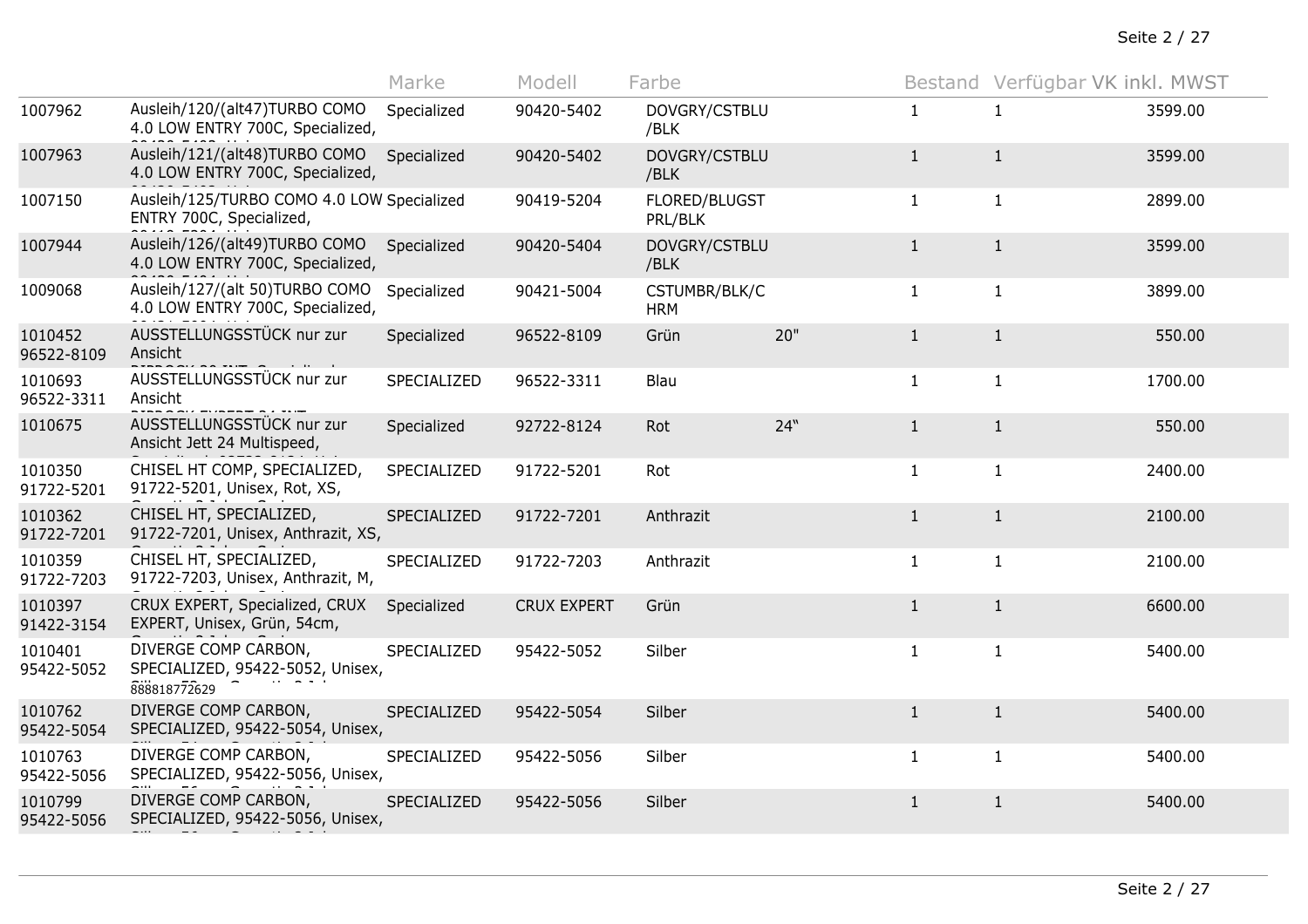|                       |                                                                               | Marke       | Modell              | Farbe                               |              | Bestand Verfügbar VK inkl. MWST |          |
|-----------------------|-------------------------------------------------------------------------------|-------------|---------------------|-------------------------------------|--------------|---------------------------------|----------|
| 1009972<br>95422-5354 | DIVERGE E5 COMP, Specialized,<br>95422-5354, Unisex, Schwarz,                 | Specialized | 95422-5354          | Schwarz                             | $\mathbf{1}$ | 1                               | 3000.00  |
| 1010548<br>95422-5454 | DIVERGE E5 COMP, SPECIALIZED,<br>95422-5454, Unisex, Bordeaux,                | SPECIALIZED | 95422-5454          | <b>Bordeaux</b>                     | $\mathbf{1}$ | $\mathbf{1}$                    | 3000.00  |
| 1010587<br>95422-4054 | DIVERGE E5 ELITE, SPECIALIZED,<br>95422-4054, Unisex, Türkis, 54cm,           | SPECIALIZED | 95422-4054          | Türkis                              | $\mathbf{1}$ | $\mathbf{1}$                    | 2200.00  |
| 1010642<br>95422-3061 | DIVERGE EXPERT CARBON,<br>Specialized, 95422-3061, Unisex,                    | Specialized | 95422-3061          | Blau                                | $\mathbf{1}$ | $\mathbf{1}$                    | 6900.00  |
| 1009924<br>95422-3054 | DIVERGE EXPERT CARBON,<br>Specialized, DIVERGE EXPERT,                        | Specialized | DIVERGE EXPERT Blau |                                     | $\mathbf{1}$ | $\mathbf{1}$                    | 6900.00  |
| 1010137<br>95422-3054 | DIVERGE EXPERT CARBON,<br>Specialized, DIVERGE EXPERT,                        | Specialized | DIVERGE EXPERT Blau |                                     | $\mathbf{1}$ | $\mathbf{1}$                    | 6900.00  |
| 1010000<br>95422-3161 | DIVERGE EXPERT CARBON,<br>Specialized, DIVERGE EXPERT,                        | Specialized |                     | DIVERGE EXPERT TLTNT/CARB/LMS<br>TN | $\mathbf{1}$ | $\mathbf{1}$                    | 6900.00  |
| 1010798<br>95422-1052 | DIVERGE PRO CARBON,<br>SPECIALIZED, 95422-1052, Unisex,<br>888818773060       | SPECIALIZED | 95422-1052          | Beige                               | $\mathbf{1}$ | $\mathbf{1}$                    | 9600.00  |
| 1010612<br>95422-6049 | DIVERGE SPORT CARBON,<br>SPECIALIZED, 95422-6049, Unisex,<br>888818773312     | SPECIALIZED | 95422-6049          | Grün                                | $\mathbf{1}$ | $\mathbf{1}$                    | 4200.00  |
| 1010614<br>95422-6054 | DIVERGE SPORT CARBON,<br>SPECIALIZED, 95422-6054, Unisex,                     | SPECIALIZED | 95422-6054          | Grün                                | $\mathbf{1}$ | $\mathbf{1}$                    | 4200.00  |
| 1010615<br>95422-6056 | DIVERGE SPORT CARBON,<br>SPECIALIZED, 95422-6056, Unisex,                     | SPECIALIZED | 95422-6056          | Grün                                | $\mathbf{1}$ | $\mathbf{1}$                    | 4200.00  |
| 1010679<br>95422-6252 | DIVERGE SPORT CARBON,<br>SPECIALIZED, 95422-6252, Unisex,<br>888818772759     | SPECIALIZED | 95422-6252          | Anthrazit                           | $\mathbf{1}$ | $\mathbf{1}$                    | 4200.00  |
| 1010681<br>95422-6256 | DIVERGE SPORT CARBON,<br>SPECIALIZED, 95422-6256, Unisex,                     | SPECIALIZED | 95422-6256          | Anthrazit                           | $\mathbf{1}$ | $\mathbf{1}$                    | 4200.00  |
| 1010761<br>95422-0054 | DIVERGE SW, SPECIALIZED,<br>95422-0054, Unisex, Blau, 54cm, 2<br>888818773015 | SPECIALIZED | 95422-0054          | <b>Blau</b>                         | $\mathbf{1}$ | $\mathbf{1}$                    | 15000.00 |
| 1010313<br>90322-5204 | EPIC COMP, Specialized,<br>90322-5204, Unisex,                                | Specialized | 90322-5204          | CARB/OIL/FLKSIL                     | $\mathbf{1}$ | $\mathbf{1}$                    | 6100.00  |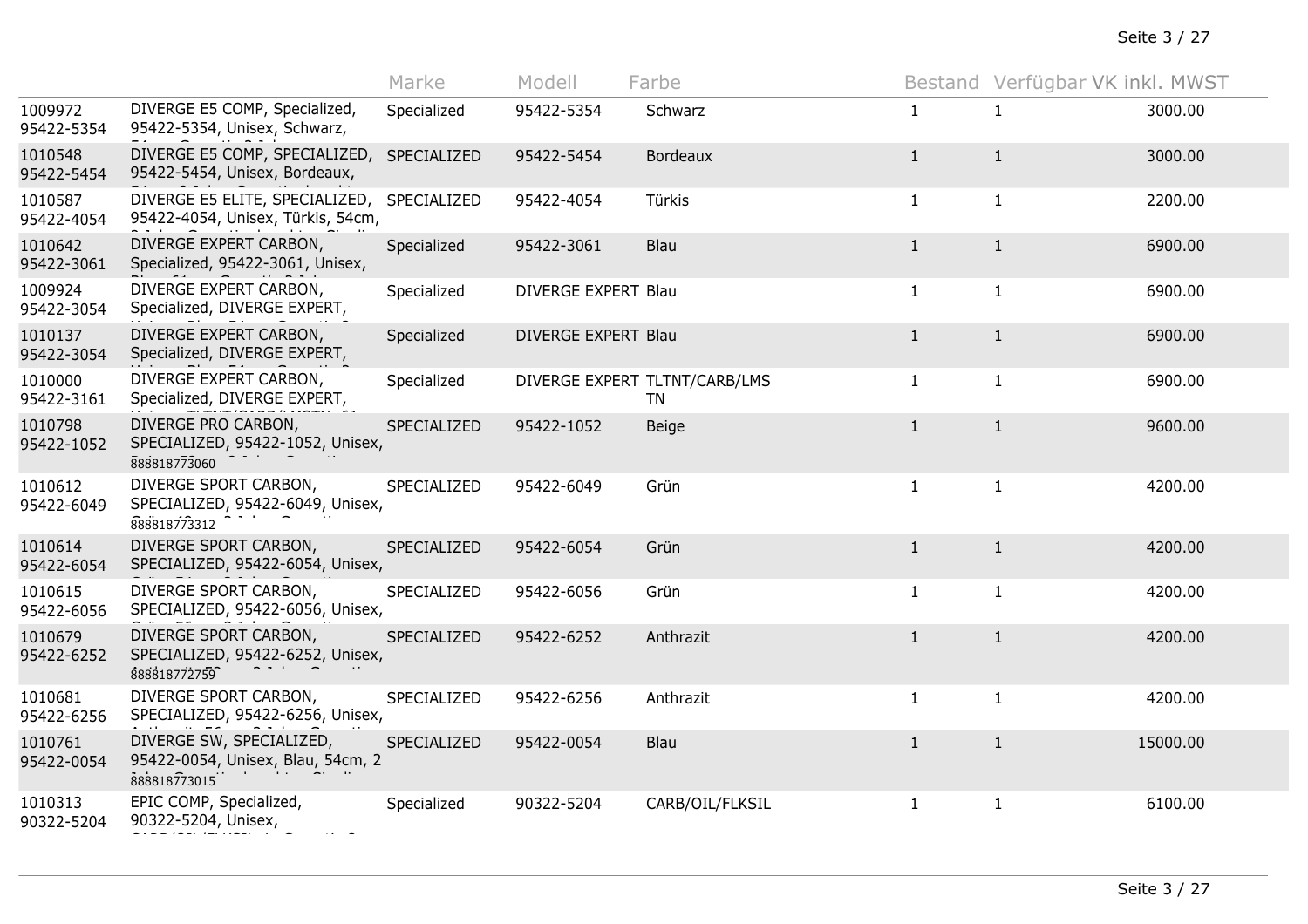|                       |                                                                                  | Marke       | Modell     | Farbe               |   |              | Bestand Verfügbar VK inkl. MWST |         |
|-----------------------|----------------------------------------------------------------------------------|-------------|------------|---------------------|---|--------------|---------------------------------|---------|
| 1010086<br>94822-5203 | EPIC EVO COMP, Specialized,<br>94822-5203, Unisex,                               | Specialized | 94822-5203 | CARB/OAKGRNME<br>T. |   | $\mathbf{1}$ | 1                               | 6100.00 |
| 1010087<br>94822-5204 | EPIC EVO COMP, Specialized,<br>94822-5204, Unisex,                               | Specialized | 94822-5204 | CARB/OAKGRNME       |   | $\mathbf{1}$ | $\mathbf{1}$                    | 6100.00 |
| 1010725<br>90322-3102 | EPIC EXPERT, Specialized,<br>90322-3102, Unisex, Anthrazit, S,                   | Specialized | 90322-3102 | Anthrazit           |   | $\mathbf{1}$ | $\mathbf{1}$                    | 8500.00 |
| 1010267<br>90322-3103 | EPIC EXPERT, Specialized,<br>90322-3103, Unisex, Anthrazit, M,                   | Specialized | 90322-3103 | Anthrazit           |   | $\mathbf{1}$ | $\mathbf{1}$                    | 8500.00 |
| 1010757<br>91322-3003 | EPIC HT EXPERT, SPECIALIZED,<br>91322-3003, Unisex, Anthrazit, M,                | SPECIALIZED | 91322-3003 | Anthrazit           |   | $\mathbf{1}$ | $\mathbf{1}$                    | 6100.00 |
| 1010758<br>91322-3004 | EPIC HT EXPERT, SPECIALIZED,<br>91322-3004, Unisex, Anthrazit, L, 2              | SPECIALIZED | 91322-3004 | Anthrazit           |   | $\mathbf{1}$ | $\mathbf{1}$                    | 6100.00 |
| 1010507<br>77620-0004 | EPIC S-WORKS FRMSET,<br>SPECIALIZED, 77620-0004, Unisex,<br>888818618569         | SPECIALIZED | 77620-0004 | Rot                 |   | $\mathbf{1}$ | $\mathbf{1}$                    | 6800.00 |
| 1010750<br>92722-2016 | Jett 16 SINGLESPEED INT,<br>Specialized, 92722-2016, Kinder,                     | Specialized | 92722-2016 | Orange              |   | $\mathbf{1}$ | $\mathbf{1}$                    | 460.00  |
| 1010800<br>92722-2016 | Jett 16 SINGLESPEED INT,<br>Specialized, 92722-2016, Kinder,                     | Specialized | 92722-2016 | Orange              |   | $\mathbf{1}$ | $\mathbf{1}$                    | 460.00  |
| 1010132<br>92722-2116 | Jett 16 SINGLESPEED INT,<br>Specialized, 92722-2116, Kinder,                     | Specialized | 92722-2116 | Violett             |   | $\mathbf{1}$ | $\mathbf{1}$                    | 460.00  |
| 1010259<br>92722-2116 | Jett 16 SINGLESPEED INT,<br>Specialized, 92722-2116, Kinder,                     | Specialized | 92722-2116 | Violett             |   | $\mathbf{1}$ | $\mathbf{1}$                    | 460.00  |
| 1010768<br>96522-8411 | RIPROCK 24 INT, SPECIALIZED,<br>96522-8411, Unisex, Orange, 24",<br>888818731299 | SPECIALIZED | 96522-8411 | Orange              |   | $\mathbf{1}$ | $\mathbf{1}$                    | 600.00  |
| 1010208<br>91522-5705 | ROCKHOPPER COMP 29,<br>Specialized, 91522-5705, Unisex,                          | Specialized | 91522-5705 | Blau                | L | 1            | $\mathbf{1}$                    | 900.00  |
| 1010408<br>91522-3805 | ROCKHOPPER EXPERT 29,<br>Specialized, 91522-3805, Unisex,                        | Specialized | 91522-3805 | Grün                | L | $\mathbf{1}$ | $\mathbf{1}$                    | 1500.00 |
| 1010418<br>91522-3905 | ROCKHOPPER EXPERT 29,<br>SPECIALIZED, 91522-3905, Unisex,                        | SPECIALIZED | 91522-3905 | Silber              |   | $\mathbf{1}$ | $\mathbf{1}$                    | 1500.00 |
| 1010161<br>94422-5049 | ROUBAIX COMP, Specialized,<br>94422-5049, Unisex, Bordeaux,                      | Specialized | 94422-5049 | Bordeaux            |   | $\mathbf{1}$ | $\mathbf{1}$                    | 5900.00 |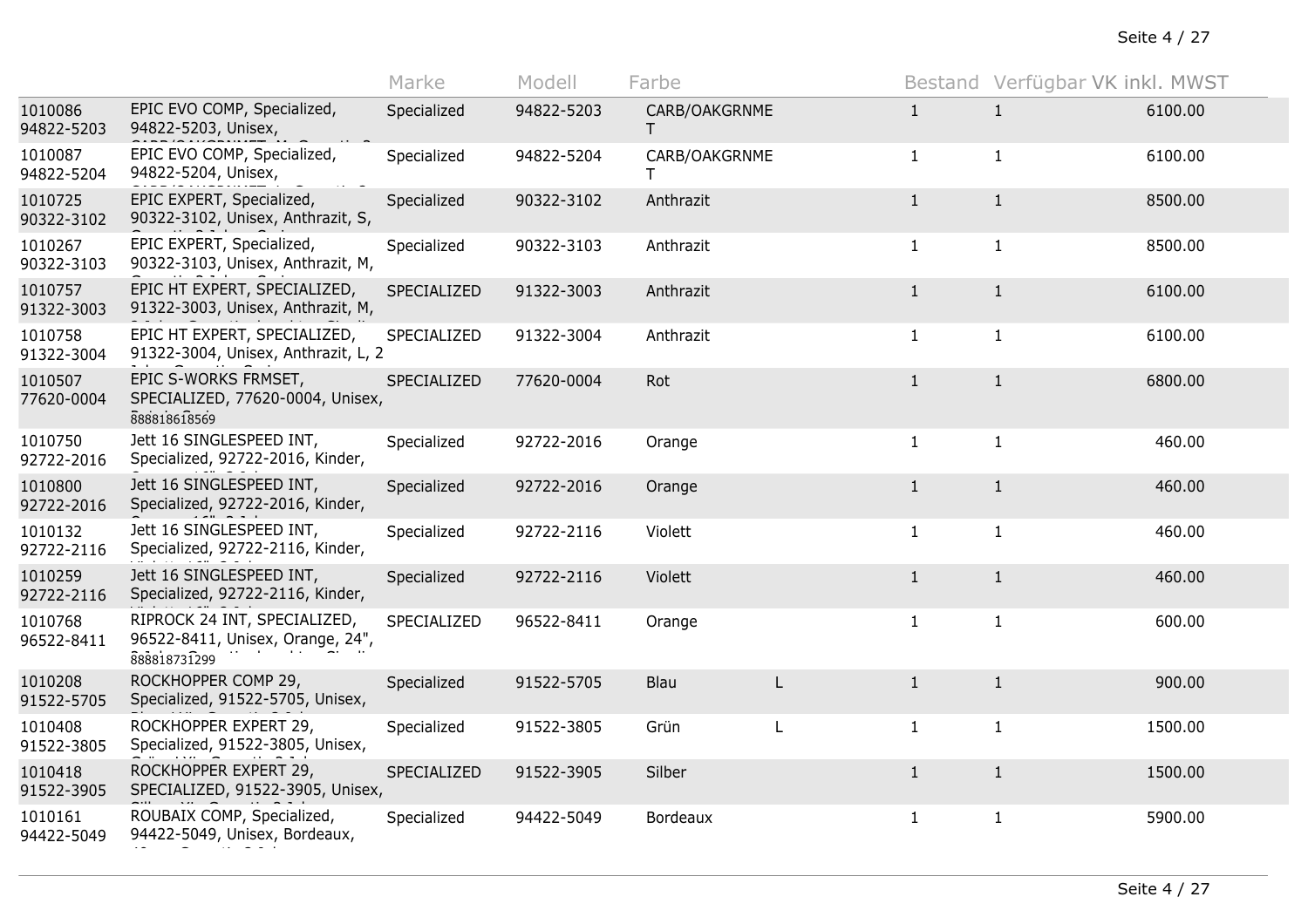|                       |                                                                 | Marke       | Modell     | Farbe                 |              | Bestand Verfügbar VK inkl. MWST |         |
|-----------------------|-----------------------------------------------------------------|-------------|------------|-----------------------|--------------|---------------------------------|---------|
| 1010611<br>94422-6054 | ROUBAIX SPORT, SPECIALIZED,<br>94422-6054, Unisex, Braun, 54cm, | SPECIALIZED | 94422-6054 | <b>Braun</b>          | $\mathbf{1}$ | $\mathbf{1}$                    | 3600.00 |
| 1009738<br>90921-8301 | SIRRUS 2.0 EQ ST, Specialized,<br>90921-8301, Unisex,           | Specialized | 90921-8301 | FSTGRN/BLKREFL        | $\mathbf{1}$ | $\mathbf{1}$                    | 1100.00 |
| 1009750<br>90921-8301 | SIRRUS 2.0 EQ ST, Specialized,<br>90921-8301, Unisex,           | Specialized | 90921-8301 | <b>FSTGRN/BLKREFL</b> | $\mathbf{1}$ | $\mathbf{1}$                    | 1100.00 |
| 1009752<br>90921-8301 | SIRRUS 2.0 EQ ST, Specialized,<br>90921-8301, Unisex,           | Specialized | 90921-8301 | FSTGRN/BLKREFL        | $\mathbf{1}$ | $\mathbf{1}$                    | 1100.00 |
| 1009769<br>90921-8301 | SIRRUS 2.0 EQ ST, Specialized,<br>90921-8301, Unisex,           | Specialized | 90921-8301 | FSTGRN/BLKREFL        | $\mathbf{1}$ | $\mathbf{1}$                    | 1100.00 |
| 1009754<br>90921-8302 | SIRRUS 2.0 EQ ST, Specialized,<br>90921-8302, Unisex,           | Specialized | 90921-8302 | FSTGRN/BLKREFL        | $\mathbf{1}$ | $\mathbf{1}$                    | 1100.00 |
| 1009770<br>90921-8302 | SIRRUS 2.0 EQ ST, Specialized,<br>90921-8302, Unisex,           | Specialized | 90921-8302 | FSTGRN/BLKREFL        | $\mathbf{1}$ | $\mathbf{1}$                    | 1100.00 |
| 1010427<br>90921-8302 | SIRRUS 2.0 EQ ST, Specialized,<br>90921-8302, Unisex,           | Specialized | 90921-8302 | FSTGRN/BLKREFL        | $\mathbf{1}$ | $\mathbf{1}$                    | 1100.00 |
| 1009904<br>90921-8200 | SIRRUS 2.0 EQ, Specialized,<br>90921-8200, Unisex, Grün, XXS,   | Specialized | 90921-8200 | Grün                  | $\mathbf{1}$ | $\mathbf{1}$                    | 1100.00 |
| 1009654<br>90921-8200 | SIRRUS 2.0 EQ, Specialized,<br>90921-8200, Unisex, Grün, XXS,   | Specialized | 90921-8200 | Grün                  | $\mathbf{1}$ | $\mathbf{1}$                    | 1100.00 |
| 1009665<br>90921-8200 | SIRRUS 2.0 EQ, Specialized,<br>90921-8200, Unisex, Grün, XXS,   | Specialized | 90921-8200 | Grün                  | $\mathbf{1}$ | $\mathbf{1}$                    | 1100.00 |
| 1009666<br>90921-8200 | SIRRUS 2.0 EQ, Specialized,<br>90921-8200, Unisex, Grün, XXS,   | Specialized | 90921-8200 | Grün                  | $\mathbf{1}$ | $\mathbf{1}$                    | 1100.00 |
| 1009668<br>90921-8201 | SIRRUS 2.0 EQ, Specialized,<br>90921-8201, Unisex, Grün, XS,    | Specialized | 90921-8201 | Grün                  | $\mathbf{1}$ | $\mathbf{1}$                    | 1100.00 |
| 1009669<br>90921-8201 | SIRRUS 2.0 EQ, Specialized,<br>90921-8201, Unisex, Grün, XS,    | Specialized | 90921-8201 | Grün                  | $\mathbf{1}$ | $\mathbf{1}$                    | 1100.00 |
| 1009670<br>90921-8201 | SIRRUS 2.0 EQ, Specialized,<br>90921-8201, Unisex, Grün, XS,    | Specialized | 90921-8201 | Grün                  | $\mathbf{1}$ | $\mathbf{1}$                    | 1100.00 |
| 1009671<br>90921-8201 | SIRRUS 2.0 EQ, Specialized,<br>90921-8201, Unisex, Grün, XS,    | Specialized | 90921-8201 | Grün                  | $\mathbf{1}$ | $\mathbf{1}$                    | 1100.00 |
| 1010770<br>90921-8202 | SIRRUS 2.0 EQ, Specialized,<br>90921-8202, unisex, Grün,        | Specialized | 90921-8202 | Grün                  | $\mathbf{1}$ | $\mathbf{1}$                    | 1100.00 |
|                       |                                                                 |             |            |                       |              |                                 |         |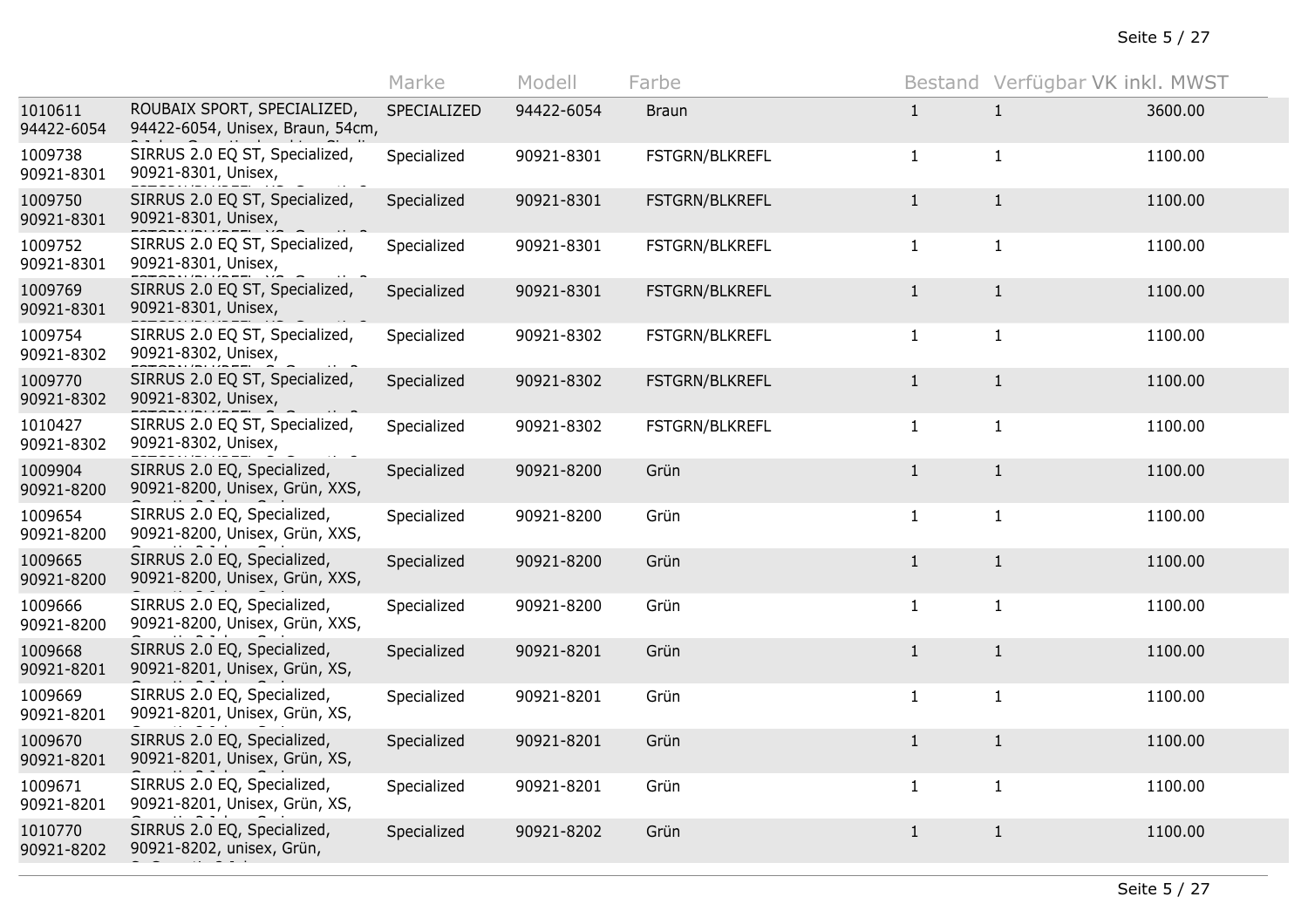|                       |                                                               | Marke       | Modell     | Farbe |              | Bestand Verfügbar VK inkl. MWST |         |
|-----------------------|---------------------------------------------------------------|-------------|------------|-------|--------------|---------------------------------|---------|
| 1010771<br>90921-8202 | SIRRUS 2.0 EQ, Specialized,<br>90921-8202, unisex, Grün,      | Specialized | 90921-8202 | Grün  | $\mathbf{1}$ | $\mathbf{1}$                    | 1100.00 |
| 1009675<br>90921-8202 | SIRRUS 2.0 EQ, Specialized,<br>90921-8202, unisex, Grün,      | Specialized | 90921-8202 | Grün  | $\mathbf{1}$ | $\mathbf{1}$                    | 1100.00 |
| 1010426<br>90921-8202 | SIRRUS 2.0 EQ, Specialized,<br>90921-8202, Unisex, Grün, S,   | Specialized | 90921-8202 | Grün  | $\mathbf{1}$ | $\mathbf{1}$                    | 1100.00 |
| 1010776<br>90921-8203 | SIRRUS 2.0 EQ, Specialized,<br>90921-8203, Unisex, Grün, M,   | Specialized | 90921-8203 | Grün  | $\mathbf{1}$ | $\mathbf{1}$                    | 1100.00 |
| 1010777<br>90921-8203 | SIRRUS 2.0 EQ, Specialized,<br>90921-8203, Unisex, Grün, M,   | Specialized | 90921-8203 | Grün  | $\mathbf{1}$ | $\mathbf{1}$                    | 1100.00 |
| 1010778<br>90921-8203 | SIRRUS 2.0 EQ, Specialized,<br>90921-8203, Unisex, Grün, M,   | Specialized | 90921-8203 | Grün  | $\mathbf{1}$ | $\mathbf{1}$                    | 1100.00 |
| 1010779<br>90921-8203 | SIRRUS 2.0 EQ, Specialized,<br>90921-8203, Unisex, Grün, M,   | Specialized | 90921-8203 | Grün  | $\mathbf{1}$ | $\mathbf{1}$                    | 1100.00 |
| 1010780<br>90921-8203 | SIRRUS 2.0 EQ, Specialized,<br>90921-8203, Unisex, Grün, M,   | Specialized | 90921-8203 | Grün  | $\mathbf{1}$ | $\mathbf{1}$                    | 1100.00 |
| 1010781<br>90921-8203 | SIRRUS 2.0 EQ, Specialized,<br>90921-8203, Unisex, Grün, M,   | Specialized | 90921-8203 | Grün  | $\mathbf{1}$ | $\mathbf{1}$                    | 1100.00 |
| 1010782<br>90921-8203 | SIRRUS 2.0 EQ, Specialized,<br>90921-8203, Unisex, Grün, M,   | Specialized | 90921-8203 | Grün  | $\mathbf{1}$ | $\mathbf{1}$                    | 1100.00 |
| 1010783<br>90921-8203 | SIRRUS 2.0 EQ, Specialized,<br>90921-8203, Unisex, Grün, M,   | Specialized | 90921-8203 | Grün  | $\mathbf{1}$ | $\mathbf{1}$                    | 1100.00 |
| 1010784<br>90921-8203 | SIRRUS 2.0 EQ, Specialized,<br>90921-8203, Unisex, Grün, M,   | Specialized | 90921-8203 | Grün  | $\mathbf{1}$ | $\mathbf{1}$                    | 1100.00 |
| 1010785<br>90921-8203 | SIRRUS 2.0 EQ, Specialized,<br>90921-8203, Unisex, Grün, M,   | Specialized | 90921-8203 | Grün  | $\mathbf{1}$ | $\mathbf{1}$                    | 1100.00 |
| 1010788<br>90921-8204 | SIRRUS 2.0 EQ, Specialized,<br>90921-8204, Unisex, Grün, L, 2 | Specialized | 90921-8204 | Grün  | $\mathbf{1}$ | $\mathbf{1}$                    | 1100.00 |
| 1009939<br>90921-8204 | SIRRUS 2.0 EQ, Specialized,<br>90921-8204, Unisex, Grün, L,   | Specialized | 90921-8204 | Grün  | $\mathbf{1}$ | $\mathbf{1}$                    | 1100.00 |
| 1010786<br>90921-8204 | SIRRUS 2.0 EQ, Specialized,<br>90921-8204, Unisex, Grün, L,   | Specialized | 90921-8204 | Grün  | $\mathbf{1}$ | $\mathbf{1}$                    | 1100.00 |
| 1010787<br>90921-8204 | SIRRUS 2.0 EQ, Specialized,<br>90921-8204, Unisex, Grün, L,   | Specialized | 90921-8204 | Grün  | $\mathbf{1}$ | $\mathbf{1}$                    | 1100.00 |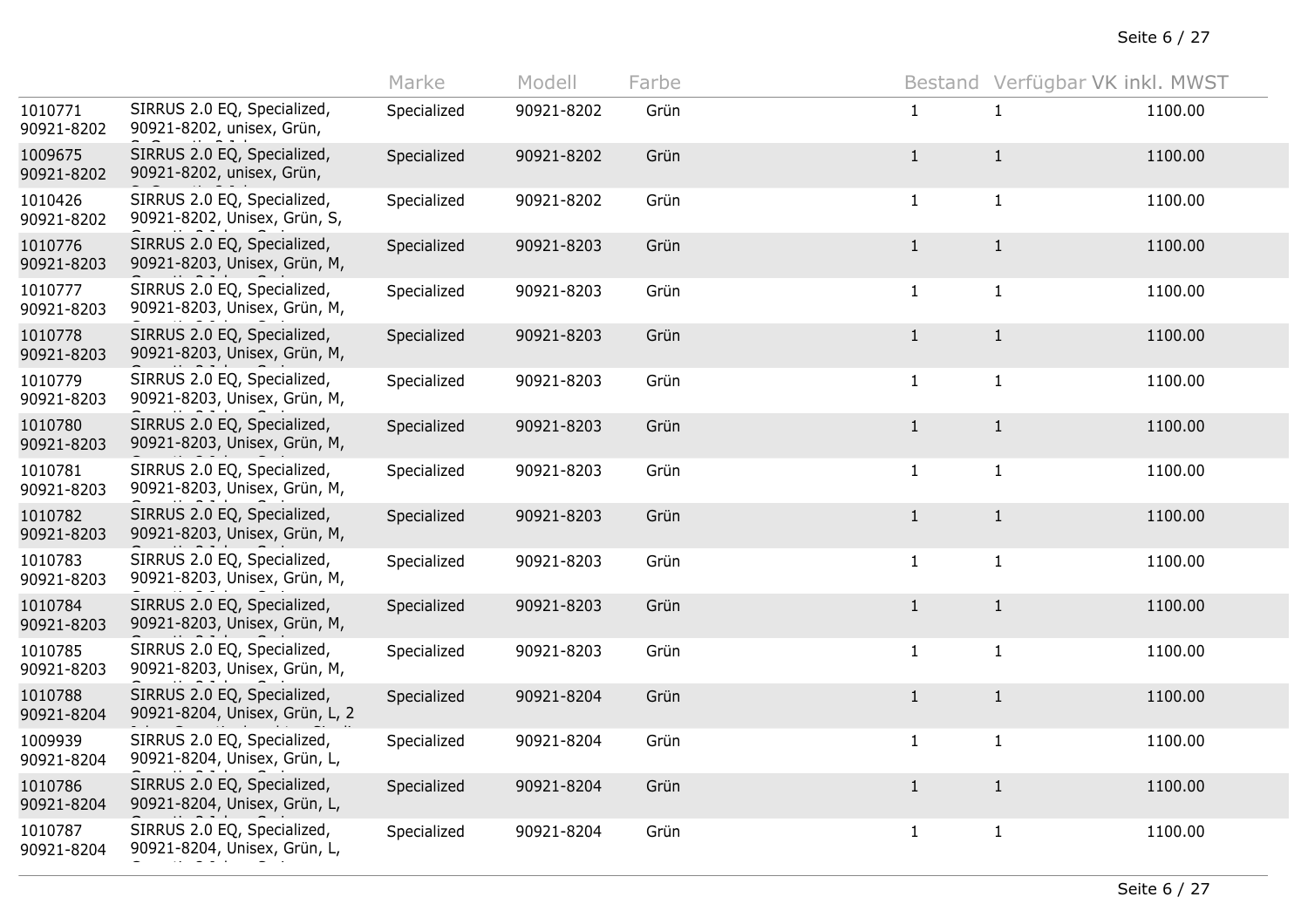|                       |                                                                     | Marke       | Modell     | Farbe       |              | Bestand Verfügbar VK inkl. MWST |         |
|-----------------------|---------------------------------------------------------------------|-------------|------------|-------------|--------------|---------------------------------|---------|
| 1010789<br>90921-8204 | SIRRUS 2.0 EQ, Specialized,<br>90921-8204, Unisex, Grün, L,         | Specialized | 90921-8204 | Grün        | $\mathbf{1}$ | $\mathbf{1}$                    | 1100.00 |
| 1010790<br>90921-8204 | SIRRUS 2.0 EQ, Specialized,<br>90921-8204, Unisex, Grün, L,         | Specialized | 90921-8204 | Grün        | $\mathbf{1}$ | $\mathbf{1}$                    | 1100.00 |
| 1009942<br>90921-8205 | SIRRUS 2.0 EQ, Specialized,<br>90921-8205, Unisex, Grün, XL,        | Specialized | 90921-8205 | Grün        | $\mathbf{1}$ | $\mathbf{1}$                    | 1100.00 |
| 1010174<br>90921-7204 | SIRRUS 3.0 EQ Scheibe Defekt,<br>22.01.22, Specialized, 90921-7204, | Specialized | 90921-7204 | SMK/BLKREFL | $\mathbf{1}$ | $\mathbf{1}$                    | 1400.00 |
| 1009712<br>90921-7301 | SIRRUS 3.0 EQ ST, Specialized,<br>90921-7301, Unisex,               | Specialized | 90921-7301 | SMK/BLKREFL | $\mathbf{1}$ | $\mathbf{1}$                    | 1400.00 |
| 1009717<br>90921-7301 | SIRRUS 3.0 EQ ST, Specialized,<br>90921-7301, Unisex,               | Specialized | 90921-7301 | SMK/BLKREFL | $\mathbf{1}$ | $\mathbf{1}$                    | 1400.00 |
| 1009728<br>90921-7301 | SIRRUS 3.0 EQ ST, Specialized,<br>90921-7301, Unisex,               | Specialized | 90921-7301 | SMK/BLKREFL | $\mathbf{1}$ | $\mathbf{1}$                    | 1400.00 |
| 1009772<br>90921-7301 | SIRRUS 3.0 EQ ST, Specialized,<br>90921-7301, Unisex,               | Specialized | 90921-7301 | SMK/BLKREFL | $\mathbf{1}$ | $\mathbf{1}$                    | 1400.00 |
| 1009963<br>90921-7301 | SIRRUS 3.0 EQ ST, Specialized,<br>90921-7301, Unisex,               | Specialized | 90921-7301 | SMK/BLKREFL | $\mathbf{1}$ | $\mathbf{1}$                    | 1400.00 |
| 1009965<br>90921-7301 | SIRRUS 3.0 EQ ST, Specialized,<br>90921-7301, Unisex,               | Specialized | 90921-7301 | SMK/BLKREFL | $\mathbf{1}$ | $\mathbf{1}$                    | 1400.00 |
| 1010175<br>90921-7301 | SIRRUS 3.0 EQ ST, Specialized,<br>90921-7301, Unisex,               | Specialized | 90921-7301 | SMK/BLKREFL | $\mathbf{1}$ | $\mathbf{1}$                    | 1400.00 |
| 1009718<br>90921-7302 | SIRRUS 3.0 EQ ST, Specialized,<br>90921-7302, Unisex,               | Specialized | 90921-7302 | SMK/BLKREFL | $\mathbf{1}$ | $\mathbf{1}$                    | 1400.00 |
| 1009729               | SIRRUS 3.0 EQ ST, Specialized,<br>90921-7302, Unisex,               | Specialized | 90921-7302 | SMK/BLKREFL | $\mathbf{1}$ | $\mathbf{1}$                    | 1400.00 |
| 1009737<br>90921-7302 | SIRRUS 3.0 EQ ST, Specialized,<br>90921-7302, Unisex,               | Specialized | 90921-7302 | SMK/BLKREFL | $\mathbf{1}$ | $\mathbf{1}$                    | 1400.00 |
| 1009936<br>90921-7302 | SIRRUS 3.0 EQ ST, Specialized,<br>90921-7302, Unisex,               | Specialized | 90921-7302 | SMK/BLKREFL | $\mathbf{1}$ | $\mathbf{1}$                    | 1400.00 |
| 1009706<br>90921-7200 | SIRRUS 3.0 EQ, Specialized,<br>90921-7200, Unisex,                  | Specialized | 90921-7200 | SMK/BLKREFL | $\mathbf{1}$ | $\mathbf{1}$                    | 1400.00 |
| 1009899<br>90921-7200 | SIRRUS 3.0 EQ, Specialized,<br>90921-7200, Unisex,                  | Specialized | 90921-7200 | SMK/BLKREFL | $\mathbf{1}$ | $\mathbf{1}$                    | 1400.00 |
|                       |                                                                     |             |            |             |              |                                 |         |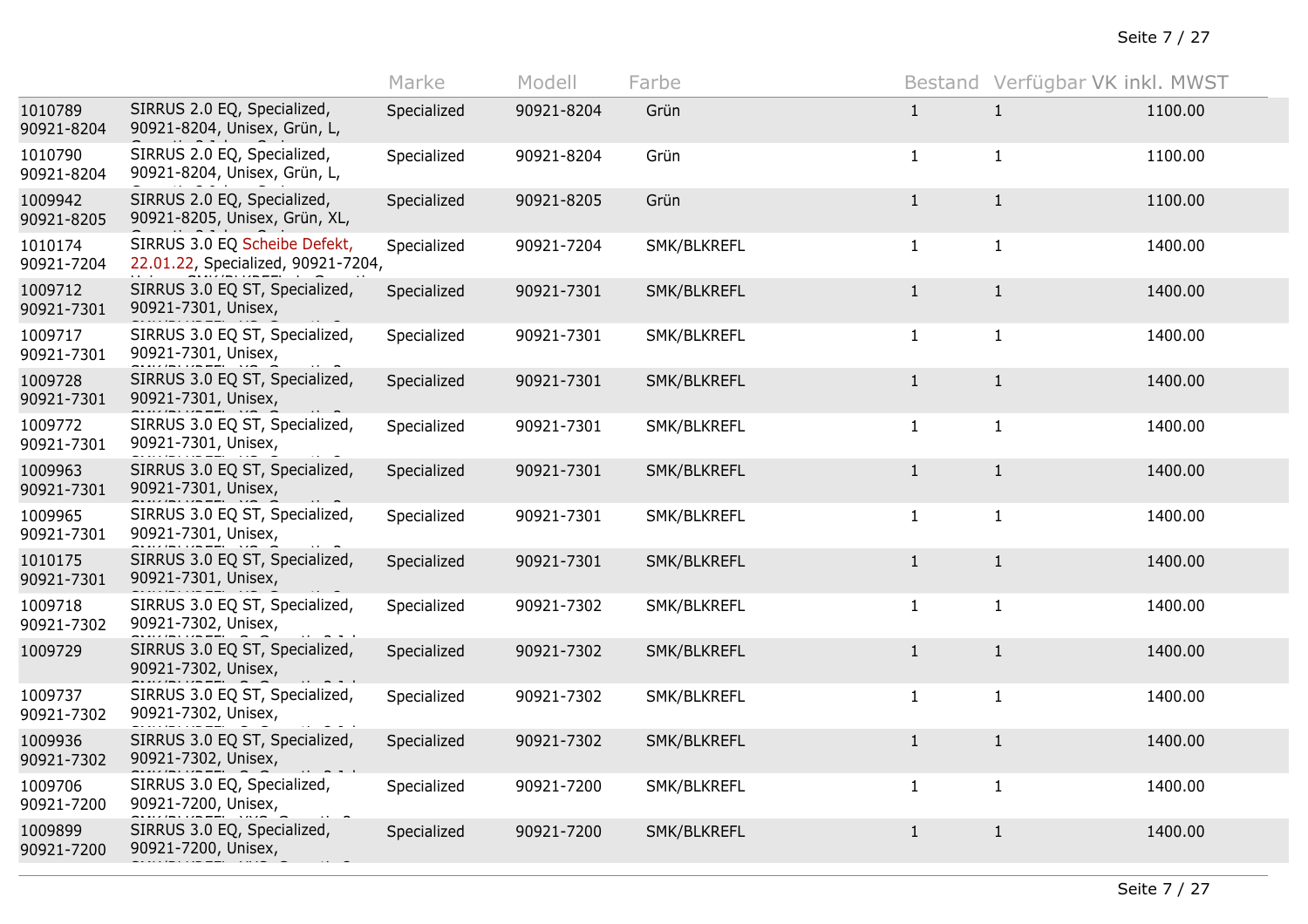|                       |                                                             | Marke       | Modell     | Farbe                        | Bestand      | Verfügbar VK inkl. MWST |                        |
|-----------------------|-------------------------------------------------------------|-------------|------------|------------------------------|--------------|-------------------------|------------------------|
| 1009933<br>90921-7200 | SIRRUS 3.0 EQ, Specialized,<br>90921-7200, Unisex,          | Specialized | 90921-7200 | SMK/BLKREFL                  | $\mathbf{1}$ | 1                       | 1400.00                |
| 1009707<br>90921-7201 | SIRRUS 3.0 EQ, Specialized,<br>90921-7201, Unisex,          | Specialized | 90921-7201 | SMK/BLKREFL                  | $\mathbf{1}$ | $\mathbf{1}$            | 1400.00                |
| 1009708<br>90921-7201 | SIRRUS 3.0 EQ, Specialized,<br>90921-7201, Unisex,          | Specialized | 90921-7201 | SMK/BLKREFL                  | $\mathbf{1}$ | $\mathbf{1}$            | 1400.00                |
| 1009709<br>90921-7201 | SIRRUS 3.0 EQ, Specialized,<br>90921-7201, Unisex,          | Specialized | 90921-7201 | SMK/BLKREFL                  | $\mathbf{1}$ | $\mathbf{1}$            | 1400.00                |
| 1009962<br>90921-7202 | SIRRUS 3.0 EQ, Specialized,<br>90921-7202, Unisex,          | Specialized | 90921-7202 | SMK/BLKREFL                  | $\mathbf{1}$ | $\mathbf{1}$            | 1400.00                |
| 1009682<br>90921-7204 | SIRRUS 3.0 EQ, Specialized,<br>90921-7204, Unisex,          | Specialized | 90921-7204 | SMK/BLKREFL                  | $\mathbf{1}$ | $\mathbf{1}$            | 1400.00                |
| 1009691               | SIRRUS 3.0 EQ, Specialized,<br>90921-7204, unisex,          | Specialized | 90921-7204 | SMK/BLKREFL                  | $\mathbf{1}$ | $\mathbf{1}$            | 1400.00                |
| 1009935<br>90921-7204 | SIRRUS 3.0 EQ, Specialized,<br>90921-7204, Unisex,          | Specialized | 90921-7204 | SMK/BLKREFL                  | $\mathbf{1}$ | $\mathbf{1}$            | 1400.00 4 %<br>1350.00 |
| 1009947<br>90921-7204 | SIRRUS 3.0 EQ, Specialized,<br>90921-7204, Unisex,          | Specialized | 90921-7204 | SMK/BLKREFL                  | $\mathbf{1}$ | $\mathbf{1}$            | 1400.00                |
| 1010078<br>90920-7703 | SIRRUS 3.0, Specialized,<br>90920-7703, Unisex,             | Specialized | 90920-7703 | BLK/RKTRED/BLK               | $\mathbf{1}$ | $\mathbf{1}$            | 1100.00                |
| 1010439<br>90921-1004 | SIRRUS 6.0, Specialized,<br>90921-1004, Unisex, GRNTNT/BLK, | Specialized | 90921-1004 | <b>GRNTNT/BLK</b>            | $\mathbf{1}$ | $\mathbf{1}$            | 3300.00                |
| 1009960<br>92420-8402 | SIRRUS X 2.0 ST, Specialized,<br>92420-8402, Unisex,        | Specialized | 92420-8402 | <b>DSTTUR/RKTRED</b><br>/BLK | $\mathbf{1}$ | $\mathbf{1}$            | 750.00                 |
| 1010065<br>92420-8402 | SIRRUS X 2.0 ST, Specialized,<br>92420-8402, Unisex,        | Specialized | 92420-8402 | DSTTUR/RKTRED<br>/BLK        | $\mathbf{1}$ | $\mathbf{1}$            | 750.00                 |
| 1009773<br>92421-7401 | SIRRUS X 3.0 EQ ST, Specialized,<br>92421-7401, Unisex,     | Specialized | 92421-7401 | NRBLK/BLKREFL                | $\mathbf{1}$ | $\mathbf{1}$            | 1400.00                |
| 1009905<br>92421-7401 | SIRRUS X 3.0 EQ ST, Specialized,<br>92421-7401, Unisex,     | Specialized | 92421-7401 | NRBLK/BLKREFL                | $\mathbf{1}$ | $\mathbf{1}$            | 1400.00                |
| 1009948<br>92421-7401 | SIRRUS X 3.0 EQ ST, Specialized,<br>92421-7401, Unisex,     | Specialized | 92421-7401 | NRBLK/BLKREFL                | $\mathbf{1}$ | $\mathbf{1}$            | 1400.00                |
| 1009775<br>92421-7402 | SIRRUS X 3.0 EQ ST, Specialized,<br>92421-7402, Unisex,     | Specialized | 92421-7402 | NRBLK/BLKREFL                | $\mathbf{1}$ | $\mathbf{1}$            | 1400.00                |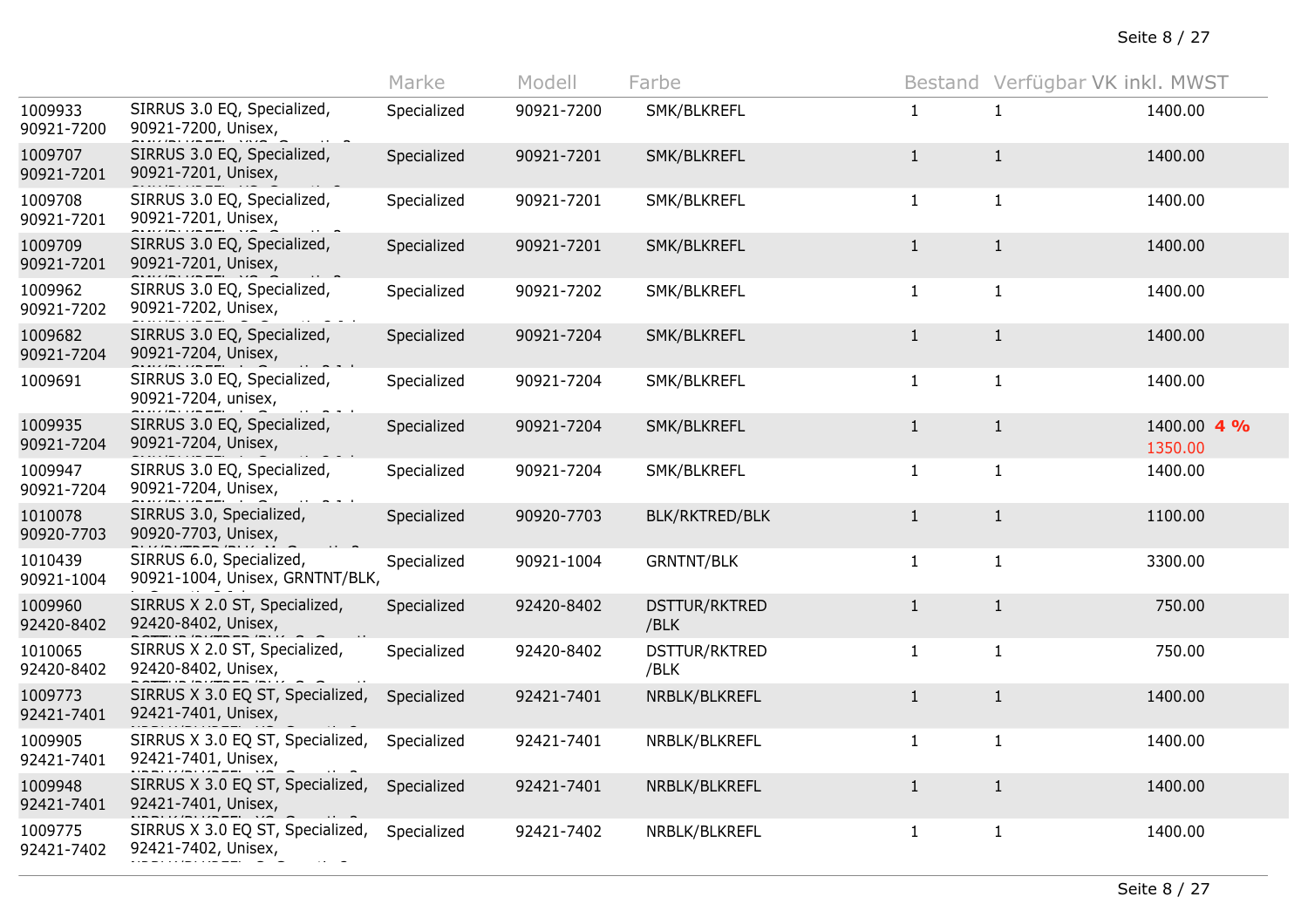|                       |                                                                                 | Marke       | Modell                     | Farbe              |                |              | Bestand Verfügbar VK inkl. MWST |         |
|-----------------------|---------------------------------------------------------------------------------|-------------|----------------------------|--------------------|----------------|--------------|---------------------------------|---------|
| 1009909<br>92421-7402 | SIRRUS X 3.0 EQ ST, Specialized,<br>92421-7402, Unisex,                         | Specialized | 92421-7402                 | NRBLK/BLKREFL      |                | $\mathbf{1}$ | $\mathbf{1}$                    | 1400.00 |
| 1010293<br>92421-7402 | SIRRUS X 3.0 EQ ST, Specialized,<br>92421-7402, Unisex,                         | Specialized | 92421-7402                 | NRBLK/BLKREFL      |                | $\mathbf{1}$ | $\mathbf{1}$                    | 1400.00 |
| 1010471<br>92421-7300 | SIRRUS X 3.0 EQ, Specialized,<br>92421-7300, Unisex, Schwarz,                   | Specialized | 92421-7300                 | Schwarz            |                | $\mathbf{1}$ | $\mathbf{1}$                    | 1400.00 |
| 1009744<br>92421-7301 | SIRRUS X 3.0 EQ, Specialized,<br>92421-7301, Unisex,                            | Specialized | 92421-7301                 | NRBLK/BLKREFL      |                | $\mathbf{1}$ | $\mathbf{1}$                    | 1400.00 |
| 1009766<br>92421-7301 | SIRRUS X 3.0 EQ, Specialized,<br>92421-7301, Unisex,                            | Specialized | 92421-7301                 | NRBLK/BLKREFL      |                | $\mathbf{1}$ | $\mathbf{1}$                    | 1400.00 |
| 1010171               | SIRRUS X 3.0 EQ, Specialized,<br>92421-7301, Unisex,                            | Specialized | 92421-7301                 | NRBLK/BLKREFL      |                | $\mathbf{1}$ | $\mathbf{1}$                    | 1400.00 |
| 1009758<br>92421-7301 | SIRRUS X 3.0 EQ, Specialized,<br>92421-7301, unisex, Schwarz, XS,               | Specialized | 92421-7301                 | Schwarz            |                | $\mathbf{1}$ | $\mathbf{1}$                    | 1400.00 |
| 1009966<br>92421-7302 | SIRRUS X 3.0 EQ, Specialized,<br>92421-7302, Unisex,                            | Specialized | 92421-7302                 | NRBLK/BLKREFL      |                | $\mathbf{1}$ | $\mathbf{1}$                    | 1400.00 |
| 1010172<br>92421-7302 | SIRRUS X 3.0 EQ, Specialized,<br>92421-7302, Unisex,                            | Specialized | 92421-7302                 | NRBLK/BLKREFL      |                | $\mathbf{1}$ | $\mathbf{1}$                    | 1400.00 |
| 1009611<br>92421-5000 | SIRRUS X 4.0, Specialized,<br>92421-5000, Unisex, Anthrazit,                    | Specialized | 92421-5000                 | Anthrazit          |                | $\mathbf{1}$ | $\mathbf{1}$                    | 1500.00 |
| 1009610<br>92421-5000 | SIRRUS X 4.0, Specialized,<br>92421-5000, unisex, Anthrazit,                    | Specialized | 92421-5000                 | Anthrazit          | <b>XXS</b>     | $\mathbf{1}$ | $\mathbf{1}$                    | 1500.00 |
| 1010018<br>93321-7003 | STUMPJUMPER ALLOY, Specialized,<br>93321-7003, Unisex, BLK/SMK, S3,             | Specialized | 93321-7003                 | <b>BLK/SMK</b>     |                | $\mathbf{1}$ | $\mathbf{1}$                    | 2900.00 |
| 1010053<br>93321-7003 | STUMPJUMPER ALLOY, Specialized, Specialized<br>93321-7003, Unisex, BLK/SMK, S3, |             | 93321-7003                 | <b>BLK/SMK</b>     |                | $\mathbf{1}$ | $\mathbf{1}$                    | 2900.00 |
| 1010314<br>93322-5102 | STUMPJUMPER COMP ALLOY,<br>Specialized, 93322-5102, Unisex,                     | Specialized | 93322-5102                 | <b>GUN/TPE</b>     |                | $\mathbf{1}$ | $\mathbf{1}$                    | 4000.00 |
| 1009955<br>93321-5005 | STUMPJUMPER COMP, Specialized,<br>93321-5005, Unisex,                           | Specialized | 93321-5005                 | SMK/CLGRY/CAR<br>B |                | $\mathbf{1}$ | $\mathbf{1}$                    | 5300.00 |
| 1010327<br>96322-5303 | STUMPJUMPER EVO COMP ALLOY<br>S4, Specialized, 2022                             | Specialized | 2022<br><b>STUMPJUMPER</b> | Anthrazit          | S <sub>4</sub> | $\mathbf{1}$ | $\mathbf{1}$                    | 4400.00 |
| 1010164<br>96322-5304 | STUMPJUMPER EVO COMP ALLOY<br>S4, Specialized, 96322-5304,                      | Specialized | 96322-5304                 | Anthrazit          | S <sub>4</sub> | $\mathbf{1}$ | $\mathbf{1}$                    | 4400.00 |
|                       |                                                                                 |             |                            |                    |                |              |                                 |         |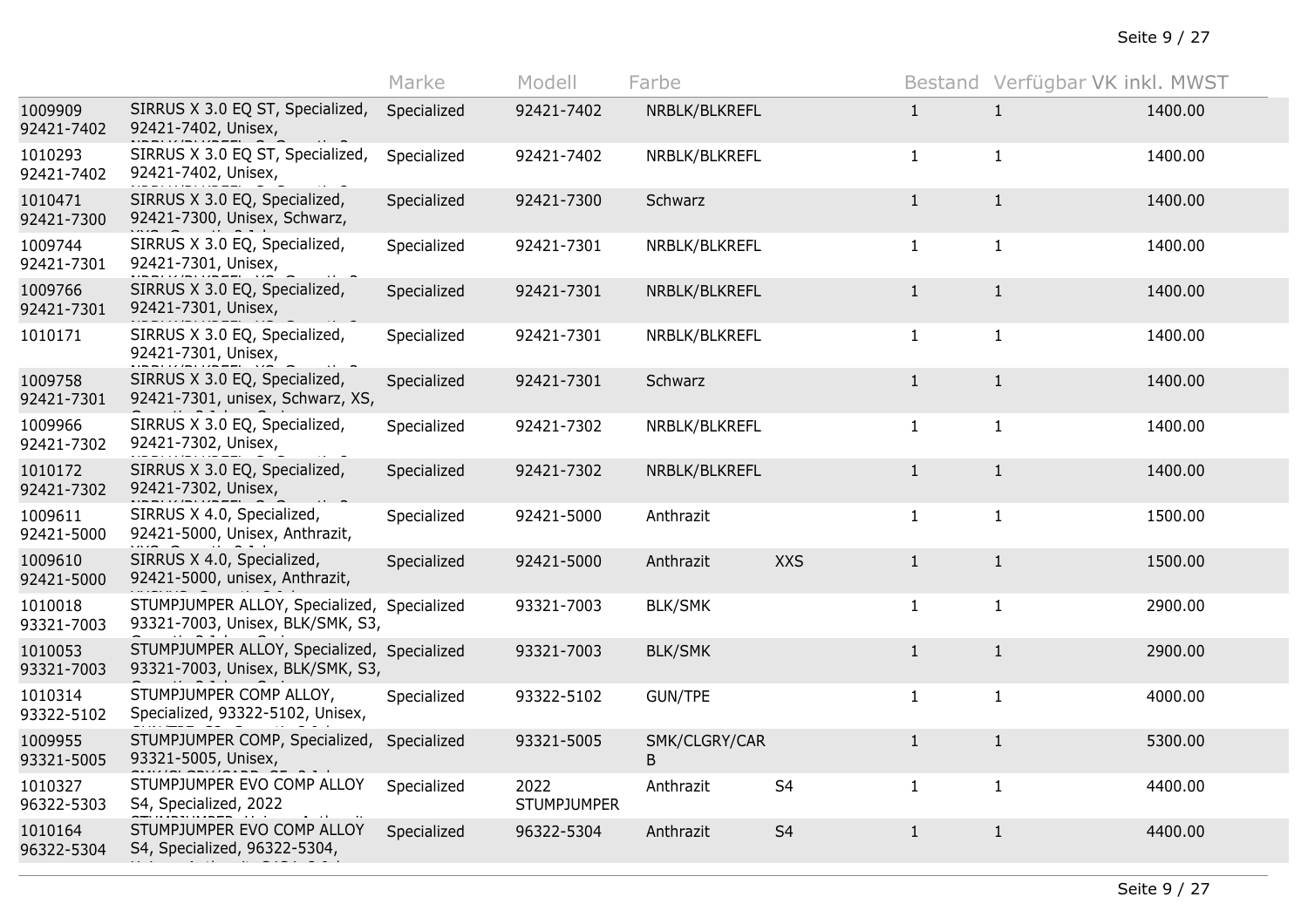|                       |                                                                  | Marke       | Modell     | Farbe                  |              | Bestand Verfügbar VK inkl. MWST |          |
|-----------------------|------------------------------------------------------------------|-------------|------------|------------------------|--------------|---------------------------------|----------|
| 1009921<br>96322-5002 | STUMPJUMPER EVO COMP,<br>Specialized, 96322-5002, Unisex,        | Specialized | 96322-5002 | ARCTBLU/BLK            | $\mathbf{1}$ | -1                              | 5900.00  |
| 1010435<br>96322-5102 | STUMPJUMPER EVO COMP,<br>Specialized, 96322-5102, Unisex,        | Specialized | 96322-5102 | <b>Braun</b>           | $\mathbf{1}$ | $\mathbf{1}$                    | 5900.00  |
| 1010200<br>96322-5103 | STUMPJUMPER EVO COMP,<br>Specialized, 96322-5103, Unisex,        | Specialized | 96322-5103 | DOP/SND                | $\mathbf{1}$ | $\mathbf{1}$                    | 5900.00  |
| 1010229<br>96322-5103 | STUMPJUMPER EVO COMP,<br>Specialized, 96322-5103, Unisex,        | Specialized | 96322-5103 | DOP/SND                | $\mathbf{1}$ | $\mathbf{1}$                    | 5900.00  |
| 1010201<br>96322-5104 | STUMPJUMPER EVO COMP,<br>Specialized, 96322-5104, Unisex,        | Specialized | 96322-5104 | DOP/SND                | $\mathbf{1}$ | $\mathbf{1}$                    | 5900.00  |
| 1010457<br>96322-5105 | STUMPJUMPER EVO COMP,<br>Specialized, 96322-5105, Unisex,        | Specialized | 96322-5105 | <b>Braun</b>           | $\mathbf{1}$ | $\mathbf{1}$                    | 5900.00  |
| 1010232<br>96322-0003 | STUMPJUMPER EVO S-WORKS,<br>Specialized, 96322-0003, Unisex,     | Specialized | 96322-0003 | BLKLQDMET/CAR<br>B/BLK | $\mathbf{1}$ | $\mathbf{1}$                    | 14000.00 |
| 1010058<br>93322-3002 | STUMPJUMPER EXPERT,<br>Specialized, 93322-3002, Unisex,          | Specialized | 93322-3002 | WHTMTN/GUN             | $\mathbf{1}$ | $\mathbf{1}$                    | 7300.00  |
| 1010059<br>93322-3003 | STUMPJUMPER EXPERT,<br>Specialized, 93322-3003, Unisex,          | Specialized | 93322-3003 | WHTMTN/GUN             | $\mathbf{1}$ | 1                               | 7300.00  |
| 1010060<br>93322-3004 | STUMPJUMPER EXPERT,<br>Specialized, 93322-3004, Unisex,          | Specialized | 93322-3004 | WHTMTN/GUN             | $\mathbf{1}$ | $\mathbf{1}$                    | 7300.00  |
| 1010104<br>93322-3004 | STUMPJUMPER EXPERT,<br>Specialized, 93322-3004, Unisex,          | Specialized | 93322-3004 | WHTMTN/GUN             | $\mathbf{1}$ | $\mathbf{1}$                    | 7300.00  |
| 1010061<br>93322-3005 | STUMPJUMPER EXPERT,<br>Specialized, 93322-3005, Unisex,          | Specialized | 93322-3005 | <b>WHTMTN/GUN</b>      | $\mathbf{1}$ | $\mathbf{1}$                    | 7300.00  |
| 1010195<br>93322-3103 | STUMPJUMPER EXPERT,<br>Specialized, 93322-3103, Unisex,          | Specialized | 93322-3103 | DOP/DOP/BLK            | $\mathbf{1}$ | $\mathbf{1}$                    | 7300.00  |
| 1010136<br>90621-6054 | TARMAC SL6 SPORT, Specialized,<br>90621-6054, Unisex, Schwarz,   | Specialized | 90621-6054 | Schwarz                | $1\,$        | $\mathbf{1}$                    | 3600.00  |
| 1010595<br>90621-6058 | TARMAC SL6 SPORT, Specialized,<br>90621-6058, Unisex, Schwarz,   | Specialized | 90621-6058 | Schwarz                | $\mathbf{1}$ | $\mathbf{1}$                    | 3600.00  |
| 1009996<br>90622-6156 | TARMAC SL6 SPORT, Specialized,<br>90622-6156, Unisex, Rot, 56cm, | Specialized | 90622-6156 | Rot                    | $\mathbf{1}$ | $\mathbf{1}$                    | 3600.00  |
| 1010405<br>90622-6156 | TARMAC SL6 SPORT, Specialized,<br>90622-6156, Unisex, Rot, 56cm, | Specialized | 90622-6156 | Rot                    | $\mathbf{1}$ | $\mathbf{1}$                    | 3600.00  |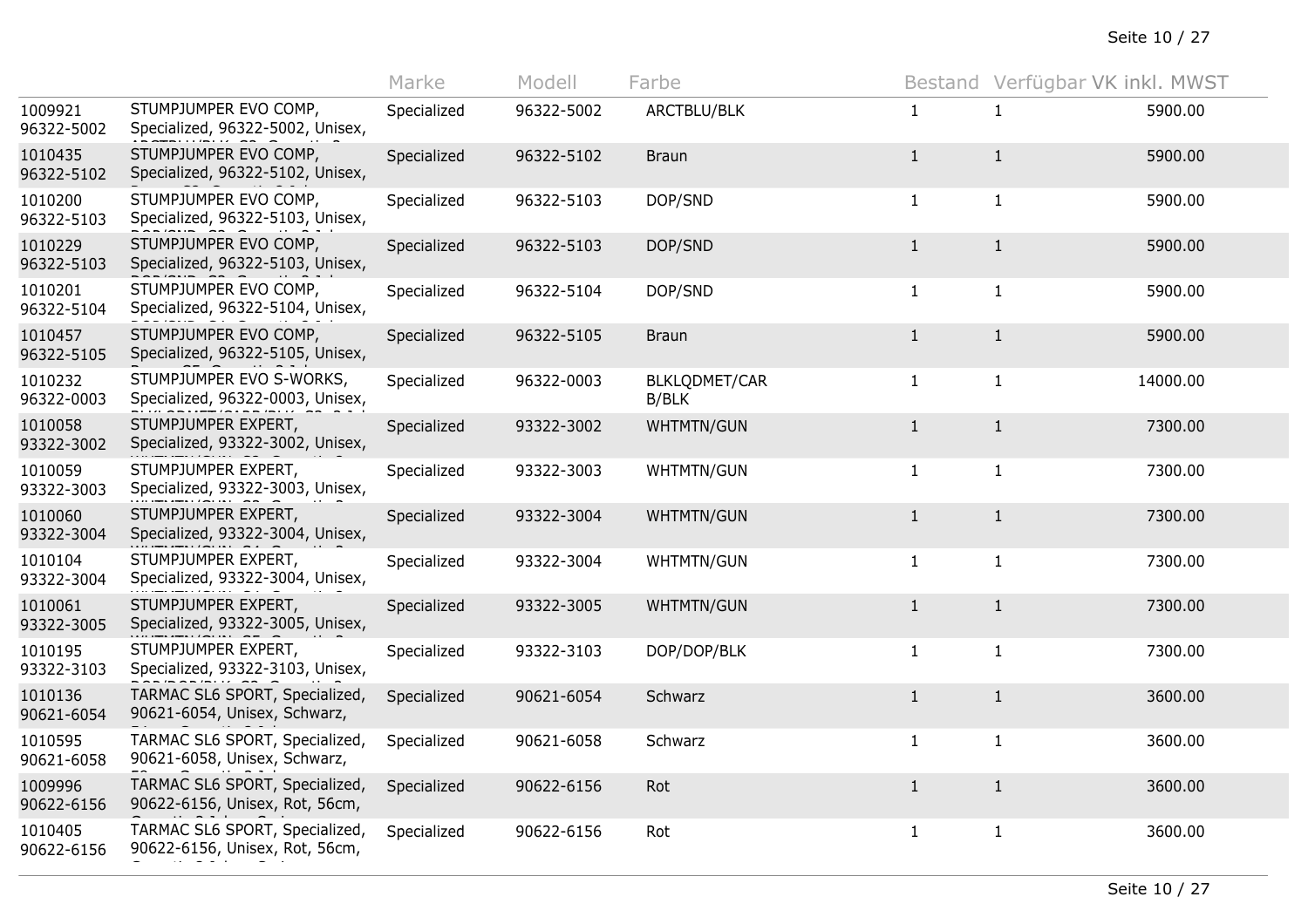|                       |                                                                                | Marke       | Modell     | Farbe                        |              | Bestand Verfügbar VK inkl. MWST |          |
|-----------------------|--------------------------------------------------------------------------------|-------------|------------|------------------------------|--------------|---------------------------------|----------|
| 1010567<br>90622-6156 | TARMAC SL6 SPORT, Specialized,<br>90622-6156, Unisex, Rot, 56cm,               | Specialized | 90622-6156 | Rot                          | $\mathbf{1}$ | $\mathbf{1}$                    | 3600.00  |
| 1009785<br>90622-5061 | TARMAC SL7 COMP - RIVAL ETAP<br>AXS, Specialized, 90622-5061,                  | Specialized | 90622-5061 | Blau                         | $\mathbf{1}$ | $\mathbf{1}$                    | 5900.00  |
| 1010134<br>90622-5156 | TARMAC SL7 COMP - RIVAL ETAP<br>AXS, Specialized, 90622-5156,                  | Specialized | 90622-5156 | Weiss                        | $\mathbf{1}$ | $\mathbf{1}$                    | 5900.00  |
| 1009736<br>90622-5161 | TARMAC SL7 COMP - RIVAL ETAP<br>AXS, Specialized, 90622-5161,                  | Specialized | 90622-5161 | Weiss                        | $\mathbf{1}$ | $\mathbf{1}$                    | 5900.00  |
| 1010594<br>90622-5154 | TARMAC SL7 COMP, SPECIALIZED, SPECIALIZED<br>90622-5154, Unisex, Weiss, 54cm,  |             | 90622-5154 | Weiss                        | $\mathbf{1}$ | $\mathbf{1}$                    | 5900.00  |
| 1010515<br>90622-3056 | TARMAC SL7 EXPERT,<br>SPECIALIZED, 90622-3056, Unisex,                         | SPECIALIZED | 90622-3056 | Bordeaux                     | $\mathbf{1}$ | $\mathbf{1}$                    | 7400.00  |
| 1010610<br>90622-3358 | TARMAC SL7 EXPERT,<br>SPECIALIZED, 90622-3358, Unisex,                         | SPECIALIZED | 90622-3358 | Anthrazit                    | 1            | $\mathbf{1}$                    | 7400.00  |
| 1010479<br>90622-0056 | TARMAC SL7 SW DI2,<br>SPECIALIZED, 90622-0056, Unisex,                         | SPECIALIZED | 90622-0056 | CARB/SPCTFLR/B<br><b>RSH</b> | $\mathbf{1}$ | $\mathbf{1}$                    | 15000.00 |
| 1010609<br>90622-0152 | TARMAC SL7 SW DI2,<br>SPECIALIZED, 90622-0152, Unisex,                         | SPECIALIZED | 90622-0152 | Rot                          | $\mathbf 1$  | $\mathbf{1}$                    | 15000.00 |
| 1010667<br>90622-0154 | TARMAC SL7 SW DI2,<br>SPECIALIZED, 90622-0154, Unisex,                         | SPECIALIZED | 90622-0154 | Rot                          | $\mathbf{1}$ | $\mathbf{1}$                    | 15000.00 |
| 1010774<br>70622-0654 | TARMAC SL7 SW FRMSET,<br>SPECIALIZED, 70622-0654, Unisex,                      | SPECIALIZED | 70622-0654 | <b>Beige</b>                 | $\mathbf{1}$ | $\mathbf{1}$                    | 5500.00  |
| 1010775<br>70622-0654 | TARMAC SL7 SW FRMSET,<br>SPECIALIZED, 70622-0654, Unisex,                      | SPECIALIZED | 70622-0654 | Beige                        | $\mathbf{1}$ | $\mathbf{1}$                    | 5500.00  |
| 1008585               | Test/02/TURBO VADO SL 5.0 EQ,<br>Specialized, 93920-3103, Unisex,              | Specialized | 93920-3103 | Multicolor                   | $\mathbf{1}$ | $\mathbf{1}$                    | 5200.00  |
| 1008633               | Test/03/TURBO VADO SL 5.0 EQ,<br>Specialized, 93920-3104, Unisex,              | Specialized | 93920-3104 | Multicolor                   | $\mathbf{1}$ | $\mathbf{1}$                    | 5200.00  |
| 1008587<br>93920-3105 | Test/04/TURBO VADO SL 5.0 EQ,<br>Specialized, 93920-3105, Unisex,              | Specialized | 93920-3105 | Multicolor                   | $\mathbf{1}$ | $\mathbf{1}$                    | 5200.00  |
| 1007989               | Test/07/TURBO VADO 6.0 45km/h, Specialized<br>Specialized, 95020-1003, Unisex, |             | 95020-1003 | FLORED/BLUGST<br>PRL         | $\mathbf{1}$ | $\mathbf{1}$                    | 5899.00  |
| 1007990               | Test/08/TURBO VADO 6.0 45km/h, Specialized<br>Specialized, 95020-1004,         |             | 95020-1004 | FLORED/BLUGST<br>PRL         | $\mathbf{1}$ | $\mathbf{1}$                    | 5899.00  |
|                       |                                                                                |             |            |                              |              |                                 |          |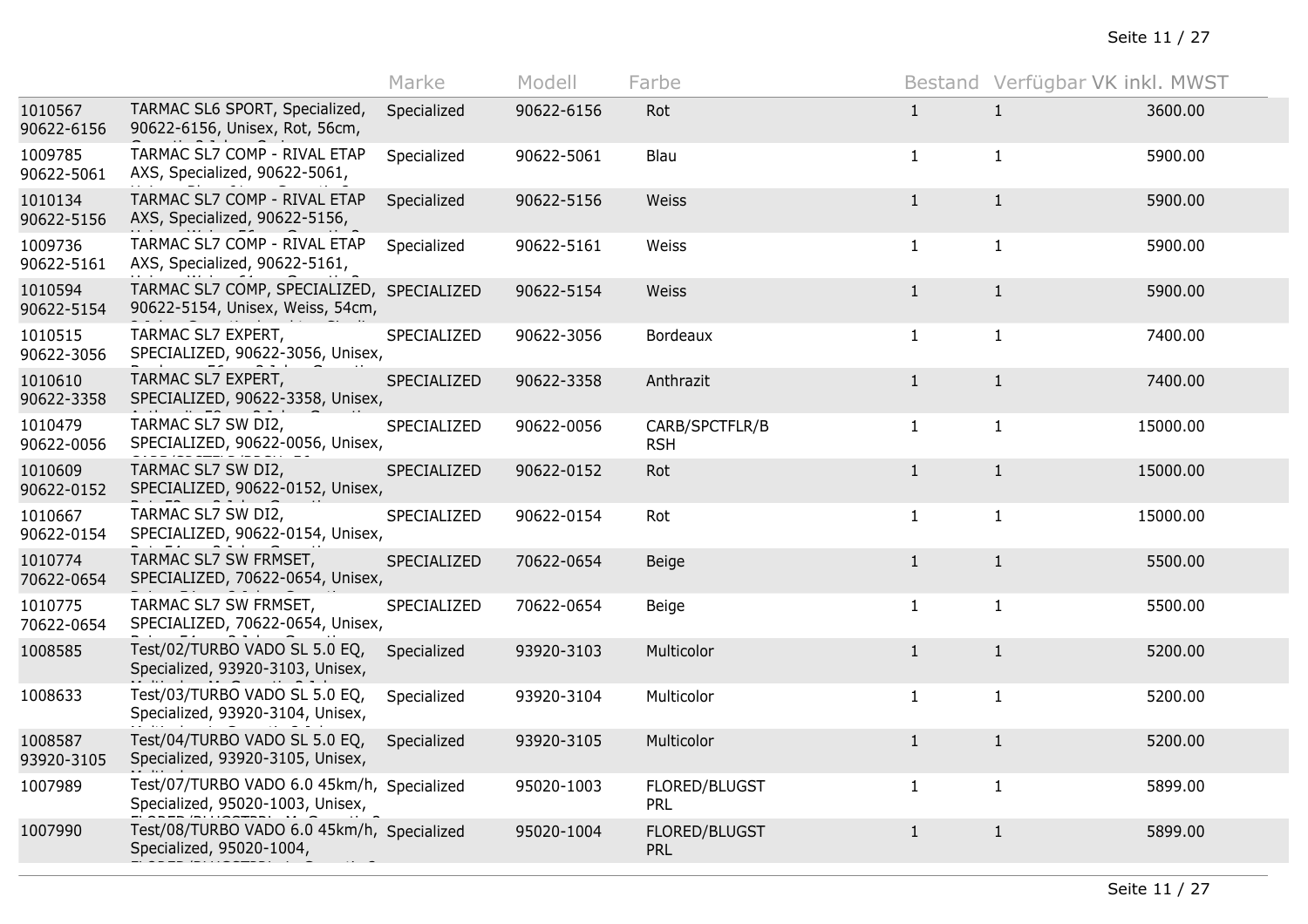|                       |                                                                                 | Marke       | Modell     | Farbe                  |              | Bestand Verfügbar VK inkl. MWST |         |
|-----------------------|---------------------------------------------------------------------------------|-------------|------------|------------------------|--------------|---------------------------------|---------|
| 1010560<br>95322-3403 | Test/11/TURBO VADO 5.0 IGH<br>, SPECIALIZED, 95322-3403,                        | SPECIALIZED | 95322-3403 | Schwarz                | $\mathbf{1}$ | 1                               | 6600.00 |
| 1010561<br>95322-3404 | Test/12/TURBO VADO 5.0 IGH<br>, SPECIALIZED, 95322-3404,                        | SPECIALIZED | 95322-3404 | Schwarz                | $\mathbf{1}$ | $\mathbf{1}$                    | 6600.00 |
| 1010023<br>95022-5102 | Test/14/TURBO VADO 4.0 ST,<br>Specialized, 95022-5102, Unisex,                  | Specialized | 95022-5102 | Beige                  | $\mathbf{1}$ | $\mathbf{1}$                    | 4400.00 |
| 1010241<br>95022-5403 | Test/15/ TURBO VADO 4.0,<br>Specialized, 95022-5403, Unisex,                    | Specialized | 95022-5403 | Schwarz                | $\mathbf{1}$ | $\mathbf{1}$                    | 4400.00 |
| 1010242<br>95022-5404 | Test/16/TURBO VADO 4.0,<br>Specialized, 95022-5404, Unisex,                     | Specialized | 95022-5404 | Schwarz                | $\mathbf{1}$ | $\mathbf{1}$                    | 4400.00 |
| 1010036<br>95022-5405 | Test/17/TURBO VADO 4.0,<br>Specialized, 95022-5405, Unisex,                     | Specialized | 95022-5405 | Schwarz                | $\mathbf{1}$ | $\mathbf{1}$                    | 4400.00 |
| 1009982<br>90121-3102 | Test/27/TURBO COMO SL 5.0 650B, Specialized<br>Specialized, 90121-3102, Unisex, |             | 90121-3102 | Gelb                   | $\mathbf{1}$ | $\mathbf{1}$                    | 4500.00 |
| 1010130<br>90121-3103 | Test/28/TURBO COMO SL 5.0 650B, Specialized<br>Specialized, 90121-3103, Unisex, |             | 90121-3103 | Gelb                   | $\mathbf{1}$ | $\mathbf{1}$                    | 4500.00 |
| 1008357               | Test/32/TURBO CREO SL COMP<br>CARBON, Specialized, 98120-5204,                  | Specialized | 98120-5204 | CARB/BLKRBREFL<br>/BLK | $\mathbf{1}$ | $\mathbf{1}$                    | 6600.00 |
| 1008359               | Test/33/TURBO CREO SL COMP<br>CARBON, Specialized, 98120-5205,                  | Specialized | 98120-5205 | CARB/BLKRBREFL<br>/BLK | $\mathbf{1}$ | $\mathbf{1}$                    | 6600.00 |
| 1008369               | Test/40/TURBO LEVO SL COMP<br>CARBON 29, Specialized,                           | Specialized | 96820-5402 | TARBLK/GUN             | $\mathbf{1}$ | $\mathbf{1}$                    | 7700.00 |
| 1008364               | Test/41/TURBO LEVO SL COMP<br>CARBON 29, Specialized,                           | Specialized | 96820-5403 | TARBLK/GUN             | $\mathbf{1}$ | $\mathbf{1}$                    | 7700.00 |
| 1008365<br>96820-5404 | Test/42/TURBO LEVO SL COMP<br>CARBON 29, Specialized,                           | Specialized | 96820-5404 | TARBLK/GUN             | $\mathbf{1}$ | $\mathbf{1}$                    | 7700.00 |
| 1008366<br>96820-5405 | Test/43/TURBO LEVO SL COMP<br>CARBON 29, Specialized,                           | Specialized | 96820-5405 | TARBLK/GUN             | $\mathbf{1}$ | $\mathbf{1}$                    | 7700.00 |
| 1010462<br>95222-5402 | Test/45/ TURBO LEVO COMP ALLOY SPECIALIZED<br>NB, SPECIALIZED, 95222-5402,      |             | 95222-5402 | Schwarz                | $\mathbf{1}$ | $\mathbf{1}$                    | 7700.00 |
| 1010441<br>95222-5403 | Test/46/TURBO LEVO COMP ALLOY SPECIALIZED<br>NB, SPECIALIZED, 95222-5403,       |             | 95222-5403 | Schwarz                | $\mathbf{1}$ | $\mathbf{1}$                    | 7700.00 |
| 1010442<br>95222-5404 | Test/47/TURBO LEVO COMP ALLOY SPECIALIZED<br>NB, SPECIALIZED, 95222-5404,       |             | 95222-5404 | Schwarz                | $\mathbf{1}$ | $\mathbf{1}$                    | 7700.00 |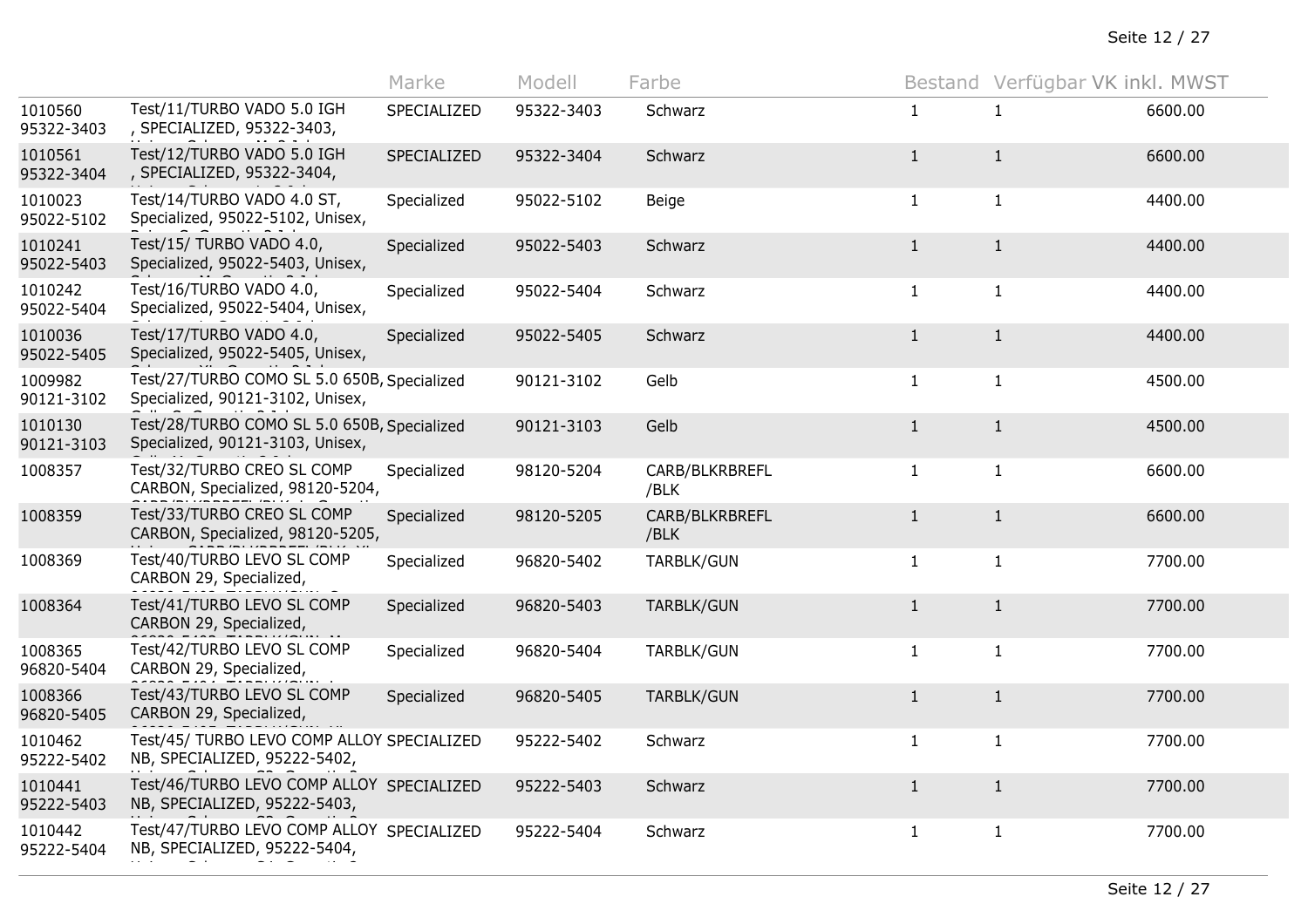|                       |                                                                            | Marke       | Modell       | Farbe                          |              | Bestand Verfügbar VK inkl. MWST |         |
|-----------------------|----------------------------------------------------------------------------|-------------|--------------|--------------------------------|--------------|---------------------------------|---------|
| 1010464<br>95222-5405 | Test/48/ TURBO LEVO COMP ALLOY SPECIALIZED<br>NB, SPECIALIZED, 95222-5405, |             | 95222-5405   | Schwarz                        | $\mathbf{1}$ | $\mathbf{1}$                    | 7700.00 |
| 1010583<br>95422-5352 | Test/51/DIVERGE E5 COMP,<br>Specialized, 95422-5352, Unisex,               | Specialized | 95422-5352   | Schwarz                        | $\mathbf{1}$ | $\mathbf{1}$                    | 3000.00 |
| 1010584<br>95422-5354 | Test/52/DIVERGE E5 COMP,<br>Specialized, 95422-5354, Unisex,               | Specialized | 95422-5354   | Schwarz                        | 1            | $\mathbf{1}$                    | 3000.00 |
| 1010683<br>95422-5356 | Test/53/DIVERGE E5 COMP,<br>Specialized, 95422-5356, Unisex,               | Specialized | 95422-5356   | Schwarz                        | $\mathbf{1}$ | $\mathbf{1}$                    | 3000.00 |
| 1010545<br>95422-5358 | Test/54/DIVERGE E5 COMP,<br>Specialized, 95422-5358, Unisex,               | Specialized | 95422-5358   | Schwarz                        | $\mathbf{1}$ | $\mathbf{1}$                    | 3000.00 |
| 1008971               | Test/61/ROUBAIX EXPERT,<br>Specialized, 94421-3152,                        | Specialized | 94421-3152   | CARB/WHT                       | $\mathbf{1}$ | $\mathbf{1}$                    | 5899.00 |
| 1007890               | Test/62/ROUBAIX EXPERT UDI2,<br>Specialized, 94420-3254,                   | Specialized | 94420-3254   | <b>BLK/CHAR</b>                | $\mathbf{1}$ | $\mathbf{1}$                    | 6799.00 |
| 1008347               | Test/63/ROUBAIX EXPERT UDI2,<br>Specialized, 94420-3056,                   | Specialized | 94420-3056   | CRMSN/CSTBRY/<br><b>DOVGRY</b> | $\mathbf{1}$ | $\mathbf{1}$                    | 6799.00 |
| 1007920               | Test/64/ROUBAIX EXPERT UDI2,<br>Specialized, 94420-3258,                   | Specialized | 94420-3258   | <b>BLK/CHAR</b>                | $\mathbf{1}$ | $\mathbf{1}$                    | 6799.00 |
| 1009652               | Test/72/TARMAC SL7 EXPERT,<br>Specialized, 90620-3654,                     | Specialized | 90620-3654   | ULTTUR/REDMRN<br>$\Omega$      | $\mathbf{1}$ | $\mathbf{1}$                    | 5999.00 |
| 1009104               | Test/73/TARMAC SL7 EXPERT,<br>Specialized, 94920-3556,                     | Specialized | 94920-3556   | LTSIL/SMK/BLK                  | $\mathbf{1}$ | $\mathbf{1}$                    | 5399.00 |
| 1009896<br>97221-3054 | Test/82/AETHOS EXPERT,<br>Specialized, 97221-3054, Unisex,                 | Specialized | 97221-3054   | ICEBLU/TLTNT/FL<br><b>KSIL</b> | $\mathbf{1}$ | $\mathbf{1}$                    | 6199.00 |
| 1009153               | Test/83/AETHOS PRO, Specialized, Specialized<br>97221-1256,                |             | 97221-1256   | BLUMRNO/CARB/<br><b>CBLT</b>   | $\mathbf{1}$ | $\mathbf{1}$                    | 8599.00 |
| 1010370<br>90422-7603 | TURBO COMO 3.0 NB,<br>SPECIALIZED, 90422-7603, Unisex,                     | SPECIALIZED | 90422-7603   | Rot                            | $\mathbf{1}$ | $\mathbf{1}$                    | 3600.00 |
| 1010368<br>90422-7604 | TURBO COMO 3.0 NB,<br>SPECIALIZED, 90422-7604, Unisex,                     | SPECIALIZED | 90422-7604   | Rot                            | $\mathbf{1}$ | $\mathbf{1}$                    | 3600.00 |
| 1010369<br>90422-7603 | TURBO COMO 3.0 NB,<br>SPECIALIZED, COMO 3.0, Unisex,                       | SPECIALIZED | COMO 3.0     | Rot                            | $\mathbf{1}$ | $\mathbf{1}$                    | 3600.00 |
| 1010165<br>90121-5003 | TURBO COMO SL 4.0 M,<br>Specialized, 2022 COMO SL,                         | Specialized | 2022 COMO SL | <b>CSTUMBR/TRNSP</b>           | $\mathbf{1}$ | $\mathbf{1}$                    | 4000.00 |
|                       |                                                                            |             |              |                                |              |                                 |         |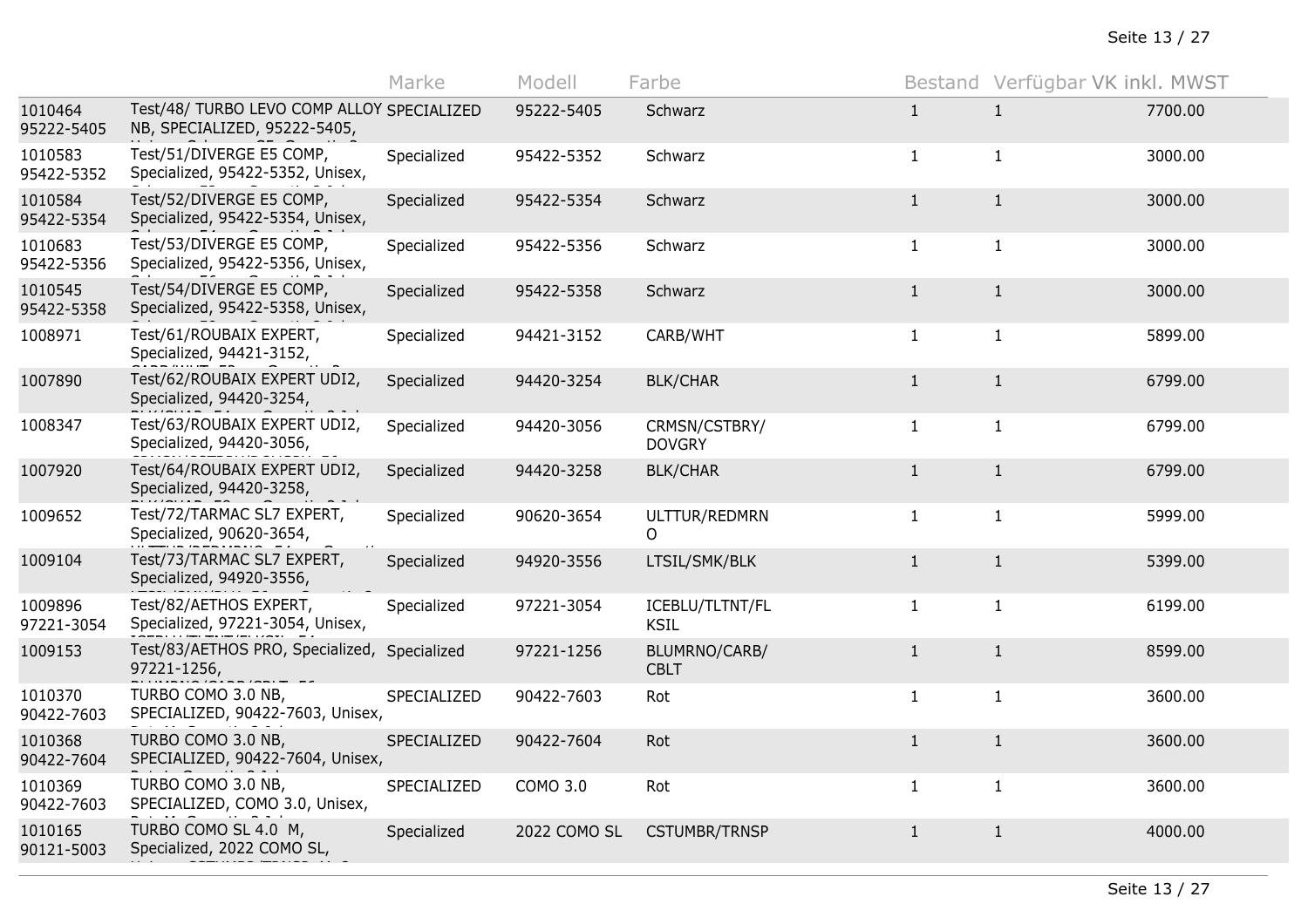|                       |                                                                    | Marke       | Modell             | Farbe             |              | Bestand Verfügbar VK inkl. MWST |         |
|-----------------------|--------------------------------------------------------------------|-------------|--------------------|-------------------|--------------|---------------------------------|---------|
| 1010502<br>90121-5103 | TURBO COMO SL 4.0 650B,<br>Specialized, 90121-5103, Unisex,        | Specialized | 90121-5103         | Grau              | $\mathbf{1}$ | 1                               | 4000.00 |
| 1010504<br>90121-5103 | TURBO COMO SL 4.0 650B,<br>Specialized, 90121-5103, Unisex,        | Specialized | 90121-5103         | Grau              | $\mathbf{1}$ | $\mathbf{1}$                    | 4000.00 |
| 1010131<br>90121-5104 | TURBO COMO SL 4.0 650B,<br>SPECIALIZED, 90121-5104, Unisex,        | SPECIALIZED | 90121-5104         | Grau              | $\mathbf{1}$ | $\mathbf{1}$                    | 4000.00 |
| 1010470<br>90121-5104 | TURBO COMO SL 4.0 650B,<br>SPECIALIZED, 90121-5104, Unisex,        | SPECIALIZED | 90121-5104         | Grau              | $\mathbf{1}$ | $\mathbf{1}$                    | 4000.00 |
| 1010710<br>90121-5203 | TURBO COMO SL 4.0,<br>SPECIALIZED, COMO SL, Unisex,                | SPECIALIZED | COMO SL            | Bordeaux          | $\mathbf{1}$ | $\mathbf{1}$                    | 4000.00 |
| 1010395<br>90121-3004 | TURBO COMO SL 5.0 650B,<br>Specialized, COMO SL 5.0, Unisex,       | Specialized | <b>COMO SL 5.0</b> | Anthrazit         | $\mathbf{1}$ | $\mathbf{1}$                    | 4500.00 |
| 1010505<br>90121-3004 | TURBO COMO SL 5.0 650B,<br>Specialized, COMO SL 5.0, Unisex,       | Specialized | COMO SL 5.0        | Anthrazit         | $\mathbf{1}$ | $\mathbf{1}$                    | 4500.00 |
| 1010709<br>90121-3004 | TURBO COMO SL 5.0 650B,<br>Specialized, COMO SL 5.0, Unisex,       | Specialized | <b>COMO SL 5.0</b> | Anthrazit         | $\mathbf{1}$ | $\mathbf{1}$                    | 4500.00 |
| 1009806<br>90121-3003 | TURBO COMO SL 5.0 650B,<br>Specialized, COMO SL 5.0, Unisex,       | Specialized | COMO SL 5.0        | Anthrazit         | 1            | 1                               | 4500.00 |
| 1010394<br>90121-3104 | TURBO COMO SL 5.0 650B,<br>Specialized, COMO SL 5.0, Unisex,       | Specialized | <b>COMO SL 5.0</b> | Gelb              | $\mathbf{1}$ | $\mathbf{1}$                    | 4500.00 |
| 1010746<br>90121-3104 | TURBO COMO SL 5.0 650B,<br>Specialized, COMO SL 5.0, Unisex,       | Specialized | COMO SL 5.0        | Gelb              | $\mathbf{1}$ | $\mathbf{1}$                    | 4500.00 |
| 1010010<br>90121-3103 | TURBO COMO SL 5.0 650B,<br>Specialized, COMO SL 5.0, Unisex,       | Specialized | <b>COMO SL 5.0</b> | Gelb              | $\mathbf{1}$ | $\mathbf{1}$                    | 4500.00 |
| 1010330<br>90121-3102 | TURBO COMO SL 5.0 650B,<br>Specialized, COMO SL 5.0, Unisex,       | Specialized | COMO SL 5.0        | Gelb              | $\mathbf{1}$ | $\mathbf{1}$                    | 4500.00 |
| 1010745<br>90121-3102 | TURBO COMO SL 5.0 650B,<br>Specialized, COMO SL 5.0, Unisex,       | Specialized | <b>COMO SL 5.0</b> | Gelb              | $1\,$        | $\mathbf{1}$                    | 4500.00 |
| 1010190<br>90121-3304 | TURBO COMO SL 5.0, Specialized,<br>COMO SL 5.0, Unisex,            | Specialized | <b>COMO SL 5.0</b> | <b>BRSH/TRNSP</b> | $\mathbf{1}$ | $\mathbf{1}$                    | 4500.00 |
| 1010226<br>90121-3304 | TURBO COMO SL 5.0, Specialized,<br>COMO SL 5.0, Unisex,            | Specialized | <b>COMO SL 5.0</b> | <b>BRSH/TRNSP</b> | $\mathbf{1}$ | $\mathbf{1}$                    | 4500.00 |
| 1010189<br>90121-3304 | TURBO COMO SL 5.0, Specialized,<br>COMO SL 5.0, unisex, Silber, L, | Specialized | <b>COMO SL 5.0</b> | Silber            | $\mathbf{1}$ | $\mathbf{1}$                    | 4500.00 |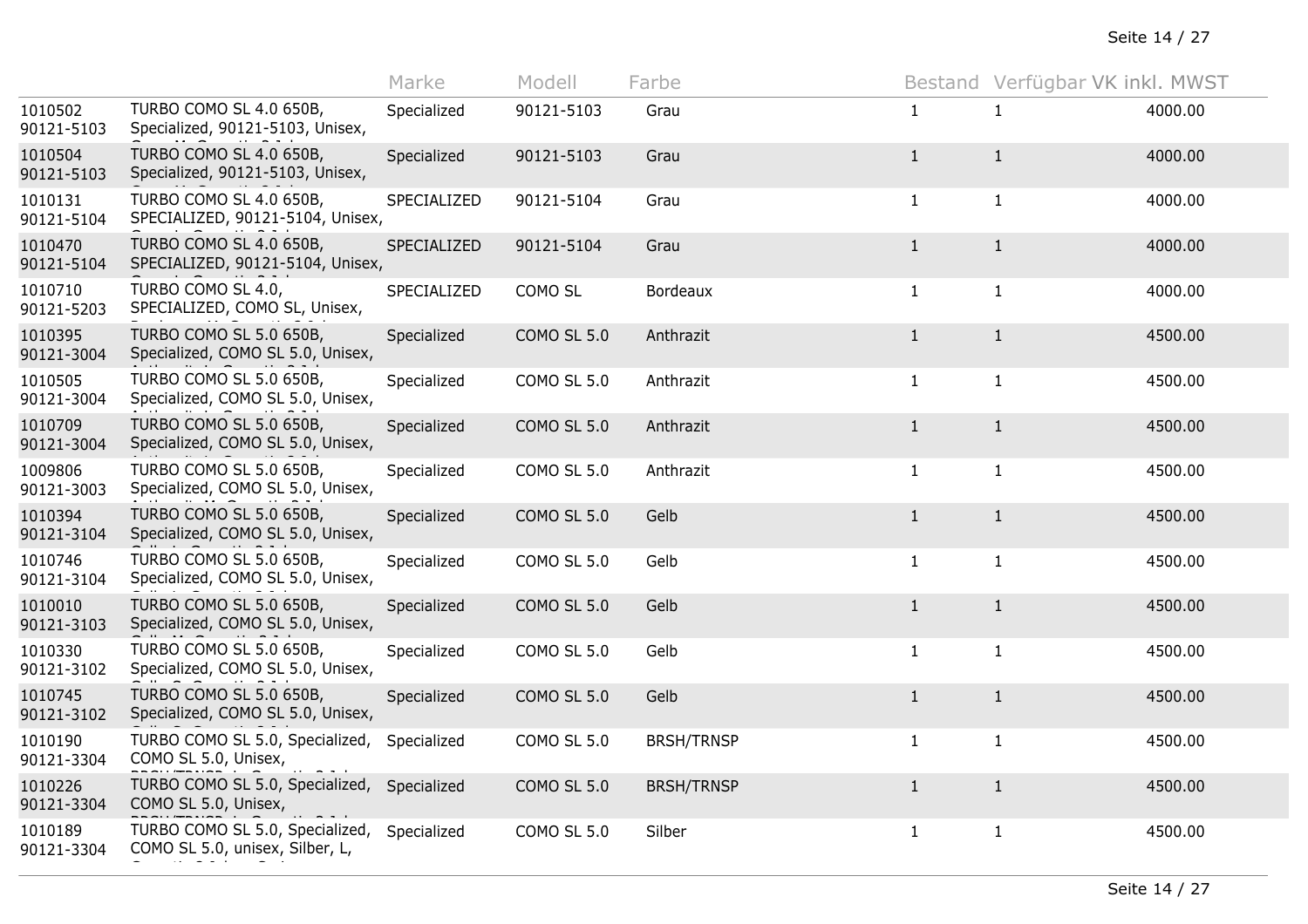|                       |                                                                              | Marke       | Modell             | Farbe              |              | Bestand Verfügbar VK inkl. MWST |          |
|-----------------------|------------------------------------------------------------------------------|-------------|--------------------|--------------------|--------------|---------------------------------|----------|
| 1010392<br>90121-3303 | TURBO COMO SL 5.0, Specialized,<br>COMO SL 5.0, unisex, Silber, M,           | Specialized | <b>COMO SL 5.0</b> | Silber             | $\mathbf{1}$ | $\mathbf{1}$                    | 4500.00  |
| 1010747<br>90121-3303 | TURBO COMO SL 5.0, Specialized,<br>COMO SL 5.0, unisex, Silber, M,           | Specialized | <b>COMO SL 5.0</b> | Silber             | $\mathbf{1}$ | $\mathbf{1}$                    | 4500.00  |
| 1010748<br>90121-3303 | TURBO COMO SL 5.0, Specialized,<br>COMO SL 5.0, unisex, Silber, M,           | Specialized | <b>COMO SL 5.0</b> | Silber             | $\mathbf{1}$ | $\mathbf{1}$                    | 4500.00  |
| 1010769<br>90121-3303 | TURBO COMO SL 5.0, Specialized,<br>COMO SL 5.0, unisex, Silber, M,           | Specialized | COMO SL 5.0        | Silber             | $\mathbf{1}$ | $\mathbf{1}$                    | 4500.00  |
| 1010039               | TURBO CREO SL COMP CARBON,<br>Specialized, 98120-5003, Unisex,               | Specialized | 98120-5003         | Weiss              | $\mathbf{1}$ | $\mathbf{1}$                    | 6600.00  |
| 1009622<br>98120-5005 | TURBO CREO SL COMP CARBON,<br>Specialized, 98120-5005, Unisex,               | Specialized | 98120-5005         | Weiss              | $\mathbf{1}$ | $\mathbf{1}$                    | 6600.00  |
| 1009957<br>98120-6002 | TURBO CREO SL E5 COMP,<br>Specialized, 98120-6002, Unisex,                   | Specialized | 98120-6002         | Rot                | $\mathbf{1}$ | $\mathbf{1}$                    | 5100.00  |
| 1010041<br>98120-6003 | TURBO CREO SL E5 COMP,<br>Specialized, 98120-6003, Unisex,                   | Specialized | 98120-6003         | Rot                | $\mathbf{1}$ | $\mathbf{1}$                    | 5100.00  |
| 1010040<br>98120-6004 | TURBO CREO SL E5 COMP,<br>Specialized, 98120-6004, Unisex,                   | Specialized | 98120-6004         | Rot                | $\mathbf{1}$ | $\mathbf{1}$                    | 5100.00  |
| 1009001<br>98120-6005 | TURBO CREO SL E5 COMP,<br>Specialized, 98120-6005, Unisex,                   | Specialized | 98120-6005         | Rot                | $\mathbf{1}$ | $\mathbf{1}$                    | 5100.00  |
| 1008380<br>98120-6103 | TURBO CREO SL E5 COMP,<br>Specialized, 98120-6103, unisex,                   | Specialized | 98120-6103         | Schwarz            | $\mathbf{1}$ | $\mathbf{1}$                    | 5100.00  |
| 1008381<br>98120-6104 | TURBO CREO SL E5 COMP,<br>Specialized, 98120-6104, Unisex,                   | Specialized | 98120-6104         | Schwarz            | $\mathbf{1}$ | $\mathbf{1}$                    | 5100.00  |
| 1010043<br>98121-1004 | TURBO CREO SL EXPERT CARBON, Specialized<br>Specialized, 98121-1004, Unisex, |             | 98121-1004         | Rot                | $\mathbf{1}$ | $\mathbf{1}$                    | 9600.00  |
| 1010752<br>98122-3003 | TURBO CREO SL EXPERT CARBON, SPECIALIZED<br>SPECIALIZED, 98122-3003, Unisex, |             | 98122-3003         | Weiss              | $\mathbf{1}$ | $\mathbf{1}$                    | 9600.00  |
| 1009993<br>98021-5503 | TURBO KENEVO SL COMP CARBON Specialized<br>29, Specialized, 98021-5503,      |             | 98021-5503         | BLZ/BLZ            | $\mathbf{1}$ | $\mathbf{1}$                    | 8300.00  |
| 1010011<br>98021-5504 | TURBO KENEVO SL COMP CARBON Specialized<br>29, Specialized, 98021-5504,      |             | 98021-5504         | BLZ/BLZ            | $\mathbf{1}$ | $\mathbf{1}$                    | 8300.00  |
| 1009815<br>98021-3603 | TURBO KENEVO SL EXPERT<br>CARBON 29, Specialized,                            | Specialized | 98021-3603         | <b>BRSYYEL/BLK</b> | $\mathbf{1}$ | $\mathbf{1}$                    | 11000.00 |
|                       |                                                                              |             |                    |                    |              |                                 |          |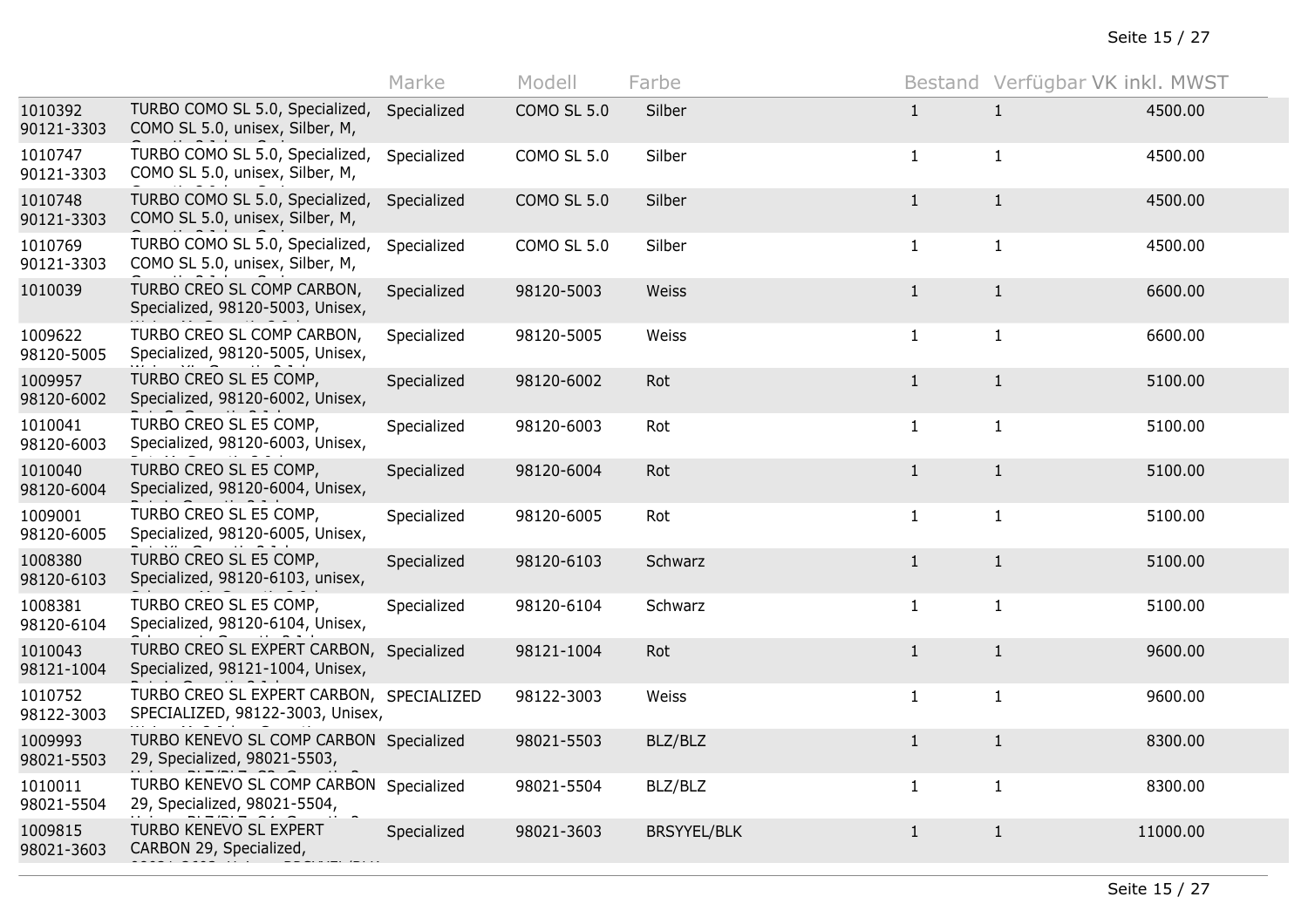|                       |                                                               | Marke       | Modell     | Farbe                        |              | Bestand Verfügbar VK inkl. MWST |          |
|-----------------------|---------------------------------------------------------------|-------------|------------|------------------------------|--------------|---------------------------------|----------|
| 1009805<br>98021-3703 | TURBO KENEVO SL EXPERT<br>CARBON 29, Specialized,             | Specialized | 98021-3703 | CLGRY/CARB/DO<br><b>VGRY</b> | $\mathbf{1}$ | $\mathbf{1}$                    | 11000.00 |
| 1009767<br>98021-0004 | TURBO KENEVO SL S-WORKS<br>CARBON 29, Specialized,            | Specialized | 98021-0004 | OAKGRNMET/BLK                | $\mathbf{1}$ | $\mathbf{1}$                    | 16000.00 |
| 1010299<br>95222-7304 | TURBO LEVO ALLOY, Specialized,<br>95222-7304, Unisex,         | Specialized | 95222-7304 | <b>BLK/LTSIL/BLK</b>         | $\mathbf{1}$ | $\mathbf{1}$                    | 6600.00  |
| 1010300<br>95222-7305 | TURBO LEVO ALLOY, Specialized,<br>95222-7305, Unisex,         | Specialized | 95222-7305 | <b>BLK/LTSIL/BLK</b>         | $\mathbf{1}$ | $\mathbf{1}$                    | 6600.00  |
| 1010473<br>95222-5403 | TURBO LEVO COMP ALLOY NB,<br>SPECIALIZED, 95222-5403, Unisex, | SPECIALIZED | 95222-5403 | Schwarz                      | $\mathbf{1}$ | $\mathbf{1}$                    | 7700.00  |
| 1010463<br>95222-5404 | TURBO LEVO COMP ALLOY NB,<br>SPECIALIZED, 95222-5404, Unisex, | SPECIALIZED | 95222-5404 | Schwarz                      | $\mathbf{1}$ | $\mathbf{1}$                    | 7700.00  |
| 1010482<br>95222-5404 | TURBO LEVO COMP ALLOY NB,<br>SPECIALIZED, 95222-5404, Unisex, | SPECIALIZED | 95222-5404 | Schwarz                      | $\mathbf{1}$ | $\mathbf{1}$                    | 7700.00  |
| 1010483<br>95222-5404 | TURBO LEVO COMP ALLOY NB,<br>SPECIALIZED, 95222-5404, Unisex, | SPECIALIZED | 95222-5404 | Schwarz                      | $\mathbf{1}$ | $\mathbf{1}$                    | 7700.00  |
| 1010506<br>95222-5404 | TURBO LEVO COMP ALLOY NB,<br>SPECIALIZED, 95222-5404, Unisex, | SPECIALIZED | 95222-5404 | Schwarz                      | 1            | 1                               | 7700.00  |
| 1010443<br>95222-5405 | TURBO LEVO COMP ALLOY NB,<br>SPECIALIZED, 95222-5405, Unisex, | SPECIALIZED | 95222-5405 | Schwarz                      | $\mathbf{1}$ | $\mathbf{1}$                    | 7700.00  |
| 1010484<br>95222-5406 | TURBO LEVO COMP ALLOY NB,<br>SPECIALIZED, 95222-5406, Unisex, | SPECIALIZED | 95222-5406 | Schwarz                      | $\mathbf{1}$ | $\mathbf{1}$                    | 7700.00  |
| 1010488<br>95222-5502 | TURBO LEVO COMP ALLOY NB,<br>SPECIALIZED, 95222-5502, Unisex, | SPECIALIZED | 95222-5502 | Blau                         | $\mathbf{1}$ | $\mathbf{1}$                    | 7700.00  |
| 1010508<br>95222-5502 | TURBO LEVO COMP ALLOY NB,<br>SPECIALIZED, 95222-5502, Unisex, | SPECIALIZED | 95222-5502 | Blau                         | $\mathbf{1}$ | $\mathbf{1}$                    | 7700.00  |
| 1010489<br>95222-5503 | TURBO LEVO COMP ALLOY NB,<br>SPECIALIZED, 95222-5503, Unisex, | SPECIALIZED | 95222-5503 | Blau                         | $\mathbf{1}$ | $\mathbf{1}$                    | 7700.00  |
| 1010490<br>95222-5503 | TURBO LEVO COMP ALLOY NB,<br>SPECIALIZED, 95222-5503, Unisex, | SPECIALIZED | 95222-5503 | Blau                         | $\mathbf{1}$ | $\mathbf{1}$                    | 7700.00  |
| 1010509<br>95222-5503 | TURBO LEVO COMP ALLOY NB,<br>SPECIALIZED, 95222-5503, Unisex, | SPECIALIZED | 95222-5503 | Blau                         | $\mathbf{1}$ | $\mathbf{1}$                    | 7700.00  |
| 1010447<br>95222-5504 | TURBO LEVO COMP ALLOY NB,<br>SPECIALIZED, 95222-5504, Unisex, | SPECIALIZED | 95222-5504 | Blau                         | $\mathbf{1}$ | $\mathbf{1}$                    | 7700.00  |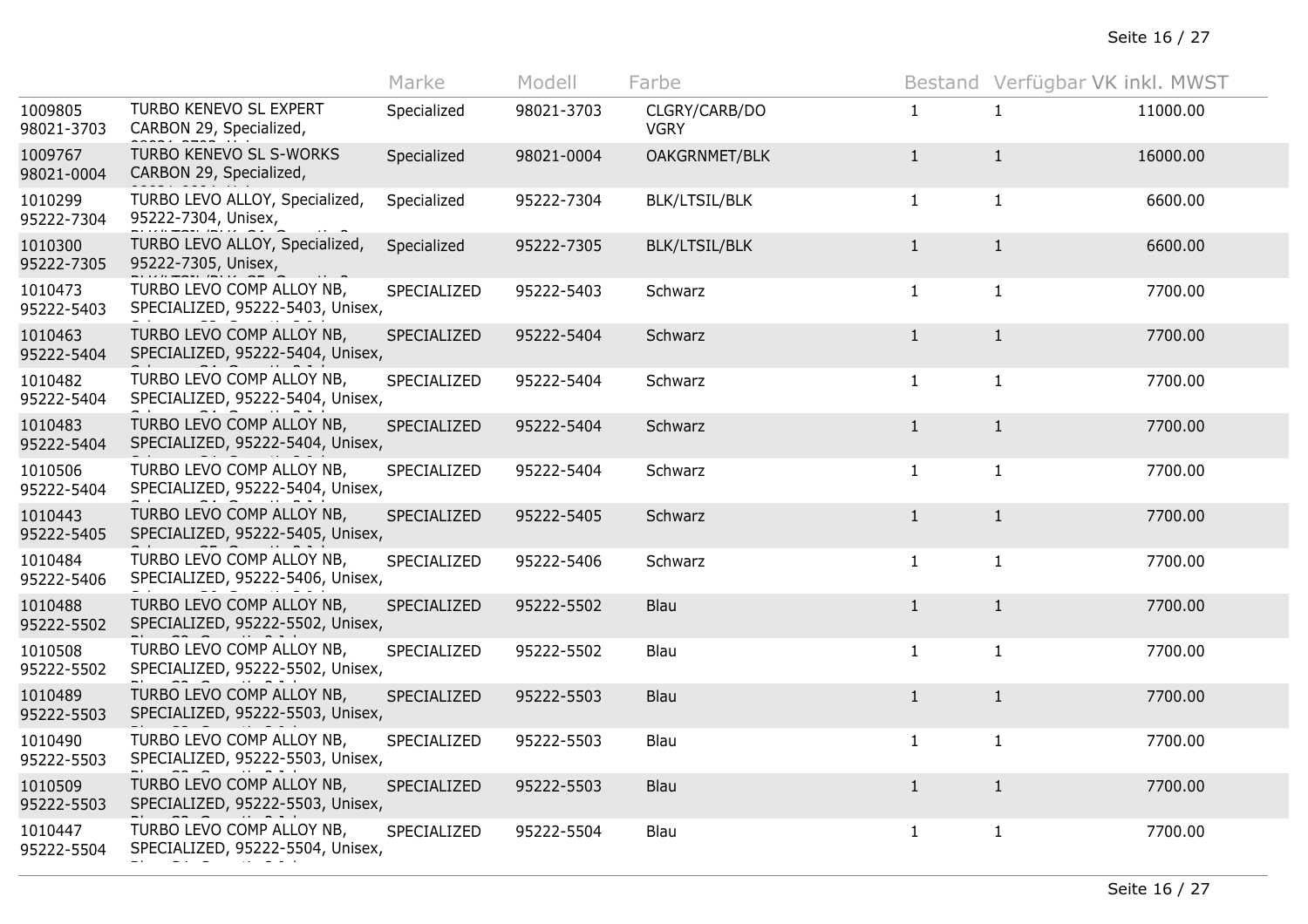|                       |                                                               | Marke       | Modell     | Farbe |              | Bestand Verfügbar VK inkl. MWST |         |
|-----------------------|---------------------------------------------------------------|-------------|------------|-------|--------------|---------------------------------|---------|
| 1010491<br>95222-5504 | TURBO LEVO COMP ALLOY NB,<br>SPECIALIZED, 95222-5504, Unisex, | SPECIALIZED | 95222-5504 | Blau  | $\mathbf{1}$ | $\mathbf{1}$                    | 7700.00 |
| 1010492<br>95222-5504 | TURBO LEVO COMP ALLOY NB,<br>SPECIALIZED, 95222-5504, Unisex, | SPECIALIZED | 95222-5504 | Blau  | $\mathbf{1}$ | $\mathbf{1}$                    | 7700.00 |
| 1010493<br>95222-5505 | TURBO LEVO COMP ALLOY NB,<br>SPECIALIZED, 95222-5505, Unisex, | SPECIALIZED | 95222-5505 | Blau  | $\mathbf{1}$ | $\mathbf{1}$                    | 7700.00 |
| 1010527<br>95222-5505 | TURBO LEVO COMP ALLOY NB,<br>SPECIALIZED, 95222-5505, Unisex, | SPECIALIZED | 95222-5505 | Blau  | $\mathbf{1}$ | $\mathbf{1}$                    | 7700.00 |
| 1010577<br>95222-5602 | TURBO LEVO COMP ALLOY NB,<br>SPECIALIZED, 95222-5602, Unisex, | SPECIALIZED | 95222-5602 | Rot   | $\mathbf{1}$ | $\mathbf{1}$                    | 7700.00 |
| 1010448<br>95222-5603 | TURBO LEVO COMP ALLOY NB,<br>SPECIALIZED, 95222-5603, Unisex, | SPECIALIZED | 95222-5603 | Rot   | 1            | $\mathbf{1}$                    | 7700.00 |
| 1010494<br>95222-5603 | TURBO LEVO COMP ALLOY NB,<br>SPECIALIZED, 95222-5603, Unisex, | SPECIALIZED | 95222-5603 | Rot   | $\mathbf{1}$ | $\mathbf{1}$                    | 7700.00 |
| 1010449<br>95222-5604 | TURBO LEVO COMP ALLOY NB,<br>SPECIALIZED, 95222-5604, Unisex, | SPECIALIZED | 95222-5604 | Rot   | $\mathbf{1}$ | $\mathbf{1}$                    | 7700.00 |
| 1010495<br>95222-5604 | TURBO LEVO COMP ALLOY NB,<br>SPECIALIZED, 95222-5604, Unisex, | SPECIALIZED | 95222-5604 | Rot   | $\mathbf{1}$ | $\mathbf{1}$                    | 7700.00 |
| 1010511<br>95222-5604 | TURBO LEVO COMP ALLOY NB,<br>SPECIALIZED, 95222-5604, Unisex, | SPECIALIZED | 95222-5604 | Rot   | $\mathbf{1}$ | $\mathbf{1}$                    | 7700.00 |
| 1010469<br>95222-5605 | TURBO LEVO COMP ALLOY NB,<br>SPECIALIZED, 95222-5605, Unisex, | SPECIALIZED | 95222-5605 | Rot   | $\mathbf{1}$ | $\mathbf{1}$                    | 7700.00 |
| 1010465<br>95222-5702 | TURBO LEVO COMP ALLOY NB,<br>SPECIALIZED, 95222-5702, Unisex, | SPECIALIZED | 95222-5702 | Grün  | $\mathbf{1}$ | $\mathbf{1}$                    | 7700.00 |
| 1010526<br>95222-5702 | TURBO LEVO COMP ALLOY NB,<br>SPECIALIZED, 95222-5702, Unisex, | SPECIALIZED | 95222-5702 | Grün  | $\mathbf{1}$ | $\mathbf{1}$                    | 7700.00 |
| 1010444<br>95222-5703 | TURBO LEVO COMP ALLOY NB,<br>SPECIALIZED, 95222-5703, Unisex, | SPECIALIZED | 95222-5703 | Grün  | $\mathbf{1}$ | $\mathbf{1}$                    | 7700.00 |
| 1010466<br>95222-5703 | TURBO LEVO COMP ALLOY NB,<br>SPECIALIZED, 95222-5703, Unisex, | SPECIALIZED | 95222-5703 | Grün  | $\mathbf{1}$ | $\mathbf{1}$                    | 7700.00 |
| 1010485<br>95222-5703 | TURBO LEVO COMP ALLOY NB,<br>SPECIALIZED, 95222-5703, Unisex, | SPECIALIZED | 95222-5703 | Grün  | 1            | 1                               | 7700.00 |
| 1010467<br>95222-5704 | TURBO LEVO COMP ALLOY NB,<br>SPECIALIZED, 95222-5704, Unisex, | SPECIALIZED | 95222-5704 | Grün  | $\mathbf{1}$ | $\mathbf{1}$                    | 7700.00 |
|                       |                                                               |             |            |       |              |                                 |         |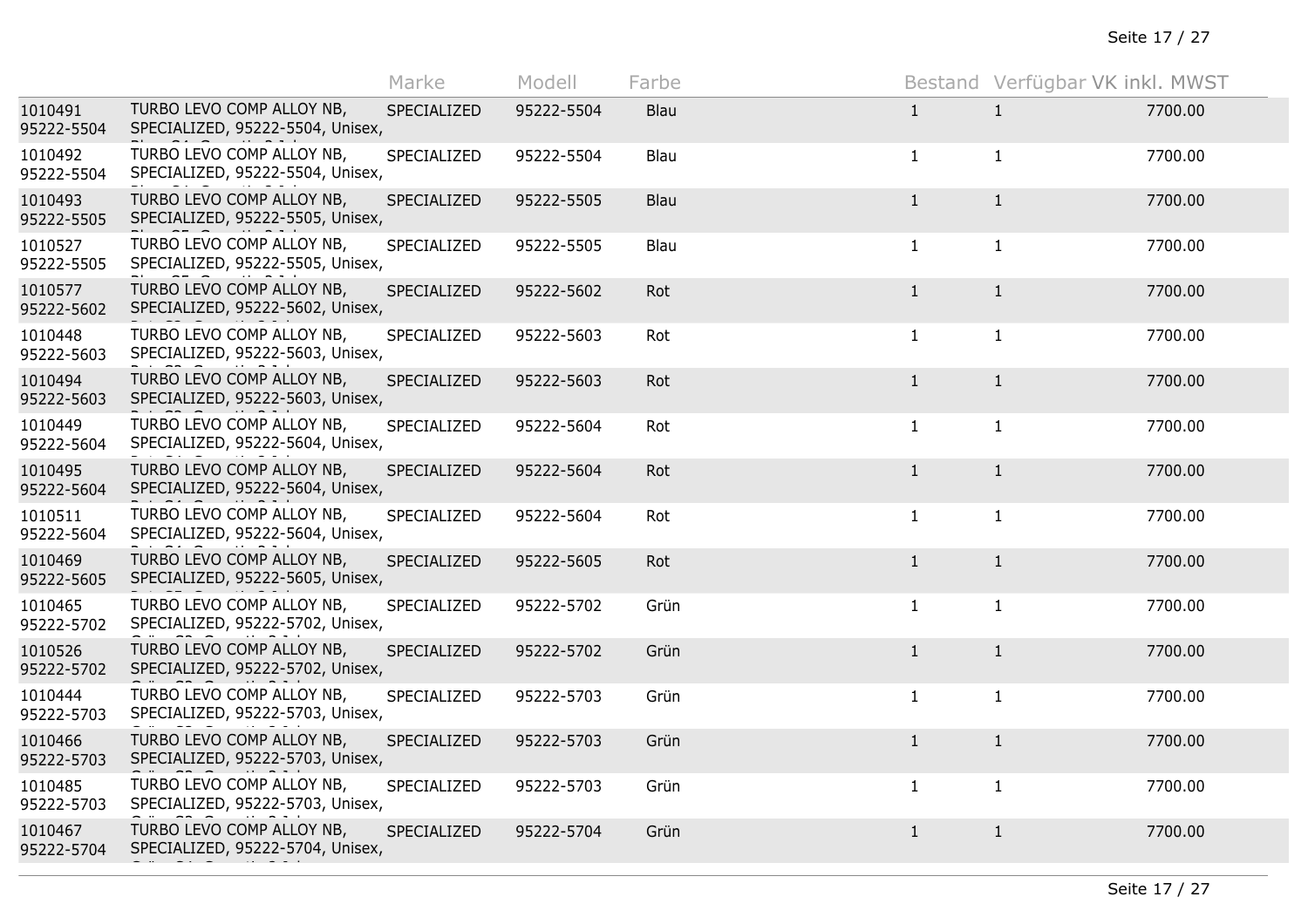|                       |                                                                              | Marke       | Modell     | Farbe        |              | Bestand Verfügbar VK inkl. MWST |          |
|-----------------------|------------------------------------------------------------------------------|-------------|------------|--------------|--------------|---------------------------------|----------|
| 1010486<br>95222-5704 | TURBO LEVO COMP ALLOY NB,<br>SPECIALIZED, 95222-5704, Unisex,                | SPECIALIZED | 95222-5704 | Grün         | $\mathbf{1}$ | 1                               | 7700.00  |
| 1010487<br>95222-5705 | TURBO LEVO COMP ALLOY NB,<br>SPECIALIZED, 95222-5705, Unisex,                | SPECIALIZED | 95222-5705 | Grün         | $\mathbf{1}$ | $\mathbf{1}$                    | 7700.00  |
| 1010516<br>95222-5705 | TURBO LEVO COMP ALLOY NB,<br>SPECIALIZED, 95222-5705, Unisex,                | SPECIALIZED | 95222-5705 | Grün         | $\mathbf{1}$ | $\mathbf{1}$                    | 7700.00  |
| 1010621<br>96422-5103 | TURBO LEVO COMP CARBON,<br>Specialized, 96422-5103, Unisex,                  | Specialized | 96422-5103 | Schwarz      | $\mathbf{1}$ | $\mathbf{1}$                    | 9000.00  |
| 1010622<br>96422-5104 | TURBO LEVO COMP CARBON,<br>Specialized, 96422-5104, Unisex,                  | Specialized | 96422-5104 | Schwarz      | $\mathbf{1}$ | $\mathbf{1}$                    | 9000.00  |
| 1010565<br>96422-5105 | TURBO LEVO COMP CARBON,<br>Specialized, 96422-5105, Unisex,                  | Specialized | 96422-5105 | Schwarz      | $\mathbf{1}$ | $\mathbf{1}$                    | 9000.00  |
| 1010536<br>96422-5106 | TURBO LEVO COMP CARBON,<br>Specialized, 96422-5106, Unisex,                  | Specialized | 96422-5106 | Schwarz      | $\mathbf{1}$ | $\mathbf{1}$                    | 9000.00  |
| 1010534<br>96421-3301 | TURBO LEVO EXPERT CARBON 29,<br>Specialized, 96421-3301, Unisex,             | Specialized | 96421-3301 | <b>Braun</b> | $\mathbf{1}$ | $\mathbf{1}$                    | 11000.00 |
| 1010519<br>96421-3302 | TURBO LEVO EXPERT CARBON 29, Specialized<br>Specialized, 96421-3302, Unisex, |             | 96421-3302 | <b>Braun</b> | 1            | $\mathbf{1}$                    | 11000.00 |
| 1010128<br>96421-3303 | TURBO LEVO EXPERT CARBON 29,<br>Specialized, 96421-3303, Unisex,             | Specialized | 96421-3303 | MRN/BLK      | $\mathbf{1}$ | $\mathbf{1}$                    | 11000.00 |
| 1010521<br>96421-3303 | TURBO LEVO EXPERT CARBON 29, Specialized<br>Specialized, 96421-3303, Unisex, |             | 96421-3303 | MRN/BLK      | $\mathbf{1}$ | $\mathbf{1}$                    | 11000.00 |
| 1010129<br>96421-3304 | TURBO LEVO EXPERT CARBON 29, Specialized<br>Specialized, 96421-3304, Unisex, |             | 96421-3304 | <b>Braun</b> | $\mathbf{1}$ | $\mathbf{1}$                    | 11000.00 |
| 1010564<br>96421-3304 | TURBO LEVO EXPERT CARBON 29, Specialized<br>Specialized, 96421-3304, Unisex, |             | 96421-3304 | <b>Braun</b> | $\mathbf{1}$ | $\mathbf{1}$                    | 11000.00 |
| 1010597<br>96421-3304 | TURBO LEVO EXPERT CARBON 29, Specialized<br>Specialized, 96421-3304, Unisex, |             | 96421-3304 | <b>Braun</b> | $1\,$        | $\mathbf{1}$                    | 11000.00 |
| 1010535<br>96421-3305 | TURBO LEVO EXPERT CARBON 29,<br>Specialized, 96421-3305, Unisex,             | Specialized | 96421-3305 | <b>Braun</b> | $\mathbf{1}$ | $\mathbf{1}$                    | 11000.00 |
| 1010598<br>96421-3305 | TURBO LEVO EXPERT CARBON 29,<br>Specialized, 96421-3305, Unisex,             | Specialized | 96421-3305 | <b>Braun</b> | $\mathbf{1}$ | $\mathbf{1}$                    | 11000.00 |
| 1010054<br>96421-3201 | TURBO LEVO EXPERT CARBON,<br>Specialized, 96421-3201, Unisex,                | Specialized | 96421-3201 | Schwarz      | $\mathbf{1}$ | $\mathbf{1}$                    | 11000.00 |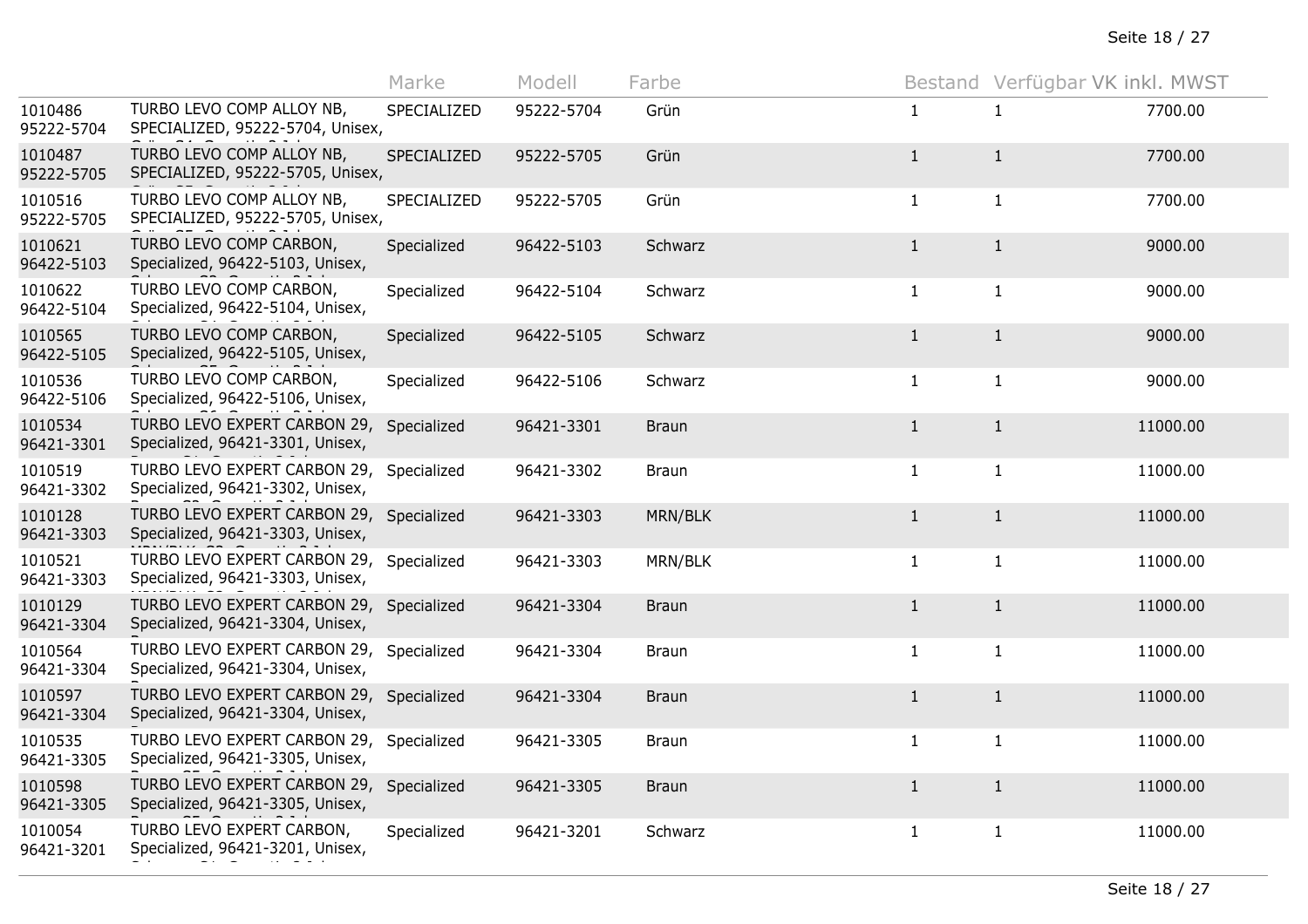|                       |                                                                | Marke       | Modell                        | Farbe                          |              | Bestand Verfügbar VK inkl. MWST |          |
|-----------------------|----------------------------------------------------------------|-------------|-------------------------------|--------------------------------|--------------|---------------------------------|----------|
| 1010501<br>96421-3202 | TURBO LEVO EXPERT CARBON,<br>Specialized, 96421-3202, Unisex,  | Specialized | 96421-3202                    | Schwarz                        | $\mathbf{1}$ | 1                               | 11000.00 |
| 1009861<br>96421-3203 | TURBO LEVO EXPERT CARBON,<br>Specialized, 96421-3203, Unisex,  | Specialized | 96421-3203                    | Schwarz                        | $\mathbf{1}$ | $\mathbf{1}$                    | 11000.00 |
| 1010126<br>96421-3203 | TURBO LEVO EXPERT CARBON,<br>Specialized, 96421-3203, Unisex,  | Specialized | 96421-3203                    | Schwarz                        | $\mathbf{1}$ | $\mathbf{1}$                    | 11000.00 |
| 1010265<br>96421-3203 | TURBO LEVO EXPERT CARBON,<br>Specialized, 96421-3203, Unisex,  | Specialized | 96421-3203                    | Schwarz                        | $\mathbf{1}$ | $\mathbf{1}$                    | 11000.00 |
| 1010322<br>96421-3203 | TURBO LEVO EXPERT CARBON,<br>Specialized, 96421-3203, Unisex,  | Specialized | 96421-3203                    | Schwarz                        | $\mathbf{1}$ | $\mathbf{1}$                    | 11000.00 |
| 1009830<br>96421-3204 | TURBO LEVO EXPERT CARBON,<br>Specialized, 96421-3204, Unisex,  | Specialized | 96421-3204                    | Schwarz                        | $\mathbf{1}$ | $\mathbf{1}$                    | 11000.00 |
| 1009845<br>96421-3204 | TURBO LEVO EXPERT CARBON,<br>Specialized, 96421-3204, Unisex,  | Specialized | 96421-3204                    | Schwarz                        | $\mathbf{1}$ | $\mathbf{1}$                    | 11000.00 |
| 1010084<br>96421-3204 | TURBO LEVO EXPERT CARBON,<br>Specialized, 96421-3204, Unisex,  | Specialized | 96421-3204                    | Schwarz                        | $\mathbf{1}$ | $\mathbf{1}$                    | 11000.00 |
| 1010127<br>96421-3204 | TURBO LEVO EXPERT CARBON,<br>Specialized, 96421-3204, Unisex,  | Specialized | 96421-3204                    | Schwarz                        | $\mathbf{1}$ | $\mathbf{1}$                    | 11000.00 |
| 1010312<br>96421-3204 | TURBO LEVO EXPERT CARBON,<br>Specialized, 96421-3204, Unisex,  | Specialized | 96421-3204                    | Schwarz                        | $\mathbf{1}$ | $\mathbf{1}$                    | 11000.00 |
| 1010321<br>96421-3206 | TURBO LEVO EXPERT CARBON,<br>Specialized, 96421-3206, Unisex,  | Specialized | 96421-3206                    | Schwarz                        | $\mathbf{1}$ | $\mathbf{1}$                    | 11000.00 |
| 1010751<br>96421-3206 | TURBO LEVO EXPERT CARBON,<br>Specialized, 96421-3206, Unisex,  | Specialized | 96421-3206                    | Schwarz                        | $\mathbf{1}$ | $\mathbf{1}$                    | 11000.00 |
| 1010424<br>95221-1104 | TURBO LEVO PRO CARBON,<br>Specialized, 95221-1104, Unisex,     | Specialized | 95221-1104                    | REDWD/SMK/BLK                  | $\mathbf{1}$ | $\mathbf{1}$                    | 13000.00 |
| 1009795<br>95221-1105 | TURBO LEVO PRO CARBON,<br>Specialized, 95221-1105, Unisex,     | Specialized | 95221-1105                    | REDWD/SMK/BLK                  | $\mathbf{1}$ | $\mathbf{1}$                    | 13000.00 |
| 1010514<br>95221-0802 | TURBO LEVO S-WORKS CARBON,<br>Specialized, 2021 LEVO SW        | Specialized | 2021 LEVO SW<br><b>CARBON</b> | Weiss                          | $\mathbf{1}$ | $\mathbf{1}$                    | 16000.00 |
| 1010329<br>95221-0803 | TURBO LEVO S-WORKS CARBON,<br>Specialized, 2021 LEVO SW        | Specialized | 2021 LEVO SW<br>CARBON        | Weiss                          | $\mathbf{1}$ | $\mathbf{1}$                    | 16000.00 |
| 1009797<br>95221-0702 | TURBO LEVO S-WORKS CARBON,<br>Specialized, 95221-0702, Unisex, | Specialized | 95221-0702                    | BLUGSTPRL/BLK/<br><b>LTSIL</b> | $\mathbf{1}$ | $\mathbf{1}$                    | 16000.00 |
|                       |                                                                |             |                               |                                |              |                                 |          |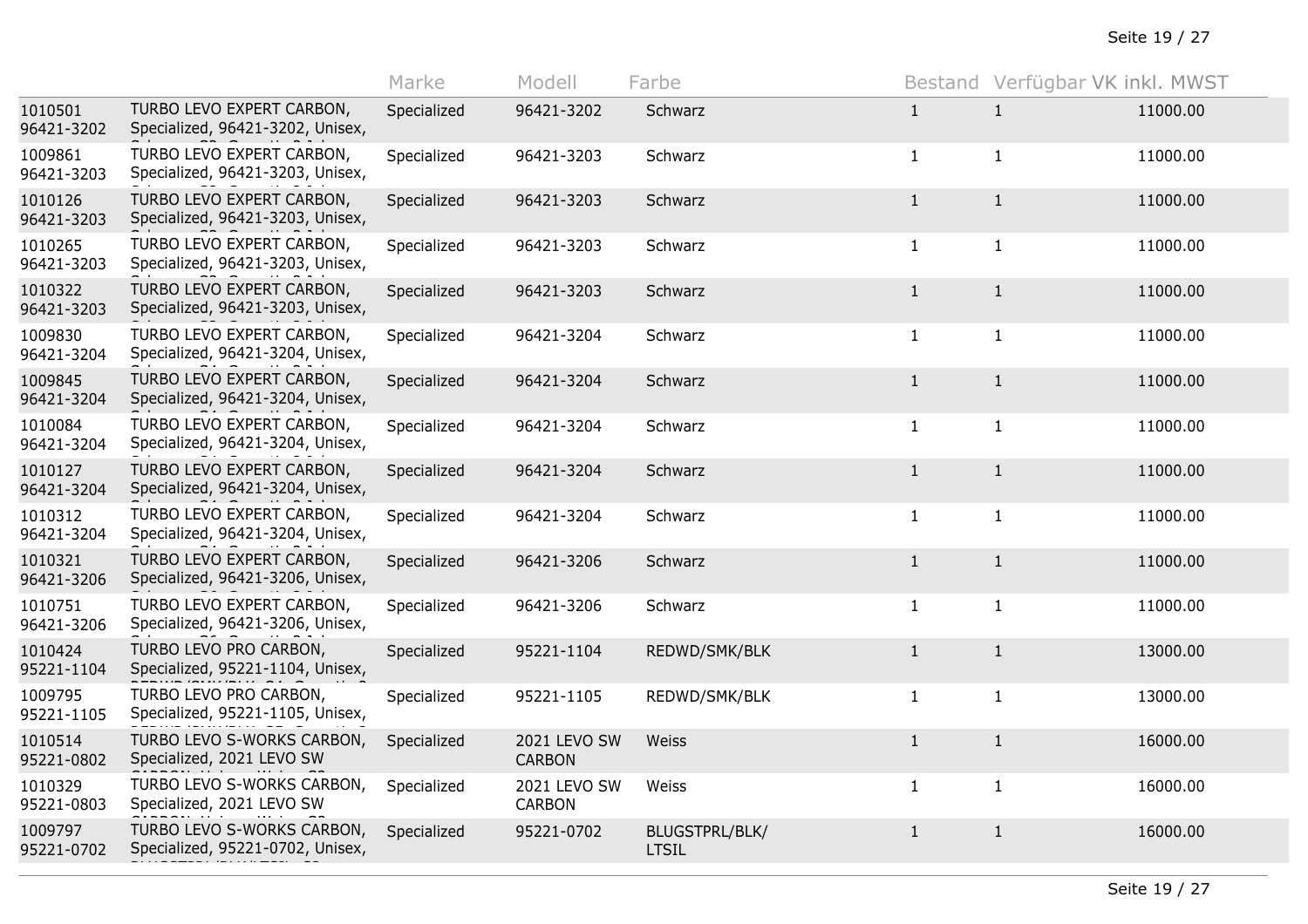Seite 20 / 27

|                       |                                                                                 | Marke       | Modell       | Farbe                          |              | Bestand Verfügbar VK inkl. MWST |          |
|-----------------------|---------------------------------------------------------------------------------|-------------|--------------|--------------------------------|--------------|---------------------------------|----------|
| 1010311<br>95221-0703 | TURBO LEVO S-WORKS CARBON,<br>Specialized, 95221-0703, Unisex,                  | Specialized | 95221-0703   | BLUGSTPRL/BLK/<br><b>LTSIL</b> | $\mathbf{1}$ | $\mathbf{1}$                    | 16000.00 |
| 1010518<br>95221-0704 | TURBO LEVO S-WORKS CARBON,<br>Specialized, 95221-0704, Unisex,                  | Specialized | 95221-0704   | BLUGSTPRL/BLK/<br><b>LTSIL</b> | $\mathbf{1}$ | $\mathbf{1}$                    | 16000.00 |
| 1009856<br>95221-0706 | TURBO LEVO S-WORKS CARBON,<br>Specialized, 95221-0706, Unisex,                  | Specialized | 95221-0706   | BLUGSTPRL/BLK/<br><b>LTSIL</b> | $\mathbf{1}$ | $\mathbf{1}$                    | 16000.00 |
| 1009560<br>96820-5403 | TURBO LEVO SL COMP CARBON,<br>Specialized, 96820-5403, Unisex,                  | Specialized | 96820-5403   | TARBLK/GUN                     | $\mathbf{1}$ | $\mathbf{1}$                    | 7700.00  |
| 1009548<br>96821-5305 | TURBO LEVO SL COMP CARBON,<br>Specialized, 96821-5305, Unisex,                  | Specialized | 96821-5305   | <b>GRNTNT/BLK</b>              | $\mathbf{1}$ | $\mathbf{1}$                    | 7700.00  |
| 1010045<br>96820-5002 | TURBO LEVO SL COMP, Specialized, Specialized<br>96820-5002, Unisex, DSTTUR/BLK, |             | 96820-5002   | <b>DSTTUR/BLK</b>              | $\mathbf{1}$ | $\mathbf{1}$                    | 6500.00  |
| 1010046<br>96820-5104 | TURBO LEVO SL COMP, Specialized, Specialized<br>96820-5104, Unisex, RKTRED/BLK, |             | 96820-5104   | RKTRED/BLK                     | $\mathbf{1}$ | $\mathbf{1}$                    | 6500.00  |
| 1009612               | TURBO LEVO SL COMP, Specialized, Specialized<br>Levo SL Comp, Unisex, Rot, M,   |             | Levo SL Comp | Rot                            | $\mathbf{1}$ | $\mathbf{1}$                    | 6500.00  |
| 1008997<br>96821-3103 | TURBO LEVO SL EXPERT CARBON,<br>Specialized, 96821-3103, Unisex,                | Specialized | 96821-3103   | REDWD/WHTMTN                   | $\mathbf{1}$ | $\mathbf{1}$                    | 11000.00 |
| 1009331<br>96821-0004 | TURBO LEVO SL S-WORKS<br>CARBON, Specialized, 96821-0004,                       | Specialized | 96821-0004   | Anthrazit                      | $\mathbf{1}$ | $\mathbf{1}$                    | 16000.00 |
| 1010020<br>95122-8202 | TURBO TERO 3.0 ST, Specialized,<br>95122-8202, Unisex,                          | Specialized | 95122-8202   | OAKGRNMET/SM<br>K              | $\mathbf{1}$ | $\mathbf{1}$                    | 3600.00  |
| 1010021               | TURBO TERO 3.0 ST, Specialized,<br>95122-8203, Unisex,                          | Specialized | 95122-8203   | OAKGRNMET/SM<br>K              | $\mathbf{1}$ | $\mathbf{1}$                    | 3600.00  |
| 1010091<br>95122-8302 | TURBO TERO 3.0 ST, Specialized,<br>95122-8302, Unisex,                          | Specialized | 95122-8302   | <b>WHTMTN/GUN</b>              | $\mathbf{1}$ | $\mathbf{1}$                    | 3600.00  |
| 1010022<br>95122-8303 | TURBO TERO 3.0 ST, Specialized,<br>95122-8303, Unisex,                          | Specialized | 95122-8303   | WHTMTN/GUN                     | $1\,$        | $1\,$                           | 3600.00  |
| 1010107<br>95122-8003 | TURBO TERO 3.0, Specialized,<br>95122-8003, Unisex,                             | Specialized | 95122-8003   | OAKGRNMET/SM<br>K              | $\mathbf{1}$ | $\mathbf{1}$                    | 3600.00  |
| 1010069<br>95122-8004 | TURBO TERO 3.0, Specialized,<br>95122-8004, Unisex,                             | Specialized | 95122-8004   | OAKGRNMET/SM<br>K              | $\mathbf{1}$ | $\mathbf{1}$                    | 3600.00  |
| 1010145<br>95122-8005 | TURBO TERO 3.0, Specialized,<br>95122-8005, Unisex,                             | Specialized | 95122-8005   | OAKGRNMET/SM<br>K              | $\mathbf{1}$ | $\mathbf{1}$                    | 3600.00  |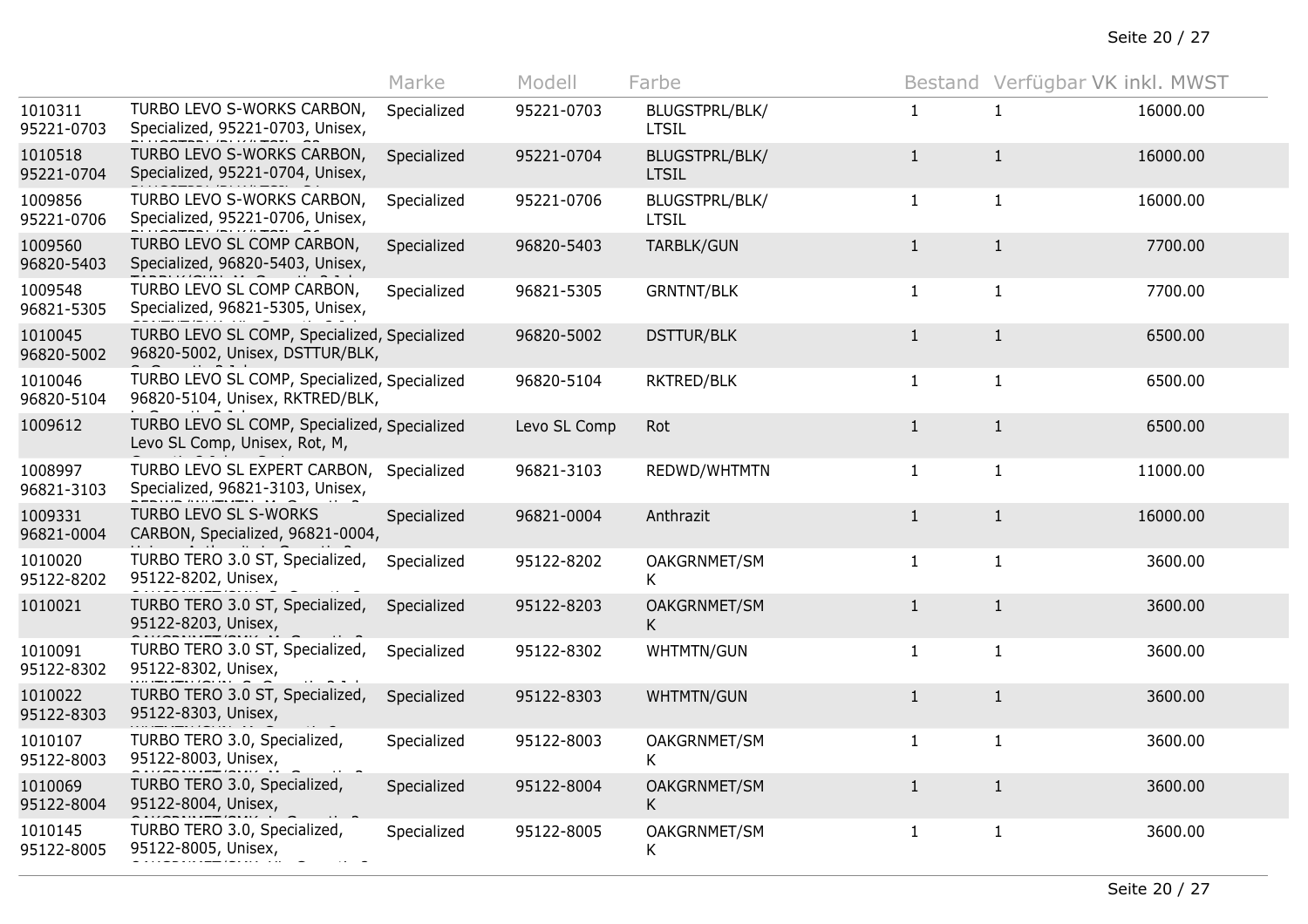|                       |                                                                     | Marke       | Modell     | Farbe          |              | Bestand Verfügbar VK inkl. MWST |         |
|-----------------------|---------------------------------------------------------------------|-------------|------------|----------------|--------------|---------------------------------|---------|
| 1010109<br>95122-8102 | TURBO TERO 3.0, Specialized,<br>95122-8102, Unisex,                 | Specialized | 95122-8102 | WHTMTN/GUN     | $\mathbf{1}$ | $\mathbf{1}$                    | 3600.00 |
| 1010110<br>95122-8103 | TURBO TERO 3.0, Specialized,<br>95122-8103, Unisex,                 | Specialized | 95122-8103 | WHTMTN/GUN     | $\mathbf{1}$ | $\mathbf{1}$                    | 3600.00 |
| 1010324<br>95122-8103 | TURBO TERO 3.0, Specialized,<br>95122-8103, Unisex,                 | Specialized | 95122-8103 | WHTMTN/GUN     | $\mathbf{1}$ | $\mathbf{1}$                    | 3600.00 |
| 1010019<br>95122-8104 | TURBO TERO 3.0, Specialized,<br>95122-8104, Unisex,                 | Specialized | 95122-8104 | WHTMTN/GUN     | $\mathbf{1}$ | $\mathbf{1}$                    | 3600.00 |
| 1010111<br>95122-8104 | TURBO TERO 3.0, Specialized,<br>95122-8104, Unisex,                 | Specialized | 95122-8104 | WHTMTN/GUN     | $\mathbf{1}$ | $\mathbf{1}$                    | 3600.00 |
| 1010112<br>95122-8105 | TURBO TERO 3.0, Specialized,<br>95122-8105, Unisex,                 | Specialized | 95122-8105 | WHTMTN/GUN     | $\mathbf{1}$ | $\mathbf{1}$                    | 3600.00 |
| 1010138<br>95122-5202 | TURBO TERO 4.0 EQ, Specialized,<br>95122-5202, Unisex, BLK/BLK, S,  | Specialized | 95122-5202 | <b>BLK/BLK</b> | $\mathbf{1}$ | $\mathbf{1}$                    | 5500.00 |
| 1010215<br>95122-5203 | TURBO TERO 4.0 EQ, Specialized,<br>95122-5203, Unisex, BLK/BLK, M,  | Specialized | 95122-5203 | BLK/BLK        | $\mathbf{1}$ | $\mathbf{1}$                    | 5500.00 |
| 1010140<br>95122-5204 | TURBO TERO 4.0 EQ, Specialized,<br>95122-5204, Unisex, BLK/BLK, L,  | Specialized | 95122-5204 | <b>BLK/BLK</b> | $\mathbf{1}$ | $\mathbf{1}$                    | 5500.00 |
| 1010216<br>95122-5204 | TURBO TERO 4.0 EQ, Specialized,<br>95122-5204, Unisex, BLK/BLK, L,  | Specialized | 95122-5204 | <b>BLK/BLK</b> | $\mathbf{1}$ | $\mathbf{1}$                    | 5500.00 |
| 1010233<br>95122-5204 | TURBO TERO 4.0 EQ, Specialized,<br>95122-5204, Unisex, BLK/BLK, L,  | Specialized | 95122-5204 | <b>BLK/BLK</b> | $\mathbf{1}$ | $1\,$                           | 5500.00 |
| 1010141               | TURBO TERO 4.0 EQ, Specialized,<br>95122-5205, Unisex, BLK/BLK, XL, | Specialized | 95122-5205 | <b>BLK/BLK</b> | $\mathbf{1}$ | $\mathbf{1}$                    | 5500.00 |
| 1010217               | TURBO TERO 4.0 EQ, Specialized,<br>95122-5205, Unisex, BLK/BLK, XL, | Specialized | 95122-5205 | <b>BLK/BLK</b> | $\mathbf{1}$ | $\mathbf{1}$                    | 5500.00 |
| 1010218<br>95122-5303 | TURBO TERO 4.0 EQ, Specialized,<br>95122-5303, Unisex, REDWD/BLK,   | Specialized | 95122-5303 | REDWD/BLK      | $\mathbf{1}$ | $\mathbf{1}$                    | 5500.00 |
| 1010235<br>95122-5303 | TURBO TERO 4.0 EQ, Specialized,<br>95122-5303, Unisex, REDWD/BLK,   | Specialized | 95122-5303 | REDWD/BLK      | $\mathbf{1}$ | $\mathbf{1}$                    | 5500.00 |
| 1010236<br>95122-5303 | TURBO TERO 4.0 EQ, Specialized,<br>95122-5303, Unisex, REDWD/BLK,   | Specialized | 95122-5303 | REDWD/BLK      | $\mathbf{1}$ | $\mathbf{1}$                    | 5500.00 |
| 1010219<br>95122-5304 | TURBO TERO 4.0 EQ, Specialized,<br>95122-5304, Unisex, REDWD/BLK,   | Specialized | 95122-5304 | REDWD/BLK      | $\mathbf{1}$ | $\mathbf{1}$                    | 5500.00 |
|                       |                                                                     |             |            |                |              |                                 |         |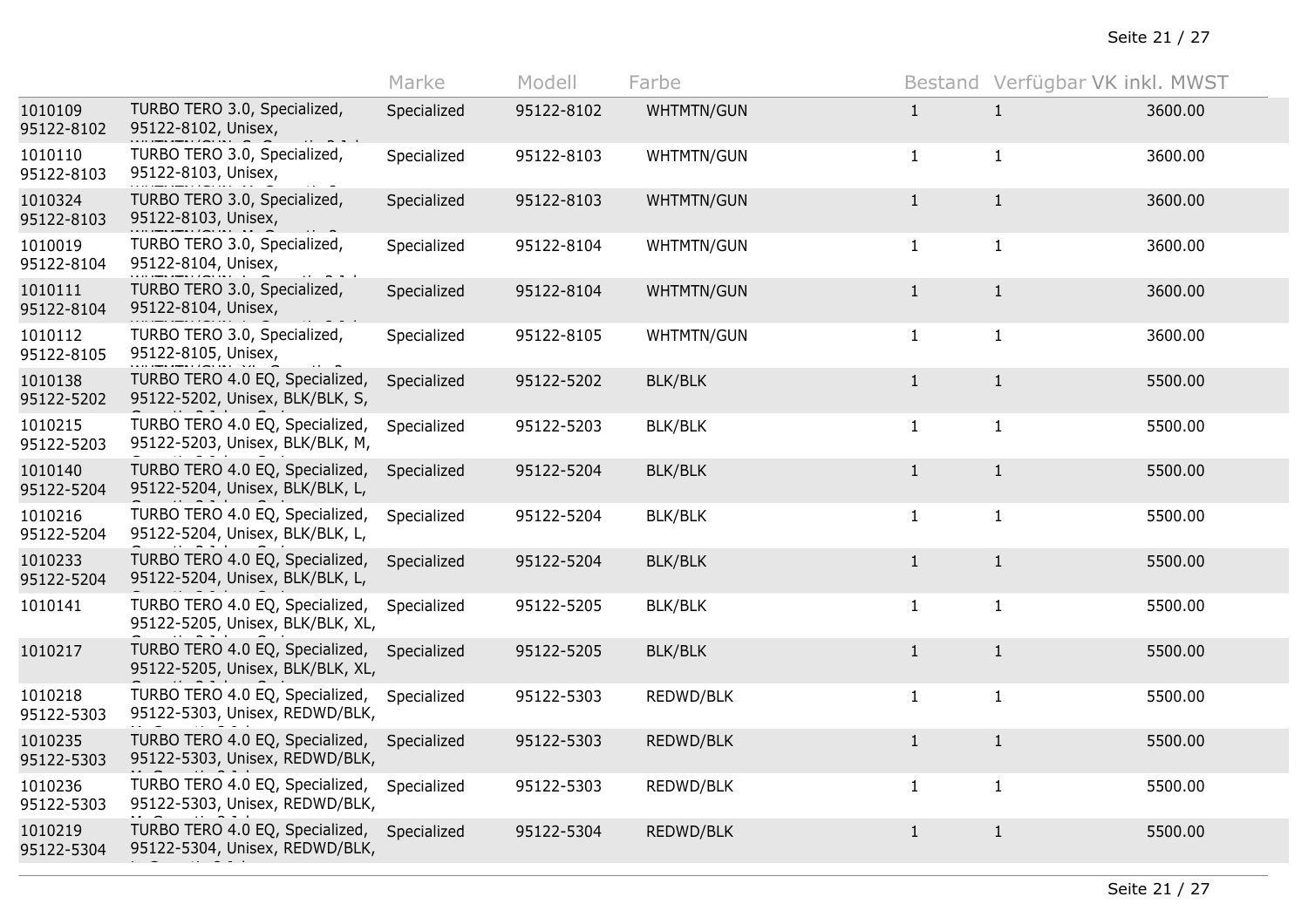|                       |                                                                   | Marke       | Modell     | Farbe          |              | Bestand Verfügbar VK inkl. MWST |         |
|-----------------------|-------------------------------------------------------------------|-------------|------------|----------------|--------------|---------------------------------|---------|
| 1010286<br>95122-5304 | TURBO TERO 4.0 EQ, Specialized,<br>95122-5304, Unisex, REDWD/BLK, | Specialized | 95122-5304 | REDWD/BLK      | 1            | 1                               | 5500.00 |
| 1010323<br>95122-5305 | TURBO TERO 4.0 EQ, Specialized,<br>95122-5305, Unisex, REDWD/BLK, | Specialized | 95122-5305 | REDWD/BLK      | $\mathbf{1}$ | $\mathbf{1}$                    | 5500.00 |
| 1010287               | TURBO TERO 4.0 ST EQ,<br>Specialized, 95122-6202, Unisex,         | Specialized | 95122-6202 | BLK/BLK        | $\mathbf{1}$ | $\mathbf{1}$                    | 5500.00 |
| 1010144               | TURBO TERO 4.0 ST EQ,<br>Specialized, 95122-6204, Unisex,         | Specialized | 95122-6204 | <b>BLK/BLK</b> | $\mathbf{1}$ | $\mathbf{1}$                    | 5500.00 |
| 1010240               | TURBO TERO 4.0 ST EQ,<br>Specialized, 95122-6304, Unisex,         | Specialized | 95122-6304 | REDWD/BLK      | $\mathbf{1}$ | $\mathbf{1}$                    | 5500.00 |
| 1010062<br>95122-6002 | TURBO TERO 4.0, Specialized,<br>95122-6002, Unisex, BLK/BLK, S,   | Specialized | 95122-6002 | <b>BLK/BLK</b> | $\mathbf{1}$ | $\mathbf{1}$                    | 5200.00 |
| 1010063<br>95122-6004 | TURBO TERO 4.0, Specialized,<br>95122-6004, Unisex, BLK/BLK, L,   | Specialized | 95122-6004 | <b>BLK/BLK</b> | $\mathbf{1}$ | $\mathbf{1}$                    | 5200.00 |
| 1010089<br>95122-6004 | TURBO TERO 4.0, Specialized,<br>95122-6004, Unisex, BLK/BLK, L,   | Specialized | 95122-6004 | <b>BLK/BLK</b> | $\mathbf{1}$ | $\mathbf{1}$                    | 5200.00 |
| 1010090<br>95122-6005 | TURBO TERO 4.0, Specialized,<br>95122-6005, Unisex, BLK/BLK, XL,  | Specialized | 95122-6005 | <b>BLK/BLK</b> | $\mathbf{1}$ | $\mathbf{1}$                    | 5200.00 |
| 1010006<br>95122-3102 | TURBO TERO 5.0, Specialized,<br>95122-3102, Unisex,               | Specialized | 95122-3102 | REDONYX/SMK    | $\mathbf{1}$ | $\mathbf{1}$                    | 5900.00 |
| 1010008<br>95122-3104 | TURBO TERO 5.0, Specialized,<br>95122-3104, Unisex,               | Specialized | 95122-3104 | REDONYX/SMK    | $\mathbf{1}$ | $\mathbf{1}$                    | 5900.00 |
| 1010067<br>95122-3104 | TURBO TERO 5.0, Specialized,<br>95122-3104, Unisex,               | Specialized | 95122-3104 | REDONYX/SMK    | $\mathbf{1}$ | $\mathbf{1}$                    | 5900.00 |
| 1010009<br>95122-3105 | TURBO TERO 5.0, Specialized,<br>95122-3105, Unisex,               | Specialized | 95122-3105 | REDONYX/SMK    | $\mathbf{1}$ | $\mathbf{1}$                    | 5900.00 |
| 1010647<br>95322-6404 | TURBO VADO 3.0 IGH ST,<br>SPECIALIZED, 95322-6404, Unisex,        | SPECIALIZED | 95322-6404 | Schwarz        | $1\,$        | $\mathbf{1}$                    | 4400.00 |
| 1010580<br>95322-6503 | TURBO VADO 3.0 IGH ST,<br>SPECIALIZED, 95322-6503, Unisex,        | SPECIALIZED | 95322-6503 | Beige          | $\mathbf{1}$ | $\mathbf{1}$                    | 4400.00 |
| 1010591<br>95322-6504 | TURBO VADO 3.0 IGH ST,<br>SPECIALIZED, 95322-6504, Unisex,        | SPECIALIZED | 95322-6504 | <b>Beige</b>   | $\mathbf{1}$ | $\mathbf{1}$                    | 4400.00 |
| 1010765<br>95322-7402 | TURBO VADO 3.0 IGH,<br>SPECIALIZED, 95322-7402, Unisex,           | SPECIALIZED | 95322-7402 | Schwarz        | $\mathbf{1}$ | $\mathbf{1}$                    | 4400.00 |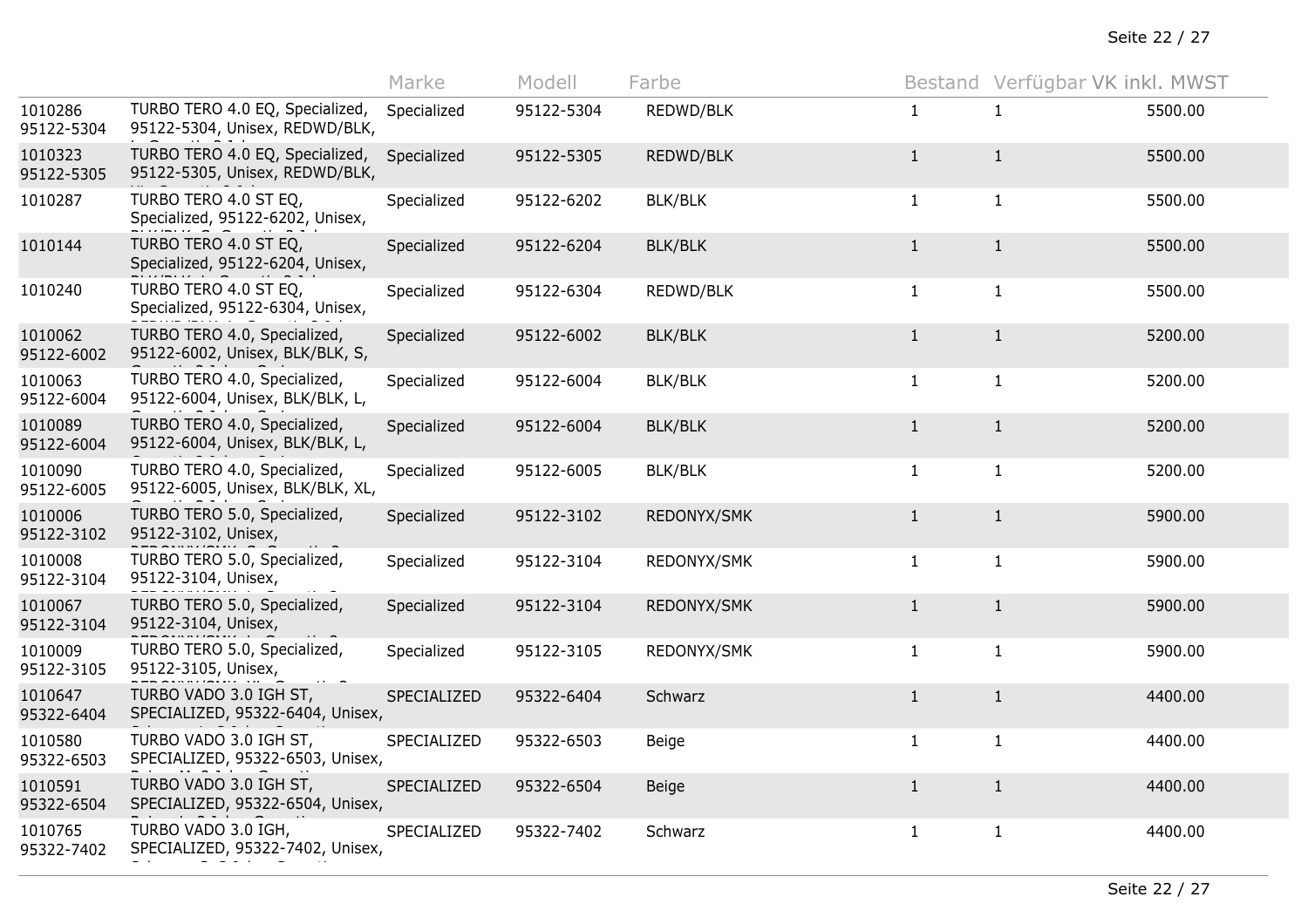|                       |                                                                   | Marke       | Modell     | Farbe        |              | Bestand Verfügbar VK inkl. MWST |         |
|-----------------------|-------------------------------------------------------------------|-------------|------------|--------------|--------------|---------------------------------|---------|
| 1010766<br>95322-7403 | TURBO VADO 3.0 IGH,<br>SPECIALIZED, 95322-7403, Unisex,           | SPECIALIZED | 95322-7403 | Schwarz      | $\mathbf{1}$ | 1                               | 4400.00 |
| 1010767<br>95322-7403 | TURBO VADO 3.0 IGH,<br>SPECIALIZED, 95322-7403, Unisex,           | SPECIALIZED | 95322-7403 | Schwarz      | $\mathbf{1}$ | $\mathbf{1}$                    | 4400.00 |
| 1010589<br>95322-7404 | TURBO VADO 3.0 IGH,<br>SPECIALIZED, 95322-7404, Unisex,           | SPECIALIZED | 95322-7404 | Schwarz      | $\mathbf{1}$ | $\mathbf{1}$                    | 4400.00 |
| 1010590<br>95322-7404 | TURBO VADO 3.0 IGH,<br>SPECIALIZED, 95322-7404, Unisex,           | SPECIALIZED | 95322-7404 | Schwarz      | $\mathbf{1}$ | $\mathbf{1}$                    | 4400.00 |
| 1010643<br>95322-7404 | TURBO VADO 3.0 IGH,<br>SPECIALIZED, 95322-7404, Unisex,           | SPECIALIZED | 95322-7404 | Schwarz      | $\mathbf{1}$ | $\mathbf{1}$                    | 4400.00 |
| 1010578<br>95322-7405 | TURBO VADO 3.0 IGH,<br>SPECIALIZED, 95322-7405, Unisex,           | SPECIALIZED | 95322-7405 | Schwarz      | $\mathbf{1}$ | $\mathbf{1}$                    | 4400.00 |
| 1010645<br>95322-7405 | TURBO VADO 3.0 IGH,<br>SPECIALIZED, 95322-7405, Unisex,           | SPECIALIZED | 95322-7405 | Schwarz      | $\mathbf{1}$ | $\mathbf{1}$                    | 4400.00 |
| 1010644<br>95322-7504 | TURBO VADO 3.0 IGH,<br>SPECIALIZED, 95322-7504, Unisex,           | SPECIALIZED | 95322-7504 | Beige        | $\mathbf{1}$ | $\mathbf{1}$                    | 4400.00 |
| 1010646<br>95322-7505 | TURBO VADO 3.0 IGH,<br>SPECIALIZED, 95322-7505, Unisex,           | SPECIALIZED | 95322-7505 | <b>Beige</b> | $\mathbf{1}$ | $\mathbf{1}$                    | 4400.00 |
| 1010291<br>95022-7703 | TURBO VADO 3.0 ST, Specialized,<br>95022-7703, Unisex, Beige, M,  | Specialized | 95022-7703 | Beige        | $\mathbf{1}$ | $\mathbf{1}$                    | 3600.00 |
| 1010224<br>95022-7704 | TURBO VADO 3.0 ST, Specialized,<br>95022-7704, Unisex, Beige, L,  | Specialized | 95022-7704 | <b>Beige</b> | $\mathbf{1}$ | $\mathbf{1}$                    | 3600.00 |
| 1010430<br>95022-7705 | TURBO VADO 3.0 ST, Specialized,<br>95022-7705, Unisex, Beige, XL, | Specialized | 95022-7705 | Beige        | $\mathbf{1}$ | $\mathbf{1}$                    | 3600.00 |
| 1010406<br>95022-7202 | TURBO VADO 3.0, Specialized,<br>95022-7202, Unisex, Schwarz, S,   | Specialized | 95022-7202 | Schwarz      | $\mathbf{1}$ | $\mathbf{1}$                    | 3600.00 |
| 1010244<br>95022-7203 | TURBO VADO 3.0, Specialized,<br>95022-7203, Unisex, Schwarz, M,   | Specialized | 95022-7203 | Schwarz      | $\mathbf{1}$ | $\mathbf{1}$                    | 3600.00 |
| 1010245<br>95022-7203 | TURBO VADO 3.0, Specialized,<br>95022-7203, Unisex, Schwarz, M,   | Specialized | 95022-7203 | Schwarz      | $\mathbf{1}$ | $\mathbf{1}$                    | 3600.00 |
| 1010147<br>95022-7204 | TURBO VADO 3.0, Specialized,<br>95022-7204, Unisex, Schwarz, L,   | Specialized | 95022-7204 | Schwarz      | $\mathbf{1}$ | $\mathbf{1}$                    | 3600.00 |
| 1010310<br>95022-7205 | TURBO VADO 3.0, Specialized,<br>95022-7205, Unisex, Schwarz, XL,  | Specialized | 95022-7205 | Schwarz      | $\mathbf{1}$ | $\mathbf{1}$                    | 3600.00 |
|                       |                                                                   |             |            |              |              |                                 |         |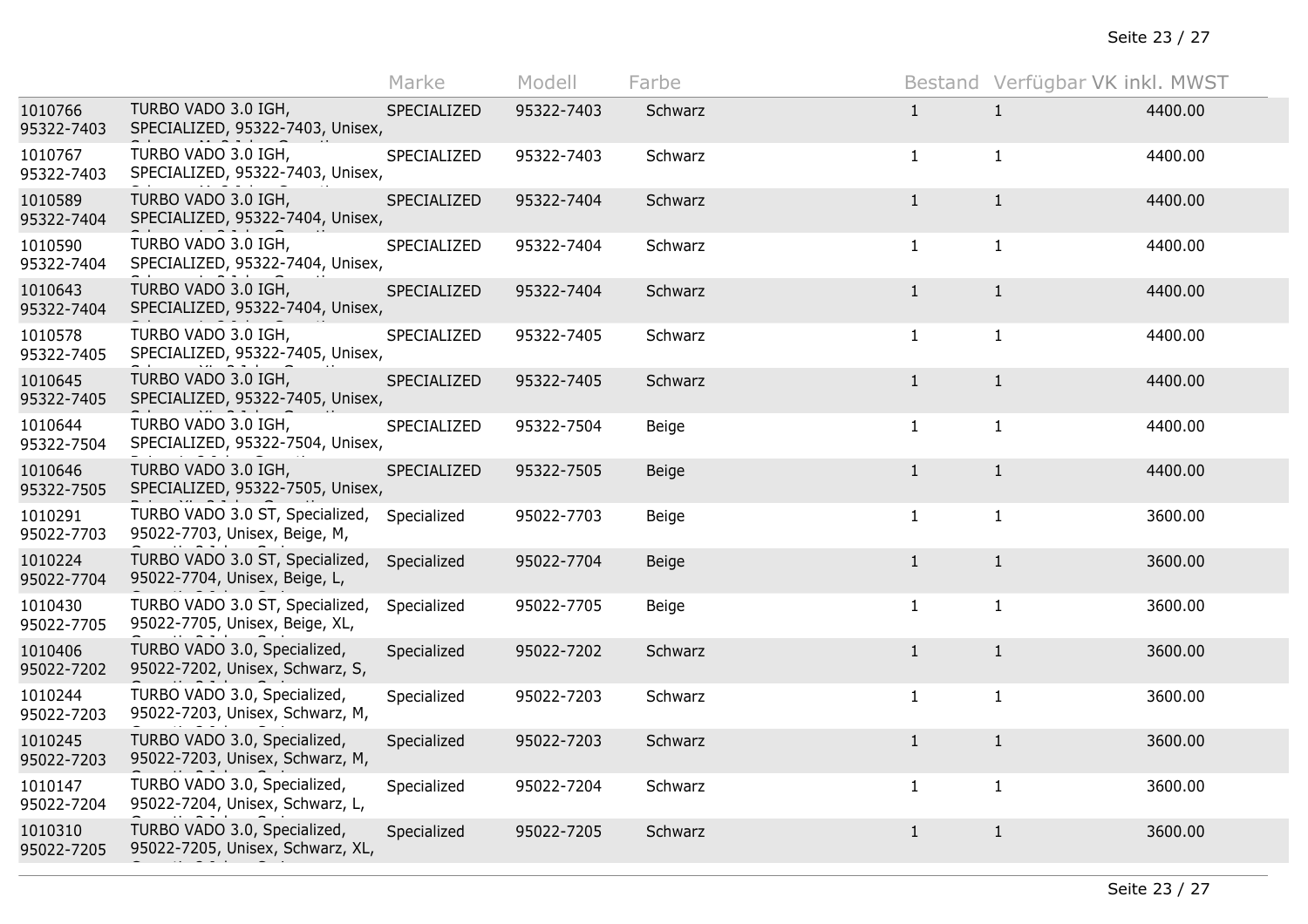|                       |                                                                                  | Marke       | Modell     | Farbe          |              | Bestand Verfügbar VK inkl. MWST |         |
|-----------------------|----------------------------------------------------------------------------------|-------------|------------|----------------|--------------|---------------------------------|---------|
| 1010429<br>95022-7305 | TURBO VADO 3.0, SPECIALIZED,<br>95022-7305, Unisex, Beige, XL, 2                 | SPECIALIZED | 95022-7305 | Beige          | $\mathbf{1}$ | $\mathbf{1}$                    | 3600.00 |
| 1010422<br>95022-7903 | TURBO VADO 3.0, SPECIALIZED,<br>95022-7903, Unisex, Rot, M, 2                    | SPECIALIZED | 95022-7903 | Rot            | $\mathbf{1}$ | $1\,$                           | 3600.00 |
| 1010618<br>95022-7904 | TURBO VADO 3.0, SPECIALIZED,<br>95022-7904, Unisex, Rot, L, 2                    | SPECIALIZED | 95022-7904 | Rot            | $\mathbf{1}$ | $\mathbf{1}$                    | 3600.00 |
| 1010302<br>95022-4002 | TURBO VADO 4.0 ST, Specialized,<br>95022-4002, Unisex,                           | Specialized | 95022-4002 | REDTNT/SILREFL | $\mathbf{1}$ | $\mathbf{1}$                    | 4400.00 |
| 1010303<br>95022-4003 | TURBO VADO 4.0 ST, Specialized,<br>95022-4003, Unisex,                           | Specialized | 95022-4003 | REDTNT/SILREFL | $\mathbf{1}$ | $\mathbf{1}$                    | 4400.00 |
| 1010318<br>95022-4003 | TURBO VADO 4.0 ST, Specialized,<br>95022-4003, Unisex, Rot, M,                   | Specialized | 95022-4003 | Rot            | $\mathbf{1}$ | $\mathbf{1}$                    | 4400.00 |
| 1010005<br>95022-5104 | TURBO VADO 4.0 ST, Specialized,<br>95022-5104, Unisex, Beige, L,                 | Specialized | 95022-5104 | Beige          | $\mathbf{1}$ | $\mathbf{1}$                    | 4400.00 |
| 1010432<br>95022-5105 | TURBO VADO 4.0 ST, Specialized,<br>95022-5105, Unisex, Beige, XL,                | Specialized | 95022-5105 | Beige          | $\mathbf{1}$ | $1\,$                           | 4400.00 |
| 1010001<br>95022-5402 | TURBO VADO 4.0, Specialized,<br>95022-5402, Unisex, Schwarz, S,                  | Specialized | 95022-5402 | Schwarz        | $\mathbf{1}$ | $\mathbf{1}$                    | 4400.00 |
| 1010002<br>95022-5403 | TURBO VADO 4.0, Specialized,<br>95022-5403, Unisex, Schwarz, M,                  | Specialized | 95022-5403 | Schwarz        | $\mathbf{1}$ | $\mathbf{1}$                    | 4400.00 |
| 1010325<br>95022-5403 | TURBO VADO 4.0, Specialized,<br>95022-5403, Unisex, Schwarz, M,                  | Specialized | 95022-5403 | Schwarz        | $\mathbf{1}$ | $\mathbf{1}$                    | 4400.00 |
| 1010113<br>95022-5405 | TURBO VADO 4.0, Specialized,<br>95022-5405, Unisex, Schwarz, XL,                 | Specialized | 95022-5405 | Schwarz        | $\mathbf{1}$ | $\mathbf{1}$                    | 4400.00 |
| 1010431<br>95022-5505 | TURBO VADO 4.0, SPECIALIZED,<br>95022-5505, Unisex, Beige, XL, 2<br>888818741878 | SPECIALIZED | 95022-5505 | Beige          | $\mathbf{1}$ | $\mathbf{1}$                    | 4400.00 |
| 1010326<br>95022-5702 | TURBO VADO 4.0, Specialized,<br>95022-5702, Unisex, Rot, S,                      | Specialized | 95022-5702 | Rot            | $\mathbf{1}$ | $\mathbf{1}$                    | 4400.00 |
| 1010308<br>95022-5703 | TURBO VADO 4.0, Specialized,<br>95022-5703, Unisex, Rot, M,                      | Specialized | 95022-5703 | Rot            | $\mathbf{1}$ | $\mathbf{1}$                    | 4400.00 |
| 1010315<br>95022-5703 | TURBO VADO 4.0, Specialized,<br>95022-5703, Unisex, Rot, M,                      | Specialized | 95022-5703 | Rot            | $\mathbf{1}$ | $\mathbf{1}$                    | 4400.00 |
|                       |                                                                                  |             |            |                |              |                                 |         |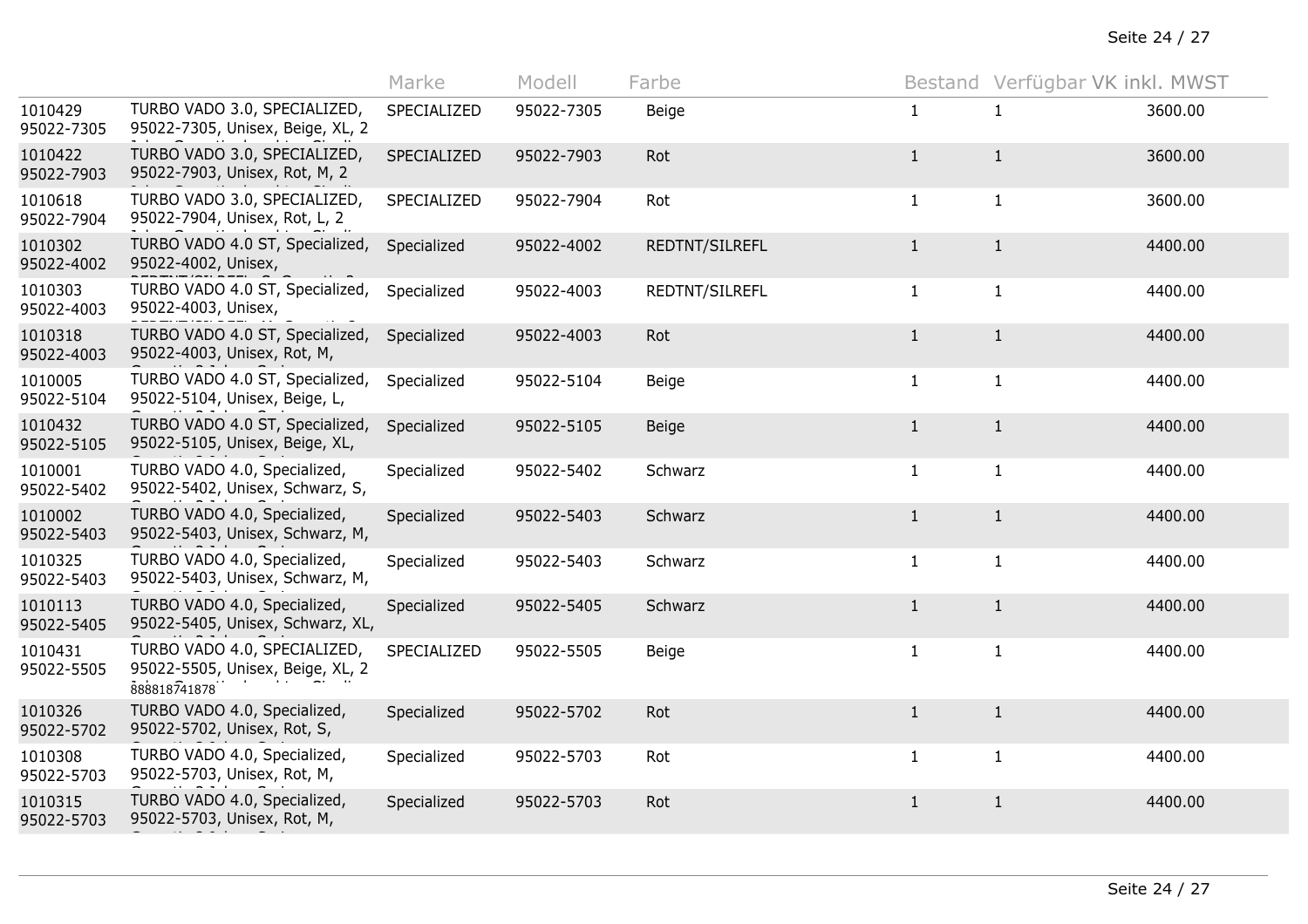|                       |                                                                               | Marke       | Modell     | Farbe                       |              | Bestand Verfügbar VK inkl. MWST |         |
|-----------------------|-------------------------------------------------------------------------------|-------------|------------|-----------------------------|--------------|---------------------------------|---------|
| 1010309<br>95022-5703 | TURBO VADO 4.0, Specialized,<br>95022-5703, Unisex, Rot, M,                   | Specialized | 95022-5703 | Rot                         | $\mathbf{1}$ | $\mathbf{1}$                    | 4400.00 |
| 1010316<br>95022-5704 | TURBO VADO 4.0, Specialized,<br>95022-5704, Unisex, Rot, L,                   | Specialized | 95022-5704 | Rot                         | $\mathbf{1}$ | $\mathbf{1}$                    | 4400.00 |
| 1010301<br>95022-5704 | TURBO VADO 4.0, Specialized,<br>95022-5704, Unisex, Rot, L,                   | Specialized | 95022-5704 | Rot                         | $\mathbf{1}$ | $\mathbf{1}$                    | 4400.00 |
| 1010716<br>95022-5704 | TURBO VADO 4.0, Specialized,<br>95022-5704, Unisex, Rot, L,                   | Specialized | 95022-5704 | Rot                         | $\mathbf{1}$ | $\mathbf{1}$                    | 4400.00 |
| 1010317<br>95022-5705 | TURBO VADO 4.0, Specialized,<br>95022-5705, Unisex, Rot, XL,                  | Specialized | 95022-5705 | Rot                         | $\mathbf{1}$ | $\mathbf{1}$                    | 4400.00 |
| 1010290<br>95022-5705 | TURBO VADO 4.0, Specialized,<br>95022-5705, Unisex, Rot, XL,                  | Specialized | 95022-5705 | Rot                         | $\mathbf{1}$ | $\mathbf{1}$                    | 4400.00 |
| 1010714<br>95322-3405 | TURBO VADO 5.0 IGH<br>, SPECIALIZED, 95322-3405,                              | SPECIALIZED | 95322-3405 | Schwarz                     | $\mathbf{1}$ | $\mathbf{1}$                    | 6600.00 |
| 1010563<br>95322-2503 | TURBO VADO 5.0 IGH ST<br>, SPECIALIZED, 95322-2503,                           | SPECIALIZED | 95322-2503 | <b>Beige</b>                | $\mathbf{1}$ | $\mathbf{1}$                    | 6600.00 |
| 1010764<br>95322-2503 | TURBO VADO 5.0 IGH ST<br>, SPECIALIZED, 95322-2503,                           | SPECIALIZED | 95322-2503 | Beige                       | $\mathbf{1}$ | $\mathbf{1}$                    | 6600.00 |
| 1010433<br>95022-3705 | TURBO VADO 5.0 ST NB,<br>SPECIALIZED, 95022-3705, Unisex,<br>888818742226     | SPECIALIZED | 95022-3705 | Schwarz                     | $\mathbf{1}$ | $\mathbf{1}$                    | 5500.00 |
| 1010121<br>95022-2104 | TURBO VADO 5.0 ST, Specialized,<br>95022-2104, Unisex, Beige, L,              | Specialized | 95022-2104 | Beige                       | $\mathbf{1}$ | $\mathbf{1}$                    | 5500.00 |
| 1010630<br>95022-3204 | TURBO VADO 5.0, SPECIALIZED,<br>95022-3204, Unisex, Rot, L, 2<br>888818742233 | SPECIALIZED | 95022-3204 | Rot                         | $\mathbf{1}$ | $\mathbf{1}$                    | 5500.00 |
| 1010117<br>95022-3303 | TURBO VADO 5.0, Specialized,<br>95022-3303, Unisex, Schwarz, M,               | Specialized | 95022-3303 | Schwarz                     | $\mathbf{1}$ | $\mathbf{1}$                    | 5500.00 |
| 1009855<br>95020-1003 | TURBO VADO 6.0 45km/h,<br>Specialized, 95020-1003, Unisex,                    | Specialized | 95020-1003 | FLORED/BLUGST<br><b>PRL</b> | $\mathbf{1}$ | $\mathbf{1}$                    | 5900.00 |
| 1009455               | TURBO VADO 6.0 45km/h,<br>Specialized, 95020-1004, unisex,                    | Specialized | 95020-1004 | red                         | $\mathbf{1}$ | $\mathbf{1}$                    | 5900.00 |
| 1008943<br>95020-1005 | TURBO VADO 6.0 45km/h,<br>Specialized, 95020-1005, Unisex,                    | Specialized | 95020-1005 | FLORED/BLUGST<br><b>PRL</b> | $\mathbf{1}$ | $\mathbf{1}$                    | 5900.00 |
|                       |                                                                               |             |            |                             |              |                                 |         |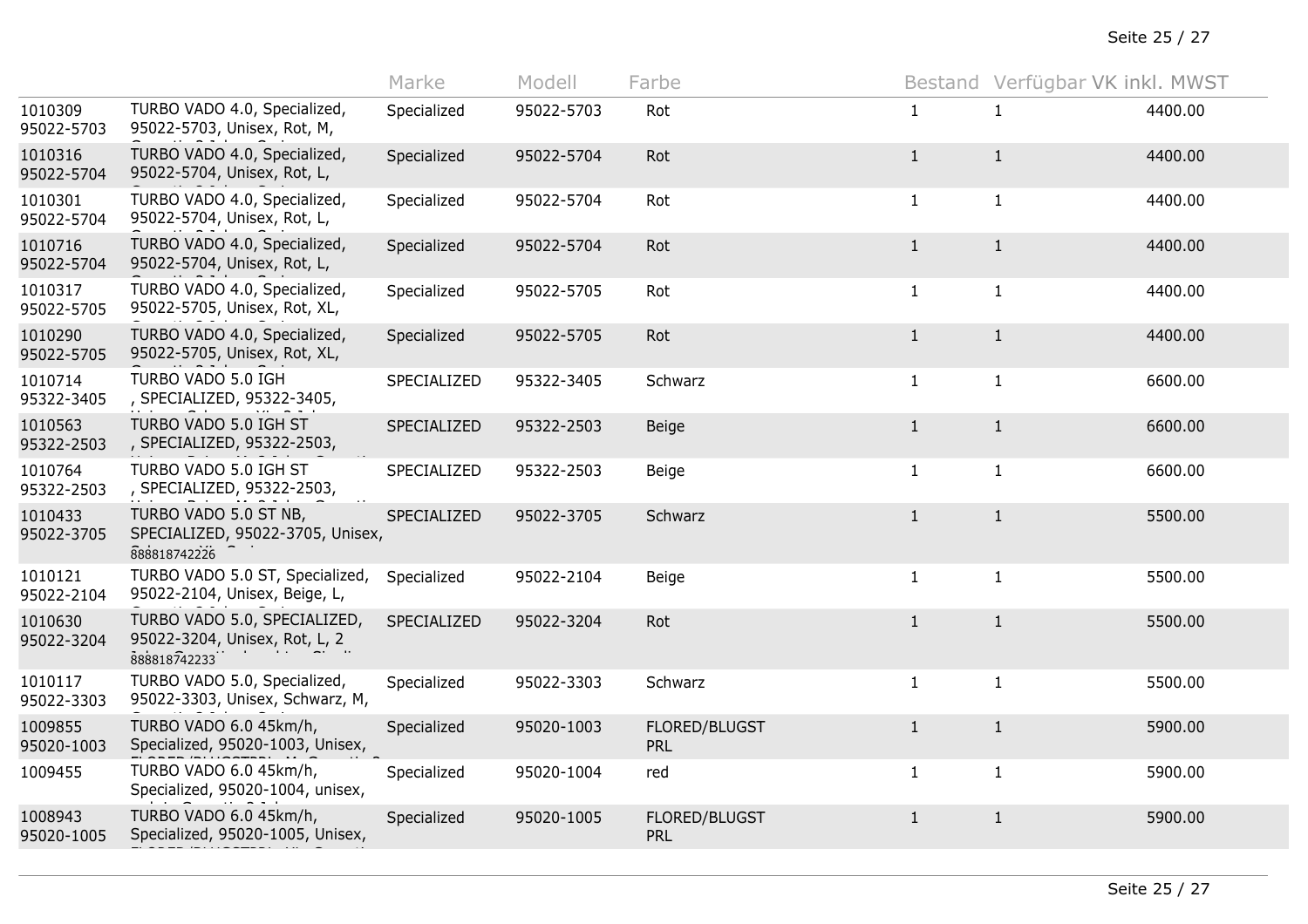Seite 26 / 27

|                       |                                                               | Marke       | Modell      | Farbe                       |              | Bestand Verfügbar VK inkl. MWST |         |
|-----------------------|---------------------------------------------------------------|-------------|-------------|-----------------------------|--------------|---------------------------------|---------|
| 1009853<br>95020-1102 | TURBO VADO 6.0 ST 45km/h,<br>Specialized, 95020-1102, Unisex, | Specialized | 95020-1102  | FLORED/BLUGST<br><b>PRL</b> | $\mathbf{1}$ | $\mathbf{1}$                    | 5900.00 |
| 1009852               | TURBO VADO 6.0 ST 45km/h,<br>Specialized, 95020-1102, Unisex, | Specialized | 95020-1102  | Rot                         | $\mathbf{1}$ | $\mathbf{1}$                    | 5900.00 |
| 1009990               | TURBO VADO 6.0 ST 45km/h,<br>Specialized, 95020-1103, Unisex, | Specialized | 95020-1103  | FLORED/BLUGST<br>PRL        | $\mathbf{1}$ | $\mathbf{1}$                    | 5900.00 |
| 1008069               | TURBO VADO 6.0 ST 45km/h,<br>Specialized, 95020-1104, unisex, | Specialized | 95020-1104  | red                         | $\mathbf{1}$ | $\mathbf{1}$                    | 5900.00 |
| 1010246<br>93922-5302 | TURBO VADO SL 4.0 EQ,<br>Specialized, 93922-5302, Unisex,     | Specialized | 93922-5302  | Anthrazit                   | $\mathbf{1}$ | $\mathbf{1}$                    | 4200.00 |
| 1010640<br>93922-5303 | TURBO VADO SL 4.0 EQ,<br>Specialized, 93922-5303, Unisex,     | Specialized | 93922-5303  | Anthrazit                   | $\mathbf{1}$ | $\mathbf{1}$                    | 4200.00 |
| 1010248<br>93922-5304 | TURBO VADO SL 4.0 EQ,<br>Specialized, 93922-5304, Unisex,     | Specialized | 93922-5304  | Anthrazit                   | $\mathbf{1}$ | $\mathbf{1}$                    | 4200.00 |
| 1010552<br>93922-5304 | TURBO VADO SL 4.0 EQ,<br>Specialized, 93922-5304, Unisex,     | Specialized | 93922-5304  | Anthrazit                   | $\mathbf{1}$ | $\mathbf{1}$                    | 4200.00 |
| 1010249<br>93922-5305 | TURBO VADO SL 4.0 EQ,<br>Specialized, 93922-5305, Unisex,     | Specialized | 93922-5305  | Anthrazit                   | $\mathbf{1}$ | $\mathbf{1}$                    | 4200.00 |
| 1009760<br>93921-5302 | TURBO VADO SL 4.0 ST EQ,<br>Specialized, 93921-5302, Unisex,  | Specialized | 93921-5302  | <b>Bordeaux</b>             | $\mathbf{1}$ | $\mathbf{1}$                    | 4200.00 |
| 1009871<br>93921-5002 | TURBO VADO SL 4.0 ST,<br>Specialized, 93921-5002, Unisex,     | Specialized | 93921-5002  | Grün                        | $\mathbf{1}$ | $\mathbf{1}$                    | 4000.00 |
| 1009761<br>93921-5003 | TURBO VADO SL 4.0 ST,<br>Specialized, 93921-5003, Unisex,     | Specialized | 93921-5003  | Grün                        | $\mathbf{1}$ | $\mathbf{1}$                    | 4000.00 |
| 1010017<br>93921-5102 | TURBO VADO SL 4.0 ST,<br>Specialized, 93921-5102, Unisex,     | Specialized | 93921-5102  | <b>Braun</b>                | $\mathbf{1}$ | $\mathbf{1}$                    | 4000.00 |
| 1010533<br>93922-5004 | TURBO VADO SL 4.0,<br>SPECIALIZED, Vado SL 4.0, Unisex,       | SPECIALIZED | Vado SL 4.0 | Grün                        | $\mathbf{1}$ | $\mathbf{1}$                    | 4000.00 |
| 1010532<br>93922-5003 | TURBO VADO SL 4.0,<br>SPECIALIZED, Vado SL 4.0, Unisex,       | SPECIALIZED | Vado SL 4.0 | Grün                        | $\mathbf{1}$ | $\mathbf{1}$                    | 4000.00 |
| 1010638<br>93922-3003 | TURBO VADO SL 5.0 EQ,<br>SPECIALIZED, 93922-3003, Unisex,     | SPECIALIZED | 93922-3003  | Gelb                        | $\mathbf{1}$ | $\mathbf{1}$                    | 5500.00 |
| 1010639<br>93922-3004 | TURBO VADO SL 5.0 EQ,<br>SPECIALIZED, 93922-3004, Unisex,     | SPECIALIZED | 93922-3004  | Gelb                        | $\mathbf{1}$ | $\mathbf{1}$                    | 5500.00 |